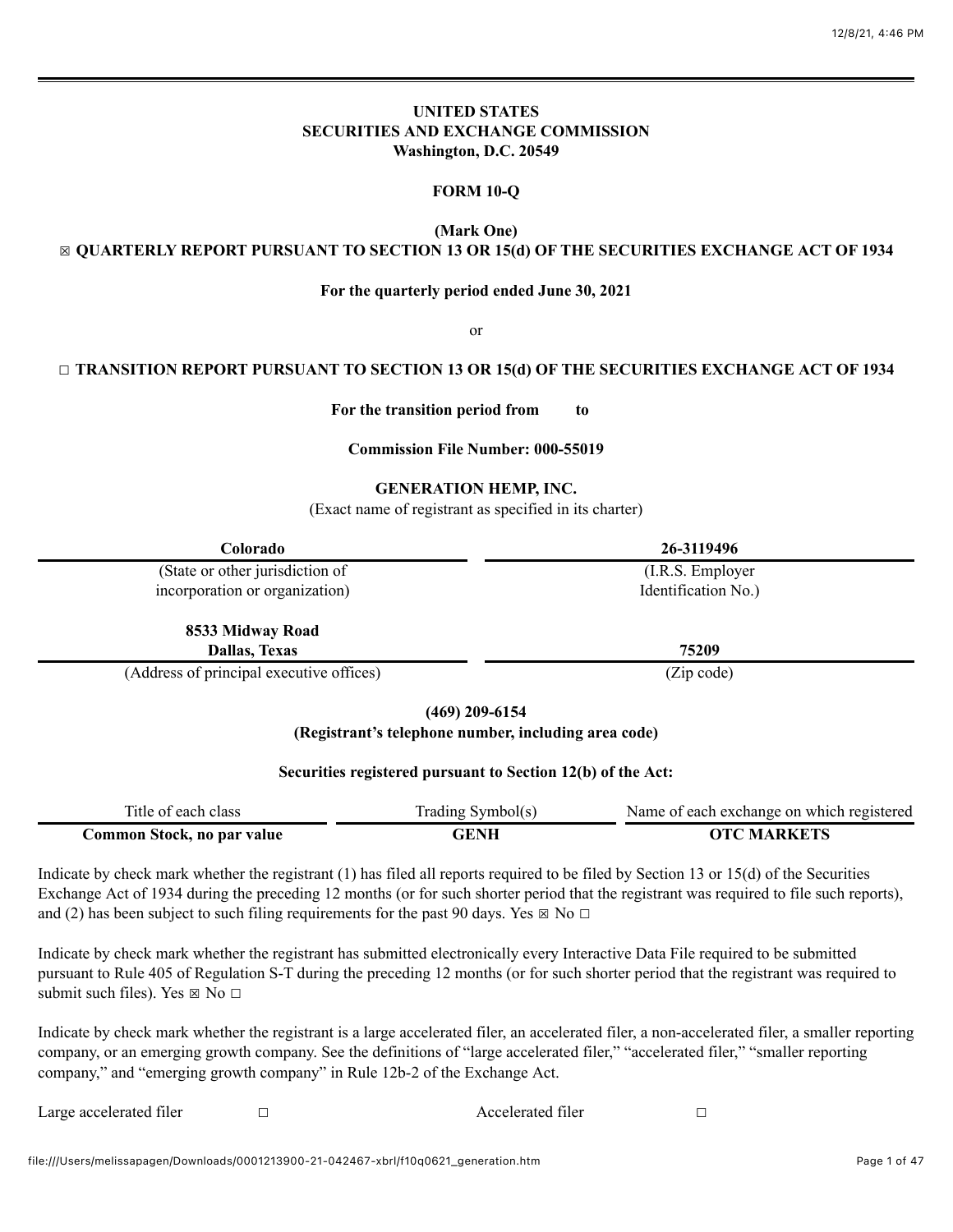Non-accelerated filer  $\boxtimes$ Emerging growth company  $□$ 

If an emerging growth company, indicate by check mark if the registrant has elected not to use the extended transition period for complying with any new or revised financial accounting standards provided pursuant to Section 13(a) of the Exchange Act.  $\Box$ 

Indicate by check mark whether the registrant is a shell company (as defined in Rule 12b-2 of the Exchange Act). Yes  $\Box$  No  $\boxtimes$ 

As of August 13, 2021, the registrant had 34,977,953 shares of common stock outstanding.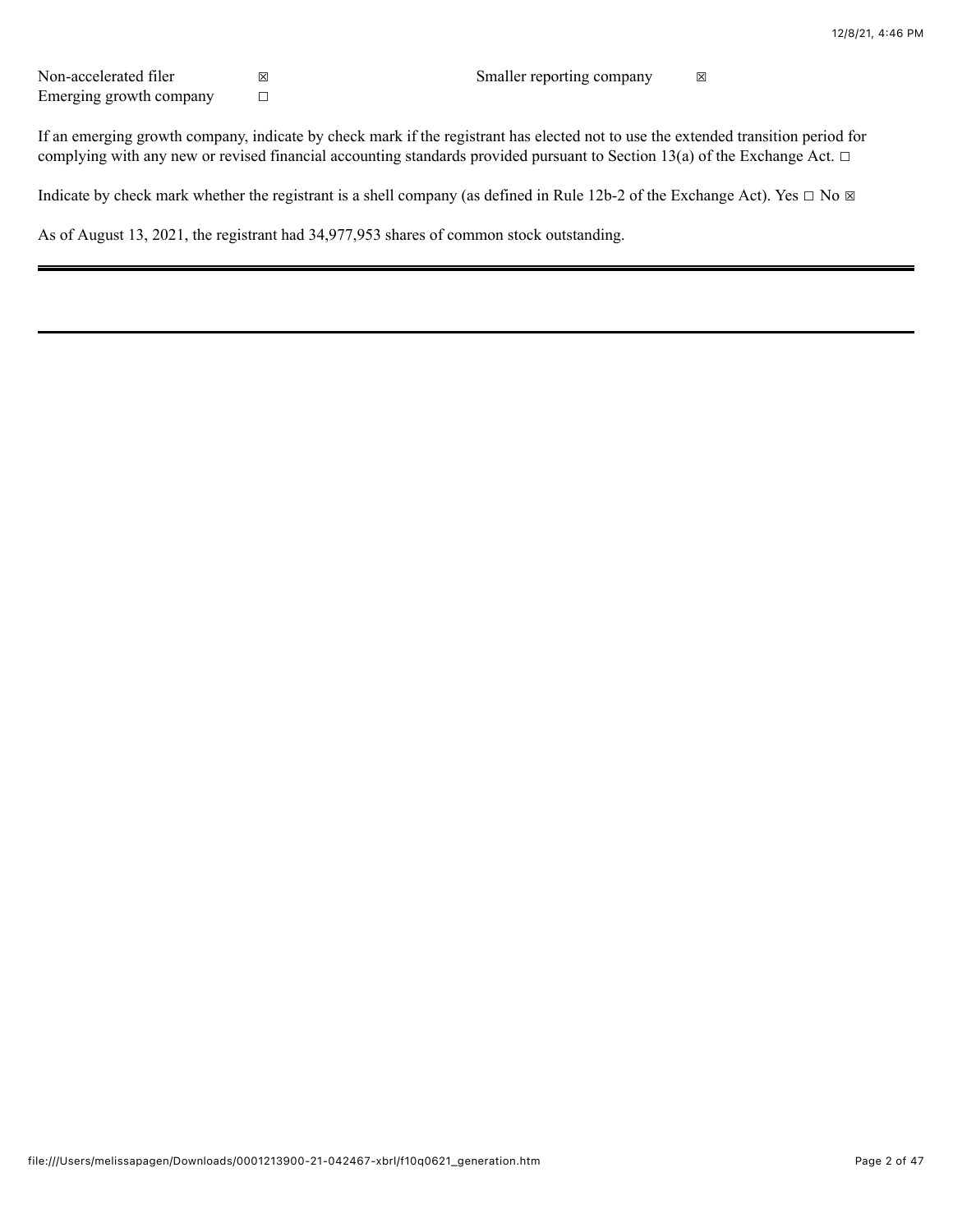# TABLE OF CONTENTS

# **Page**

# **[PART I. FINANCIAL INFORMATION](#page-6-0)**

| Item 1.           | <b>Financial Statements</b>                                                                  |    |
|-------------------|----------------------------------------------------------------------------------------------|----|
| Item $2.$         | <u>Management's Discussion and Analysis of Financial Condition and Results of Operations</u> | 15 |
| Item $3.$         | Quantitative and Qualitative Disclosures about Market Risk                                   | 19 |
| Item 4.           | <b>Controls and Procedures</b>                                                               | 19 |
|                   | <b>PART II. OTHER INFORMATION</b>                                                            |    |
| Item 1.           | <b>Legal Proceedings</b>                                                                     | 20 |
| Item 1A.          | <b>Risk Factors</b>                                                                          | 20 |
| Item 4.           | <b>Mine Safety Disclosures</b>                                                               | 20 |
| Item 6.           | <b>Exhibits</b>                                                                              | 21 |
| <b>SIGNATURES</b> |                                                                                              | 22 |
|                   |                                                                                              |    |

i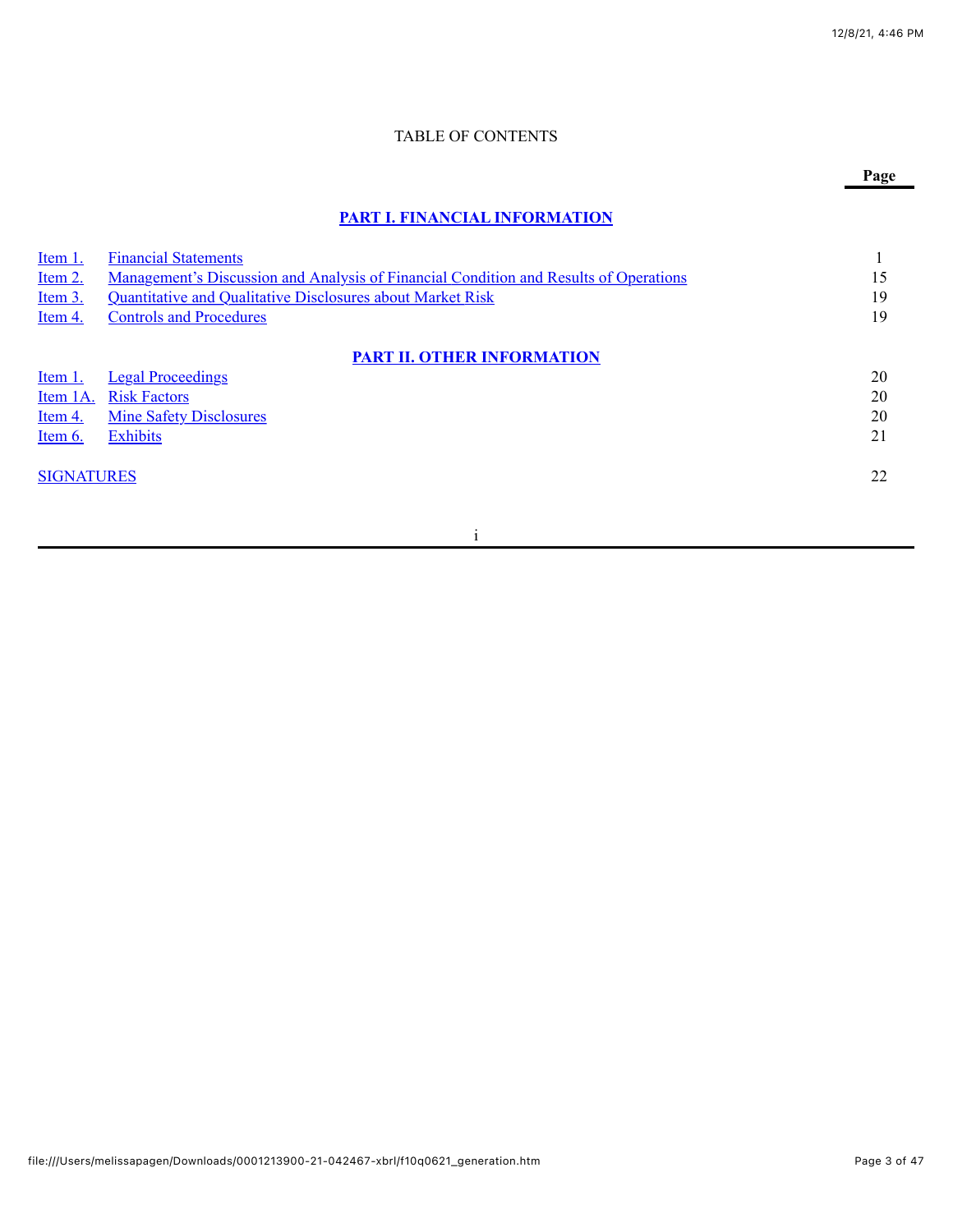# **CAUTIONARY NOTE REGARDING FORWARD-LOOKING STATEMENTS**

This Quarterly Report on Form 10-Q (the "Quarterly Report") includes "forward-looking statements" within the meaning of Section 27A of the Securities Act of 1933, as amended (the "Securities Act") and Section 21E of the Securities Exchange Act of 1934, as amended (the "Exchange Act"). All statements, other than statements of historical fact included in this report, regarding our strategy, future operations, financial position, estimated revenue, projected costs, prospects, plans and objectives of management are forwardlooking statements. When used in this Quarterly Report, the words "could," "believe," "anticipate," "intend," "estimate," "expect," "project" and similar expressions are intended to identify forward-looking statements, although not all forward-looking statements contain such identifying words. These forward-looking statements are based on management's current expectations and assumptions about future events and are based on currently available information as to the outcome and timing of future events. When considering forward-looking statements, you should keep in mind the risk factors and other cautionary statements described under, but not limited to, the heading "Item 1A. Risk Factors" included in the Annual Report of Generation Hemp, Inc. (the "Company") on Form 10-K for the year ended December 31, 2020 (the "Annual Report") and our other filings with the Securities and Exchange Commission ("SEC").

Forward-looking statements may include statements about:

- the risk that our results could be adversely affected by natural disaster, public health crises (including, without limitation, the recent COVID-19, outbreak), political crises, negative global climate patterns, or other catastrophic events;
- the marketability of our products;
- financial condition and liquidity of our customers;
- competition in the hemp markets;
- industry and market conditions;
- requisition of our services by major customers and our ability to renew processing and services contracts;
- credit and performance risks associated with customers, suppliers, banks and other financial counterparties;
- availability, timing of delivery and costs of key supplies, capital equipment or commodities;
- our future capital requirements and our ability to raise additional capital to finance our activities;
- the future trading of our common stock;
- legal and regulatory risks associated with OTC Markets;
- our ability to operate as a public company;
- our ability to protect our proprietary information;
- general economic and business conditions; the volatility of our operating results and financial condition;
- our ability to attract or retain qualified senior management personnel and research and development staff;
- timing for completion of major acquisitions or capital projects;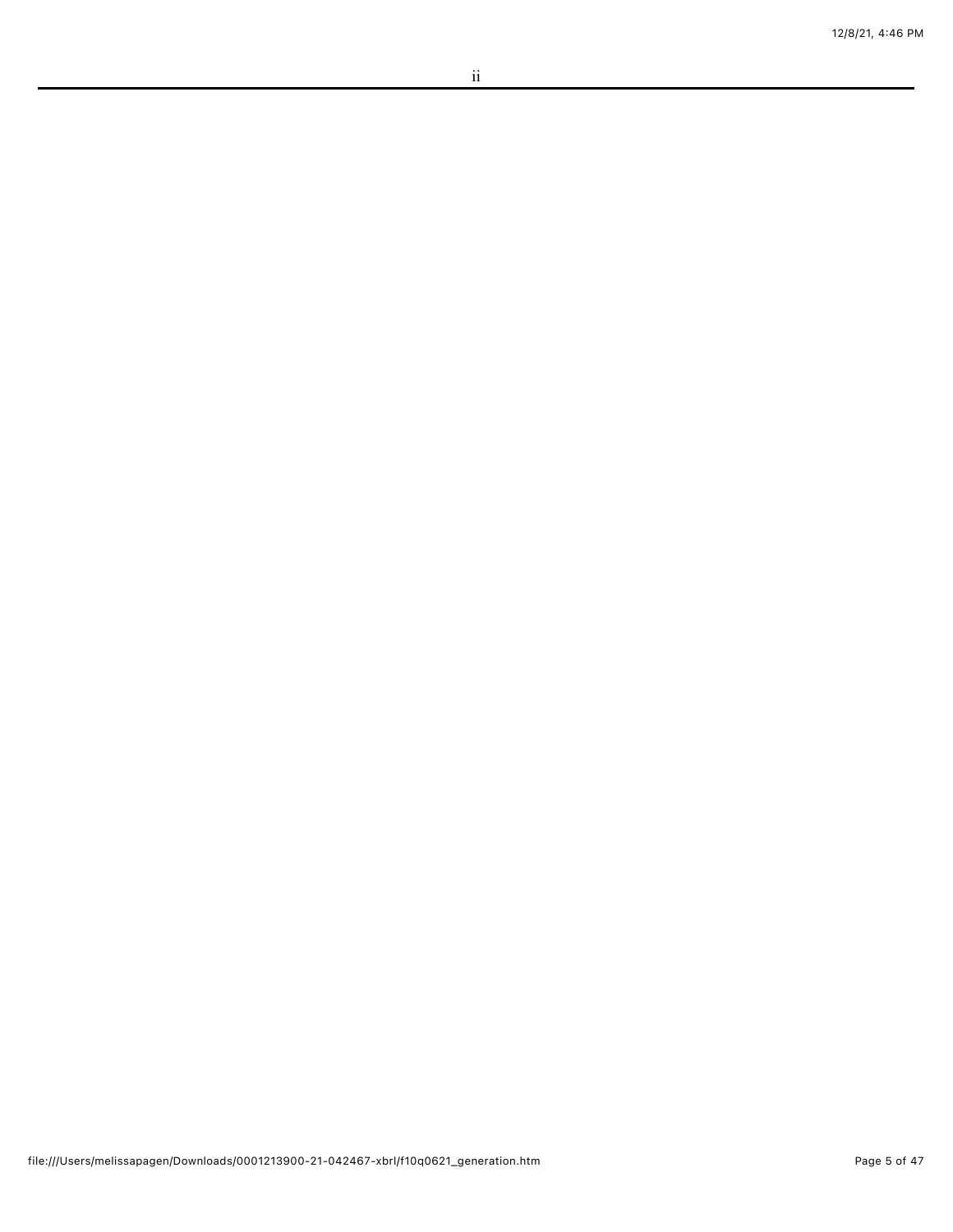- our ability to obtain additional financing on favorable terms, if required, to complete acquisitions as currently contemplated or to fund the operations and growth of our business;
- operating or other expenses or changes in the timing thereof;
- compliance with stringent laws and regulations, as well as changes in the regulatory environment, the adoption of new or revised laws, regulations and permitting requirements, especially with respect to the industry in which we operate;
- potential legal proceedings and regulatory inquiries against us; and
- other risks identified in this report that are not historical.

We caution you that these forward-looking statements are subject to a number of risks, uncertainties and assumptions, which are difficult to predict and many of which are beyond our control, including risks specific to the industry in which we operate. Moreover, we operate in a very competitive and rapidly changing environment and new risks emerge from time to time. It is not possible for our management to predict all risks, nor can we assess the impact of all factors on our business or the extent to which any factor, or combination of factors, may cause actual results to differ materially from those contained in any forward-looking statements we may make. Although we believe that our plans, intentions and expectations reflected in or suggested by the forward-looking statements we make in this Quarterly Report are reasonable, we can give no assurance that these plans, intentions or expectations will be achieved or occur, and actual results could differ materially and adversely from those anticipated or implied in the forward-looking statements. Given these risks and uncertainties, investors should not place undue reliance on forward-looking statements as a prediction of actual results.

All forward-looking statements, expressed or implied, included in this report are expressly qualified in their entirety by this cautionary statement and speak only as of the date of this Quarterly Report. This cautionary statement should also be considered in connection with any subsequent written or oral forward-looking statements that we or persons acting on our behalf may issue.

Except as otherwise required by applicable law, we disclaim any duty to update any forward-looking statements, all of which are expressly qualified by the statements in this section, to reflect events or circumstances after the date of this report.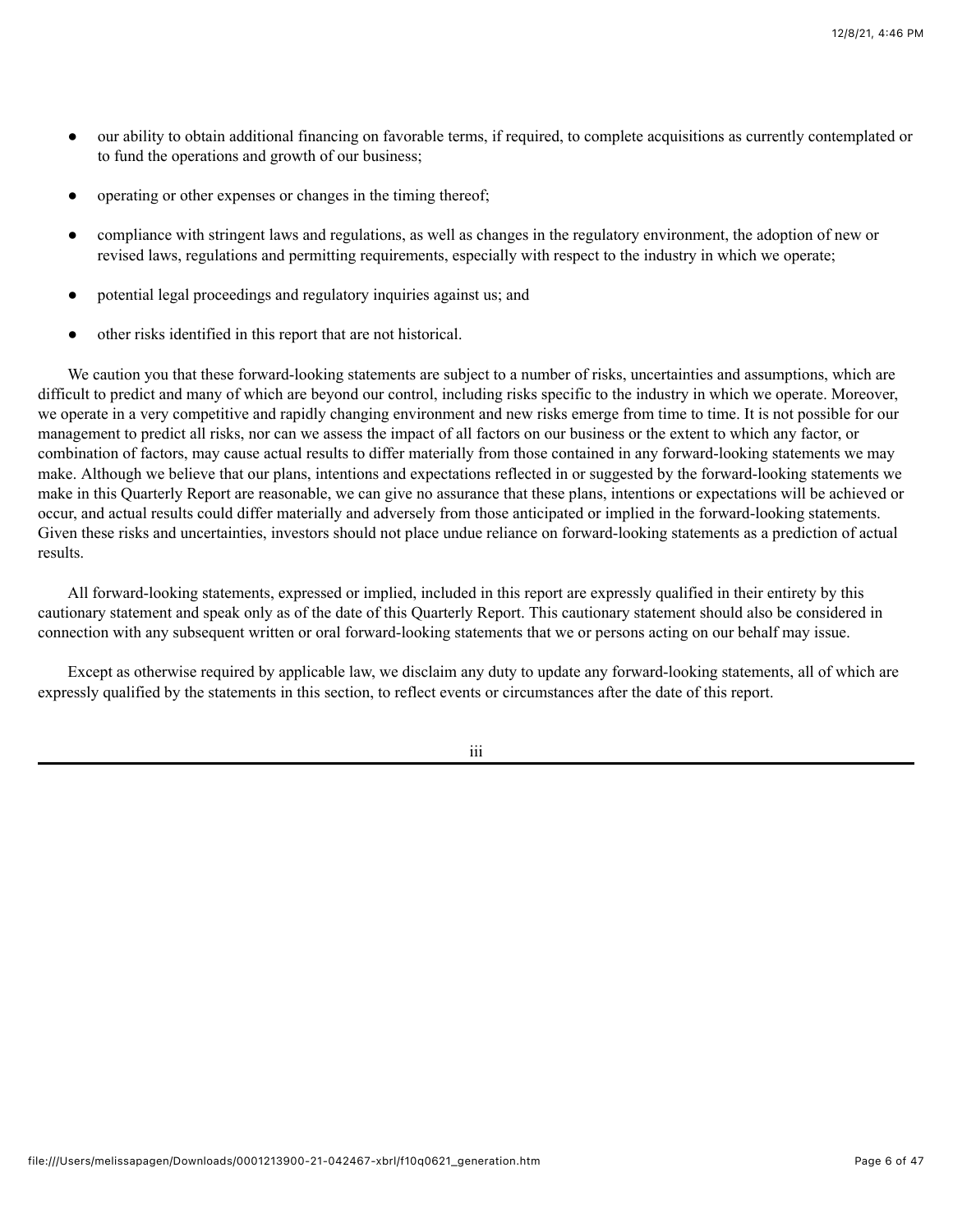# **PART I - FINANCIAL INFORMATION**

# <span id="page-6-1"></span><span id="page-6-0"></span>**Item 1.** *Financial Statements*

# **Generation Hemp, Inc. Unaudited Condensed Consolidated Balance Sheets**

|                                                                                                                                       | June 30,<br>2021 |               | December 31,<br>2020 |
|---------------------------------------------------------------------------------------------------------------------------------------|------------------|---------------|----------------------|
| Assets                                                                                                                                |                  |               |                      |
| <b>Current Assets</b>                                                                                                                 |                  |               |                      |
| Cash                                                                                                                                  | \$<br>210,898    | \$            | 2,776,425            |
| Accounts receivable                                                                                                                   | 4,940            |               |                      |
| Inventories                                                                                                                           | 700,000          |               |                      |
| Prepaid expenses                                                                                                                      | 10,298           |               |                      |
| <b>Total Current Assets</b>                                                                                                           | 926,136          |               | 2,776,425            |
| Property and Equipment                                                                                                                |                  |               |                      |
| Property and equipment                                                                                                                | 2,974,820        |               | 1,222,430            |
| Accumulated depreciation                                                                                                              | (311, 283)       |               | (102, 938)           |
| Total Property and Equipment, Net                                                                                                     | 2,663,537        |               | 1,119,492            |
| Operating lease right-of-use asset                                                                                                    | 310,027          |               |                      |
| Intangible assets, net                                                                                                                | 2,851,064        |               |                      |
| Other assets                                                                                                                          | 49,650           |               | 23,077               |
| <b>Total Assets</b>                                                                                                                   | 6,800,414        | <sup>\$</sup> | 3,918,994            |
| Liabilities and Equity (Deficit)                                                                                                      |                  |               |                      |
| <b>Current Liabilities</b>                                                                                                            |                  |               |                      |
| Accounts payable                                                                                                                      | \$<br>814,776    | S             | 1,053,542            |
| Accrued liabilities                                                                                                                   | 387,432          |               | 337,588              |
| Payables to related parties                                                                                                           | 102,333          |               | 448,271              |
| Operating lease liability - related party                                                                                             | 96,321           |               |                      |
| Notes payable – related parties                                                                                                       | 1,706,038        |               | 3,336,592            |
| Other indebtedness - current                                                                                                          | 617,523          |               | 619,461              |
| Common stock issuable                                                                                                                 |                  |               | 50,000               |
| Current liabilities of discontinued operations held for sale                                                                          | 138,289          |               | 140,068              |
| <b>Total Current Liabilities</b>                                                                                                      | 3,862,712        |               | 5,985,522            |
| Operating lease liability - related party, net of current portion                                                                     | 213,706          |               |                      |
| Other indebtedness - long-term                                                                                                        |                  |               | 25,200               |
| Long-term liabilities of discontinued operations held for sale                                                                        | 155,647          |               | 144,149              |
| <b>Total Liabilities</b>                                                                                                              | 4,232,065        |               | 6,154,871            |
| Commitments and Contingencies                                                                                                         |                  |               |                      |
| Series B redeemable preferred stock, no par value, \$10,000 stated value, 300 shares authorized, 135<br>shares issued and outstanding | 454,058          |               | 729,058              |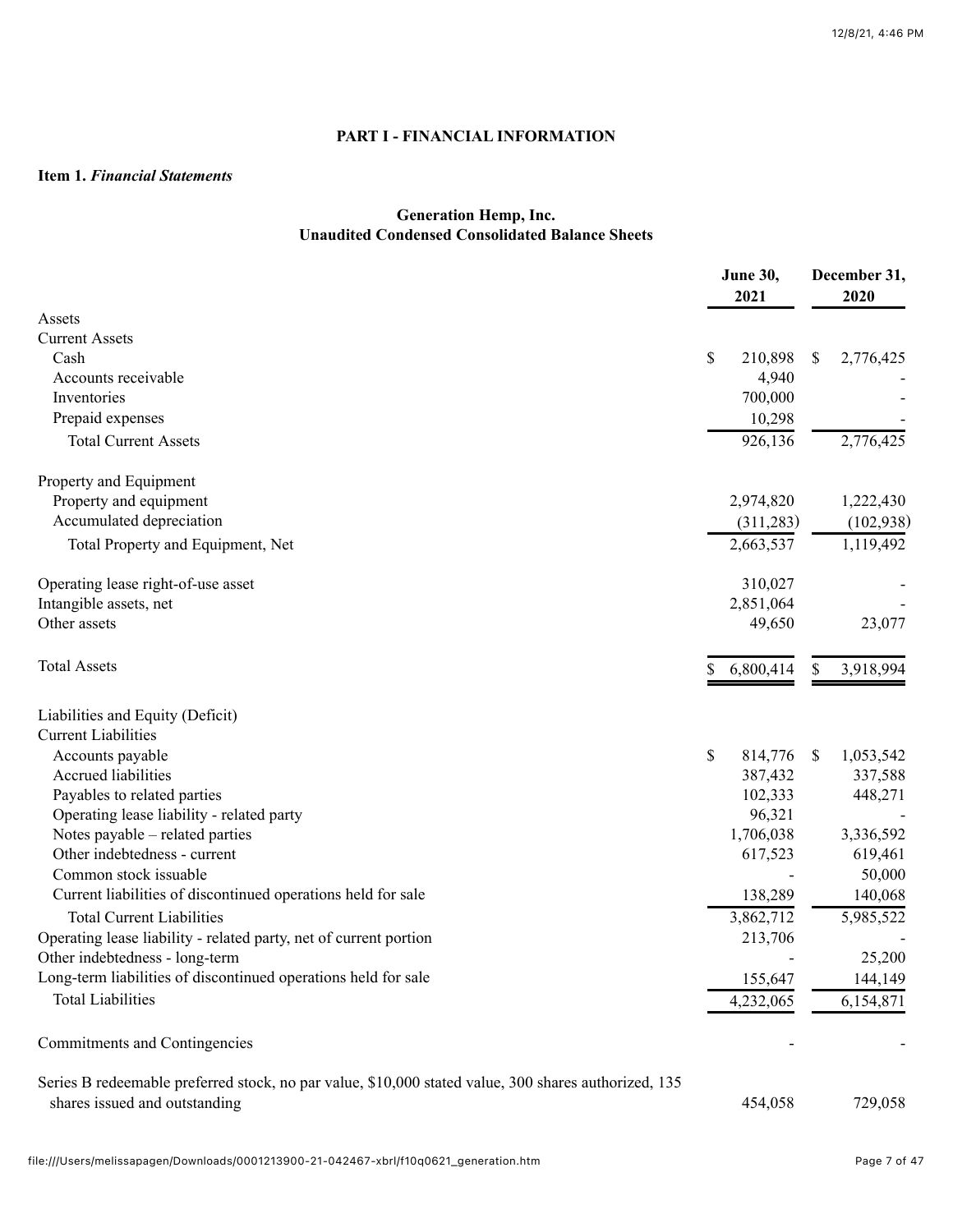| Equity (Deficit)                                                                                    |              |                |
|-----------------------------------------------------------------------------------------------------|--------------|----------------|
| Series A preferred stock, no par value; \$1.00 stated value; 6,500,000 shares authorized, 6,328,948 |              |                |
| shares issued and outstanding                                                                       | 4,975,503    | 4,975,503      |
| Common stock, no par value; 100,000,000 shares authorized, 34,977,953 and 17,380,317 shares         |              |                |
| issued and outstanding at June 30, 2021 and December 31, 2020                                       | 15,733,125   | 6,083,480      |
| Common stock warrants                                                                               | 2,894,642    | 4,436,018      |
| Accumulated deficit                                                                                 | (21,250,601) | (18, 220, 705) |
| Generation Hemp equity                                                                              | 2,352,669    | (2,725,704)    |
| Noncontrolling interest                                                                             | (238, 378)   | (239, 231)     |
| Total Equity (Deficit)                                                                              | 2,114,291    | (2,964,935)    |
| Total Liabilities and Equity (Deficit)                                                              | 6,800,414    | 3,918,994      |
|                                                                                                     |              |                |

*The accompanying notes are an integral part of these unaudited condensed consolidated financial statements.*

12/8/21, 4:46 PM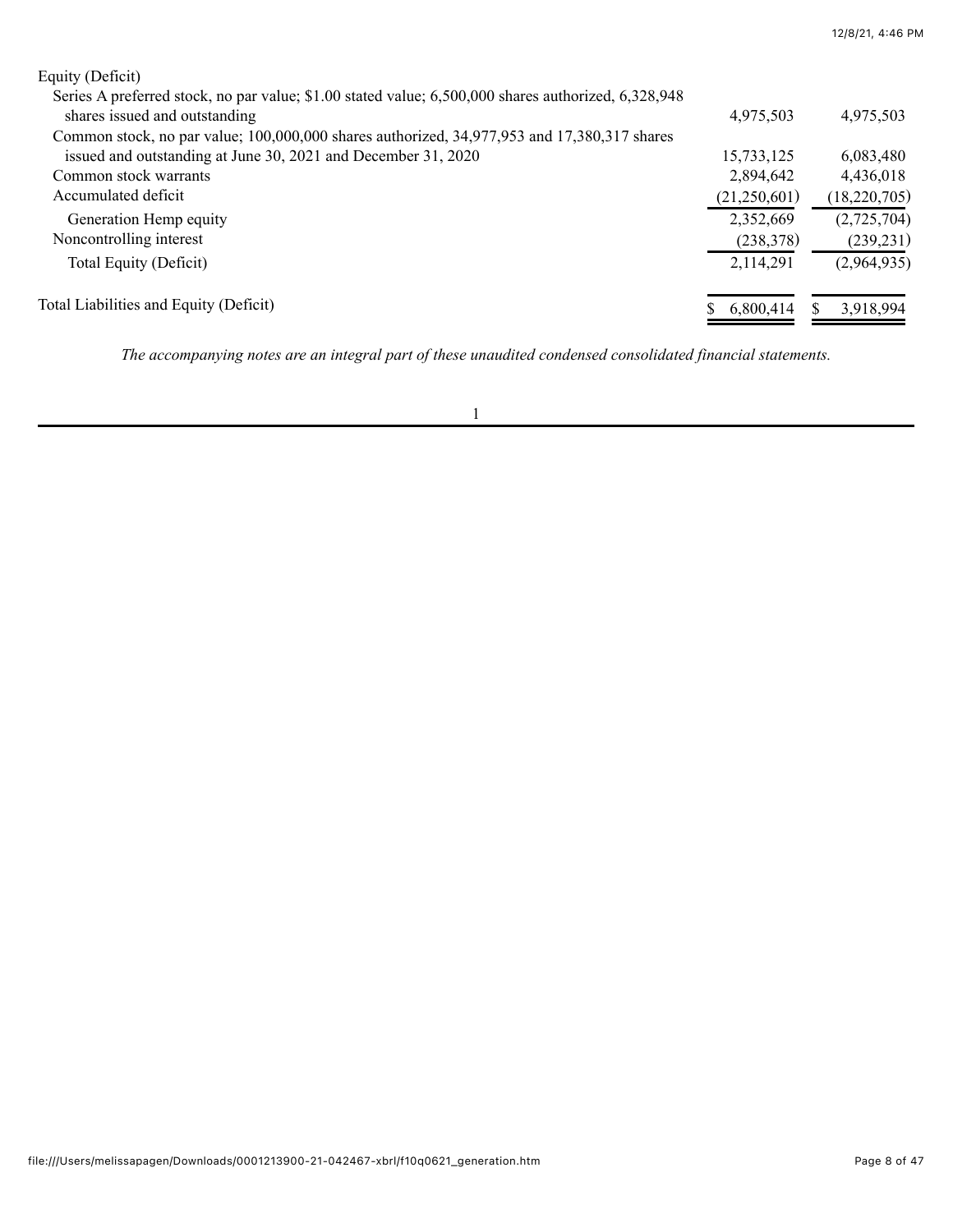# **Generation Hemp, Inc. Unaudited Condensed Consolidated Statements of Operations**

|                                                                  | For the three months ended<br><b>June 30,</b> |    |             | For the six months ended<br>June 30, |               |                           |             |
|------------------------------------------------------------------|-----------------------------------------------|----|-------------|--------------------------------------|---------------|---------------------------|-------------|
|                                                                  | 2021                                          |    | 2020        |                                      | 2021          |                           | 2020        |
| Revenue                                                          |                                               |    |             |                                      |               |                           |             |
| Post-harvest and midstream services                              | \$<br>3,355                                   | \$ |             | \$                                   | 47,965        | \$                        |             |
| Rental                                                           | 22,500                                        |    | 22,500      |                                      | 45,000        |                           | 45,000      |
| Total revenue                                                    | 25,855                                        |    | 22,500      |                                      | 92,965        |                           | 45,000      |
| Costs and Expenses                                               |                                               |    |             |                                      |               |                           |             |
| Cost of revenue (exclusive of items shown separately below)      | 112,195                                       |    |             |                                      | 270,260       |                           |             |
| Depreciation and amortization                                    | 341,447                                       |    | 16,039      |                                      | 691,075       |                           | 38,923      |
| Merger and acquisition costs                                     |                                               |    | 7,013       |                                      | 16,115        |                           | 93,024      |
| General and administrative                                       | 514,299                                       |    | 204,981     |                                      | 1,635,231     |                           | 774,837     |
|                                                                  |                                               |    |             |                                      |               |                           |             |
| Total costs and expenses                                         | 967,941                                       |    | 228,033     |                                      | 2,612,681     |                           | 906,784     |
| Operating loss                                                   | (942,086)                                     |    | (205, 533)  |                                      | (2,519,716)   |                           | (861, 784)  |
| Other expense (income)                                           |                                               |    |             |                                      |               |                           |             |
| Interest and other income                                        | (25, 424)                                     |    |             |                                      | (25, 424)     |                           | (1)         |
| Change in fair value of marketable security                      |                                               |    | (7,057)     |                                      | (11,770)      |                           | 16,562      |
| Interest expense                                                 | 232,462                                       |    | 66,884      |                                      | 496,302       |                           | 136,400     |
| Total other expense                                              | 207,038                                       |    | 59,827      |                                      | 459,108       |                           | 152,961     |
| Loss from continuing operations                                  | (1, 149, 124)                                 |    | (265,360)   |                                      | (2,978,824)   |                           | (1,014,745) |
| (Loss) income from discontinued operations                       | (6,205)                                       |    | (4,212)     |                                      | (9,719)       |                           | 2,532       |
| Net loss                                                         | $(1,155,329)$ \$                              |    | (269, 572)  |                                      | (2,988,543)   | $\boldsymbol{\mathsf{S}}$ | (1,012,213) |
| Less: net loss (income) attributable to noncontrolling interests | (2,815)                                       |    | (9, 287)    |                                      | 853           |                           | (39,362)    |
| Net loss attributable to Generation Hemp                         | (1,152,514)                                   | S  | (260, 285)  |                                      | \$(2,989,396) | \$                        | (972, 851)  |
| Earnings (loss) per common share:                                |                                               |    |             |                                      |               |                           |             |
| Loss from continuing operations                                  |                                               |    |             |                                      |               |                           |             |
| <b>Basic</b>                                                     | \$<br>$(0.03)$ \$                             |    | $(0.01)$ \$ |                                      | $(0.11)$ \$   |                           | (0.06)      |
| Diluted                                                          | \$<br>$(0.03)$ \$                             |    | $(0.01)$ \$ |                                      | $(0.11)$ \$   |                           | (0.06)      |
| (Loss) income from discontinued operations                       |                                               |    |             |                                      |               |                           |             |
| <b>Basic</b>                                                     | \$<br>$\overline{\phantom{a}}$                | \$ |             | \$                                   |               | \$                        |             |
| Diluted                                                          | \$<br>$\overline{a}$                          | \$ |             | $\mathcal{S}$                        |               | \$                        |             |
| Earnings (loss) per share                                        |                                               |    |             |                                      |               |                           |             |
| <b>Basic</b>                                                     |                                               |    | $(0.01)$ \$ |                                      |               |                           |             |
|                                                                  | \$<br>$(0.03)$ \$                             |    |             |                                      | $(0.11)$ \$   |                           | (0.06)      |
| Diluted                                                          | \$<br>$(0.03)$ \$                             |    | $(0.01)$ \$ |                                      | $(0.11)$ \$   |                           | (0.06)      |

*The accompanying notes are an integral part of these unaudited condensed consolidated financial statements.*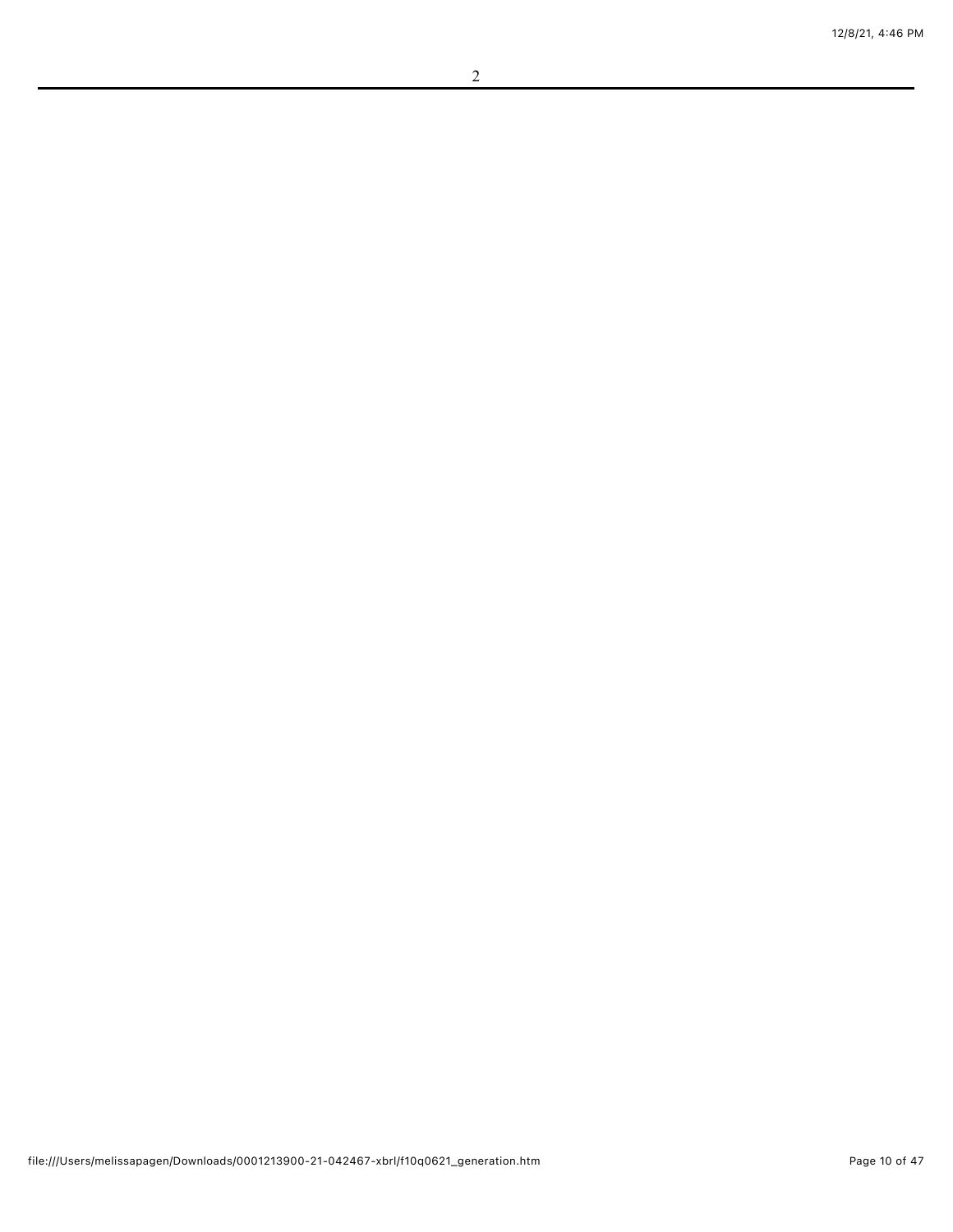|                                                                                | <b>Series B</b><br>Redeemable<br><b>Preferred Stock</b> |                      | <b>Series A</b><br><b>Preferred Stock</b> |        |                                  |               | <b>Common Stock</b>   | Common<br><b>Stock</b>                                                        |                 | <b>Accumulated Noncontrolling</b>          | <b>Total</b><br><b>Equity</b> |
|--------------------------------------------------------------------------------|---------------------------------------------------------|----------------------|-------------------------------------------|--------|----------------------------------|---------------|-----------------------|-------------------------------------------------------------------------------|-----------------|--------------------------------------------|-------------------------------|
|                                                                                |                                                         | <b>Shares</b> Amount | <b>Shares</b>                             | Amount | <b>Shares</b>                    | <b>Amount</b> | <b>Warrants</b>       | Deficit                                                                       | <b>Interest</b> | (Deficit)                                  |                               |
| Balance at<br>January 1,<br>2020<br>Issuance of<br>common<br>stock units       |                                                         | $-$ \$               |                                           |        | 250,000                          | 54,152        | 45,848                | 6,328,948 \$4,975,503 17,130,317 \$ 6,029,328 \$ 3,426,946 \$ (16,722,036) \$ |                 | $(184, 551)$ \$ $(2, 474, 810)$<br>100,000 |                               |
| Net loss                                                                       |                                                         |                      |                                           |        |                                  |               |                       | (712, 566)                                                                    | (30,075)        | (742, 641)                                 |                               |
| Balance at<br>March 31,<br>2020<br>Issuance of<br>common<br>stock units        |                                                         |                      |                                           |        | 6,328,948 \$4,975,503 17,380,317 | 6,083,480     | 3,472,794             | (17, 434, 602)                                                                |                 | $(214, 626)$ $(3, 117, 451)$               |                               |
| Net loss                                                                       |                                                         |                      |                                           |        |                                  |               |                       | (260, 285)                                                                    | (9, 287)        | (269, 572)                                 |                               |
| Balance at June<br>30, 2020                                                    |                                                         | -S                   |                                           |        |                                  |               |                       | 6,328,948 \$4,975,503 17,380,317 \$ 6,083,480 \$ 3,472,794 \$ (17,694,887) \$ |                 | $(223,913)$ \$ $(3,387,023)$               |                               |
| Balance at<br>January 1,<br>2021<br>Acquisition of<br>Certain<br>Assets of     |                                                         | 135 \$729,058        |                                           |        |                                  |               |                       | 6,328,948 \$4,975,503 17,380,317 \$ 6,083,480 \$ 4,436,018 \$ (18,220,705) \$ |                 | $(239,231)$ \$ $(2,964,935)$               |                               |
| Halcyon<br>Thruput,<br>LLC<br>Issuances of                                     |                                                         |                      |                                           |        | 6,250,000                        | 2,500,000     |                       |                                                                               |                 | 2,500,000                                  |                               |
| common<br>stock units                                                          |                                                         |                      |                                           |        | 800,000                          | 136,707       | 263,293               |                                                                               |                 | 400,000                                    |                               |
| Warrant<br>exercises<br>Issuance of<br>common<br>shares for<br>Convertible     |                                                         |                      |                                           |        | 8,428,976                        |               | 4,771,669 (1,804,669) |                                                                               |                 | 2,967,000                                  |                               |
| Promissory<br>Note<br>Issuance of<br>common<br>shares for<br>Senior<br>Secured |                                                         |                      |                                           |        | 618,660                          | 217,769       |                       |                                                                               |                 | 217,769                                    |                               |

# **Generation Hemp, Inc. Unaudited Condensed Consolidated Statements of Equity**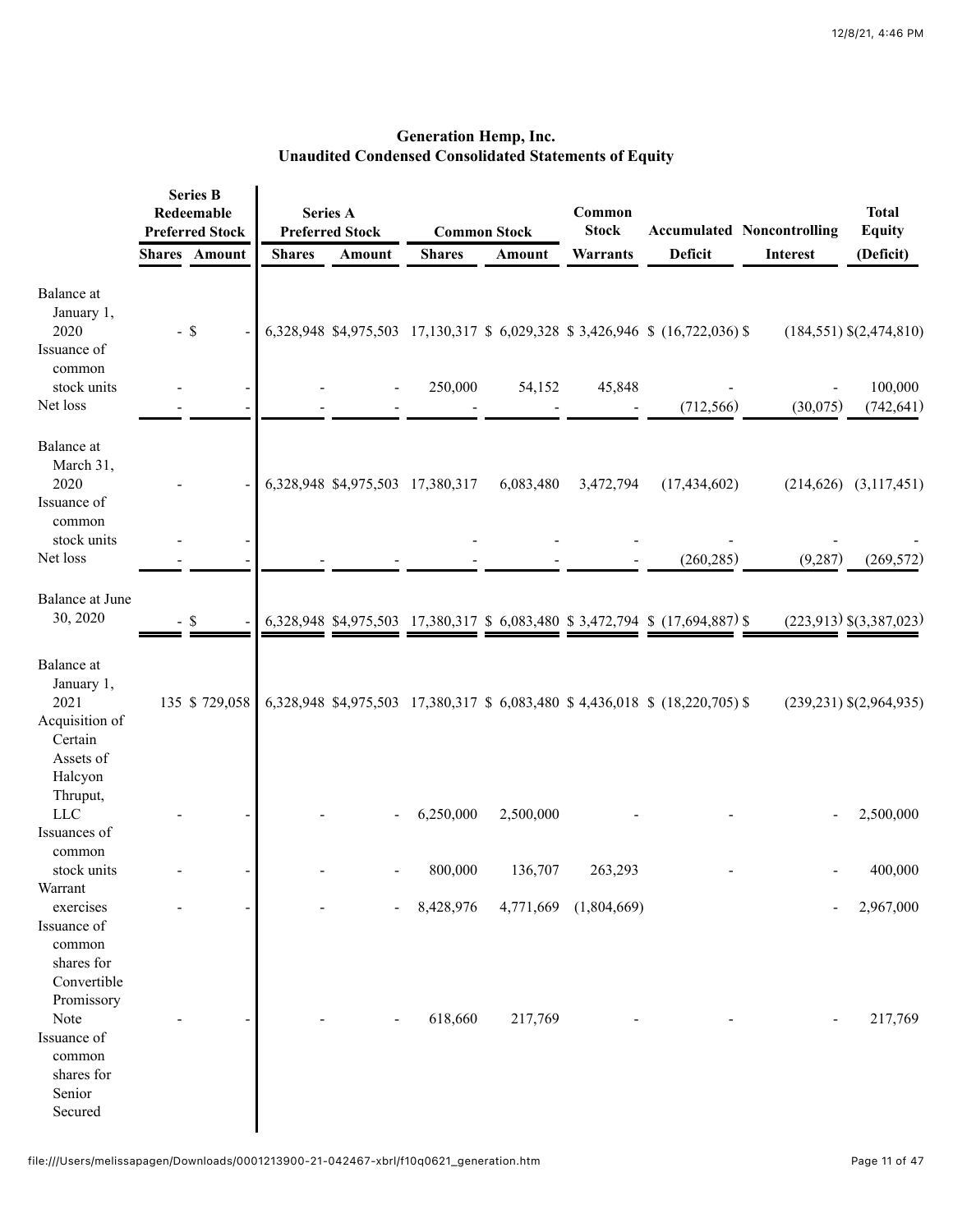| Promissory<br>Note             |     |               |                                  | 1,000,000 | 1,942,500  |           |                                                                              |            | 1,942,500                |
|--------------------------------|-----|---------------|----------------------------------|-----------|------------|-----------|------------------------------------------------------------------------------|------------|--------------------------|
| Stock-based                    |     |               |                                  |           |            |           |                                                                              |            |                          |
| compensation                   |     |               |                                  | 500,000   | 42,250     |           |                                                                              |            | 42,250                   |
| Series B<br>preferred<br>stock |     |               |                                  |           |            |           |                                                                              |            |                          |
| dividend                       |     |               |                                  |           |            |           | (20, 250)                                                                    |            | (20, 250)                |
| Net loss                       |     |               |                                  |           |            |           | (1,836,882)                                                                  | 3,668      | (1,833,214)              |
| Balance at<br>March 31,        |     |               |                                  |           |            |           |                                                                              |            |                          |
| 2021                           | 135 | 729,058       | 6,328,948 \$4,975,503 34,977,953 |           | 15,694,375 | 2,894,642 | (20,077,837)                                                                 | (235, 563) | 3,251,120                |
| Stock-based<br>compensation    |     |               |                                  |           | 38,750     |           |                                                                              |            | 38,750                   |
| Series B<br>preferred<br>stock |     |               |                                  |           |            |           |                                                                              |            |                          |
| redemptions                    |     | (275,000)     |                                  |           |            |           |                                                                              |            |                          |
| Series B<br>preferred<br>stock |     |               |                                  |           |            |           |                                                                              |            |                          |
| dividend                       |     |               |                                  |           |            |           | (20, 250)                                                                    |            | (20, 250)                |
| Net loss                       |     |               |                                  |           |            |           | (1,152,514)                                                                  |            | $(2,815)$ $(1,155,329)$  |
| Balance at June                |     |               |                                  |           |            |           |                                                                              |            |                          |
| 30, 2021                       |     | 135 \$454,058 |                                  |           |            |           | 6,328,948 \$4,975,503 34,977,953 \$15,733,125 \$2,894,642 \$ (21,250,601) \$ |            | $(238,378)$ \$ 2,114,291 |

*The accompanying notes are an integral part of these unaudited condensed consolidated financial statements.*

12/8/21, 4:46 PM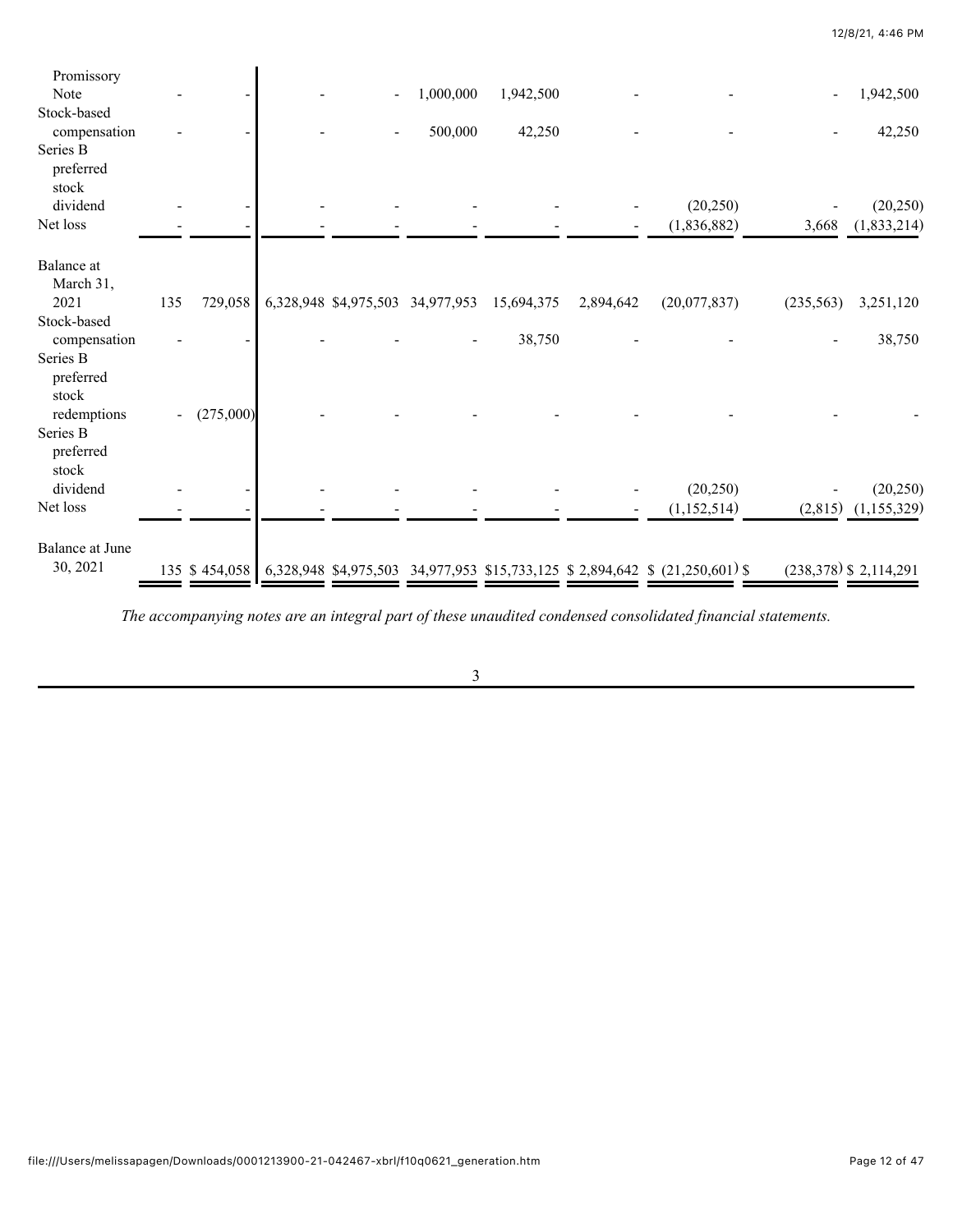# **Generation Hemp, Inc. Unaudited Condensed Consolidated Statements of Cash Flows**

|                                                                                                     | For the six months ended<br>June 30, |               |
|-----------------------------------------------------------------------------------------------------|--------------------------------------|---------------|
|                                                                                                     | 2021                                 | 2020          |
| Cash Flows From Operating Activities                                                                |                                      |               |
| Net loss                                                                                            | (2,988,543)                          | \$(1,012,213) |
| Loss from discontinued operations                                                                   | (9,719)                              | 2,532         |
| Net loss from continuing operations                                                                 | (2,978,824)                          | (1,014,745)   |
| Adjustments to reconcile net loss from continuing operations to net cash from operating activities: |                                      |               |
| Depreciation expense                                                                                | 691,075                              | 38,923        |
| Amortization of debt discount                                                                       | 328,320                              |               |
| Stock-based compensation                                                                            | 81,000                               |               |
| Other income - PPP Loan forgiveness                                                                 | (25, 424)                            |               |
| Loss on disposal of property and equipment                                                          |                                      | 539           |
| Change in fair value of marketable securities                                                       | (11,770)                             | 16,562        |
| Changes in operating assets and liabilities:                                                        |                                      |               |
| Accounts receivable                                                                                 | 70,530                               |               |
| Prepaid expenses and other assets                                                                   | (10, 298)                            |               |
| Accounts payable and accrued liabilities                                                            | (244,741)                            | 463,610       |
| Net cash from operating activities – continuing operations                                          | (2,100,132)                          | (495, 111)    |
| Net cash from operating activities – discontinued operations                                        |                                      | 31,717        |
| Net cash from operating activities                                                                  | (2,100,132)                          | (463, 394)    |
| Cash Flows From Investing Activities                                                                |                                      |               |
| Capital expenditures                                                                                | (40,220)                             |               |
| Acquisition of Certain Assets of Halcyon Thruput, LLC, net of acquired cash of \$224,530            | (1,525,470)                          |               |
| Proceeds from sale of investment in common stock                                                    | 34,847                               |               |
| Net cash from investing activities - continuing operations                                          | (1, 530, 843)                        |               |
| Net cash from investing activities – discontinued operations                                        |                                      |               |
| Net cash from investing activities                                                                  | (1, 530, 843)                        |               |
| Cash Flows From Financing Activities                                                                |                                      |               |
| Proceeds for common stock issuable                                                                  |                                      | 50,000        |
| Issuance of common stock units                                                                      | 350,000                              | 100,000       |
| Redemptions of Series B preferred stock                                                             | (137,500)                            |               |
| Series B preferred stock dividends paid                                                             | (16,500)                             |               |
| Proceeds from warrant exercises                                                                     | 2,967,000                            |               |
| Repayment of Halcyon bank note                                                                      | (995, 614)                           |               |
| Proceeds from SBA PPP Loan                                                                          |                                      | 25,200        |
| Proceeds (repayment) of subordinated notes                                                          | (1,100,000)                          | 205,000       |
| Payment of mortgage payable                                                                         | (1,938)                              | (3,615)       |
| Net cash from financing activities – continuing operations                                          | 1,065,448                            | 376,585       |
| Net cash from financing activities – discontinued operations                                        |                                      |               |
| Net cash from financing activities                                                                  | 1,065,448                            | 376,585       |
| Net change in cash                                                                                  | (2,565,527)                          | (86, 809)     |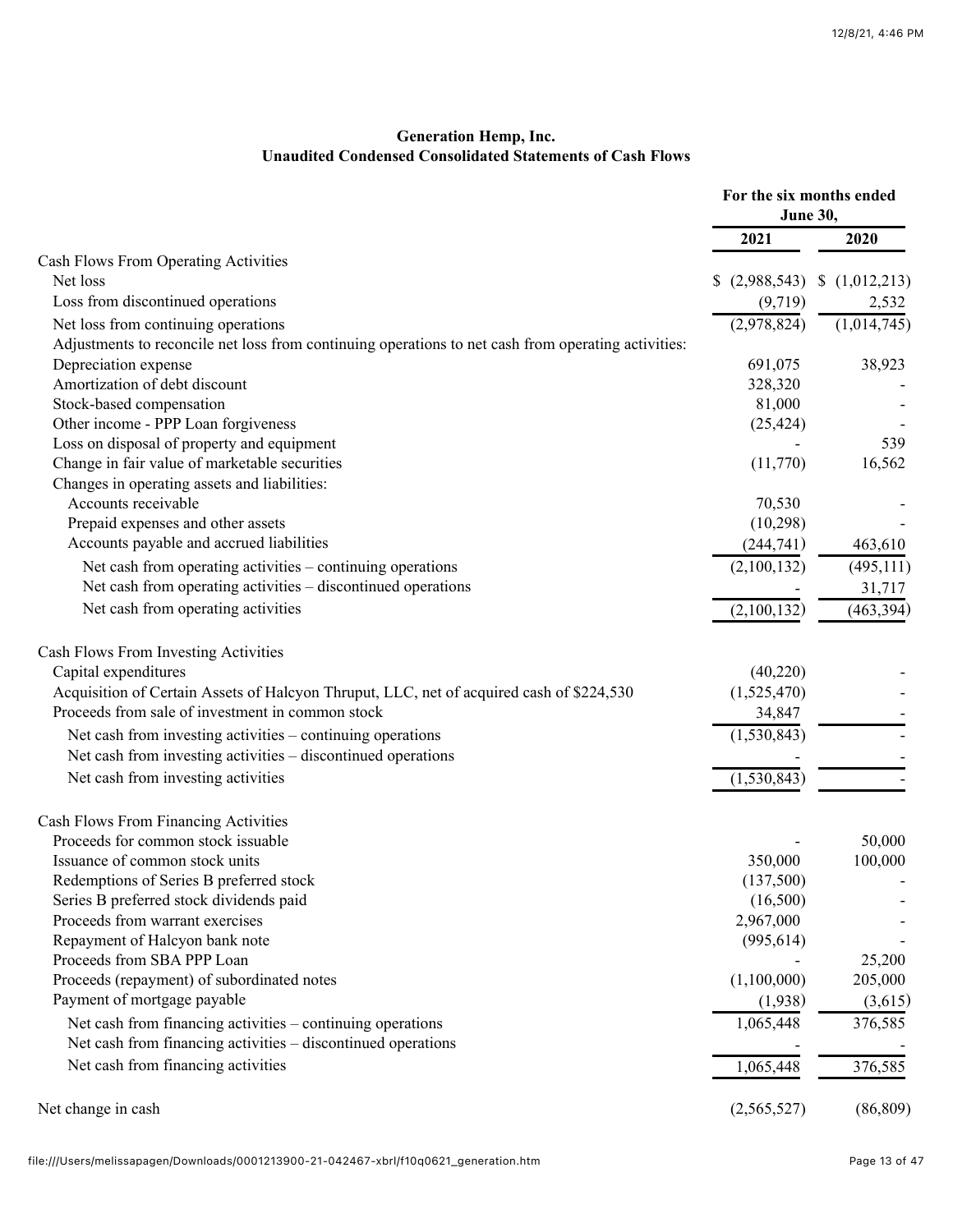| Cash, beginning of period | 2,776,425  | 101,337 |
|---------------------------|------------|---------|
| Cash, end of period       | 210,898 \$ | 14,528  |

*The accompanying notes are an integral part of these unaudited condensed consolidated financial statements.*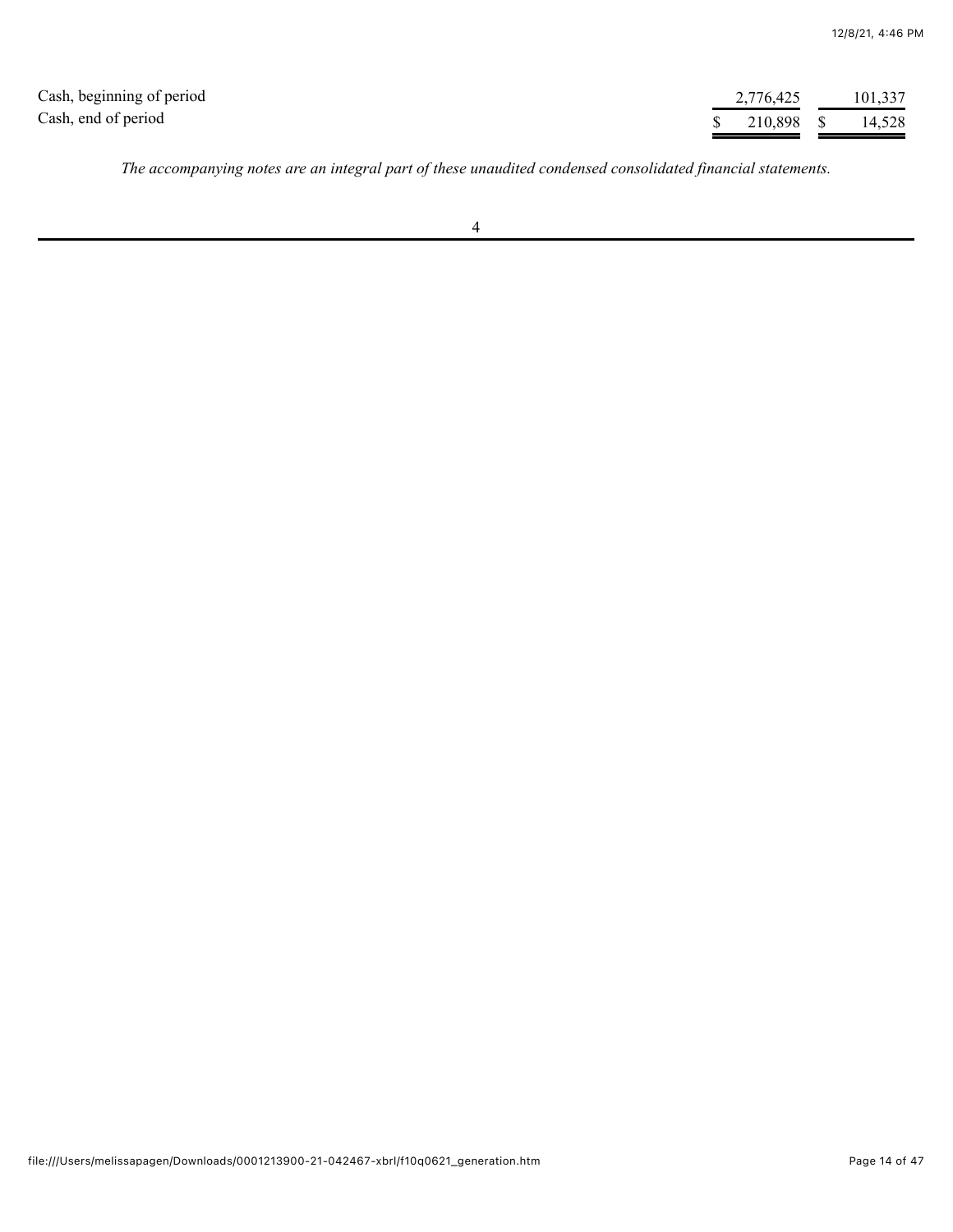# **Generation Hemp, Inc. Notes to Unaudited Condensed Consolidated Financial Statements**

# **1. Business**

Generation Hemp, Inc. (the "Company"), formerly known as Home Treasure Finders, Inc. ("HTF"), was incorporated on July 28, 2008 in the State of Colorado. On November 27, 2019, HTF purchased approximately 94% of the common stock of Energy Hunter Resources, Inc. ("EHR") in a series of transactions accounted for as a reverse merger (the "Transaction"). Upon closing of the Transaction, HTF changed its name to Generation Hemp, Inc.

On January 11, 2021, we completed the acquisition of certain assets of Halcyon Thruput, LLC ("Halcyon"). With this acquisition, we commenced providing post-harvest and midstream services to growers by drying, processing, cleaning and stripping harvested hemp directly from the field and wetbaled at our 48,000 square foot leased facility located in Hopkinsville, Kentucky. Additionally, the Company offers safe storage services for processed hemp, which enables farmers to maximize strategic market timing. The Company plans to significantly expand its business lines to include post-processing of biomass for use in a number of new products. This expansion requires certain new equipment to be procured.

We also generate revenue from rental of our "Cannabis Zoned" (Hemp) warehouse property located in Denver, Colorado currently leased to a hemp seed company.

As of June 30, 2021, EHR held an approximate 8% working interest in an oil & gas property located in Cochran County, Texas within the Slaughter-Levelland Field of the San Andres formation in the Northwest Shelf of West Texas. EHR's oil & gas activities are currently held for sale and are presented in these consolidated financial statements as discontinued operations for each of the periods presented.

Our management team has been and continues to actively review acquisition candidates involved in the hemp industry that operate within a number of vertical businesses, predominantly within the midstream sector that are attractive to us and are within the hemp supply chain.

*Liquidity –* The Company is dependent upon obtaining additional funding to continue ongoing operations and to pursue its new strategy and execute its acquisition plans.

We are focused on executing our operating strategy now that the Halcyon acquisition has been completed. Management expects to renew and obtain new contracts with both new and existing Halcyon customers for the 2021 harvest. In July 2021, two toll processing agreements with Halcyon's customers were awarded (see Note 13). Under terms of these agreements, the Company will dry, strip, process and store approximately ten million pounds of hemp biomass assets. Process operations from these contracts are expected to commence in July 2021. Expansion of our business lines is also expected to result in additional revenues.

The Company will continue to pursue additional capital raising opportunities in order to fund future acquisitions and meet its obligations as they become due. In the event financing cannot be obtained, the Company may not be able to satisfy these plans and obligations. These factors raise substantial doubt about the Company's ability to continue as a going concern. The financial statements do not include any adjustments that might result from the outcome of this uncertainty.

*Impact of COVID-19 Pandemic on Our Business –* Our business, results of operations and financial condition have been adversely affected by the COVID-19 pandemic, beginning in mid-March 2020. The COVID-19 pandemic and measures taken to contain it have subjected our business, results of operations, financial condition, stock price and liquidity to a number of material risks and uncertainties, all of which may continue or may worsen.

## **2. Summary of Significant Accounting Policies**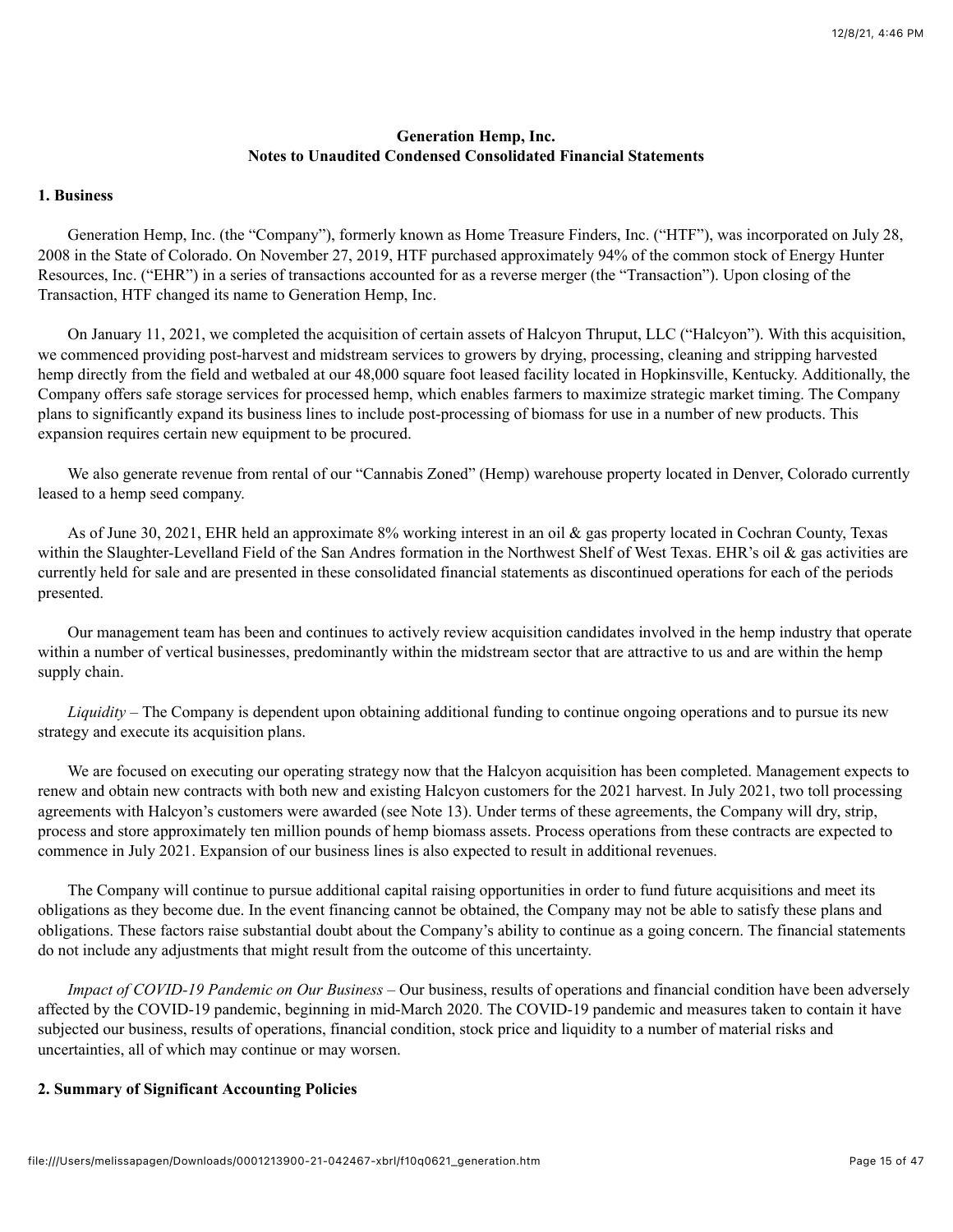*Basis of Presentation* – These interim financial statements are unaudited and have been prepared pursuant to the rules and regulations of the Securities and Exchange Commission ("SEC") regarding interim financial reporting. Certain disclosures have been condensed or omitted from these financial statements. Accordingly, they do not include all the information and notes required by accounting principles generally accepted in the United States of America ("GAAP") for complete consolidated financial statements, and should be read in conjunction with the audited consolidated financial statements and notes thereto included in our Annual Report on Form 10-K for the year ended December 31, 2020.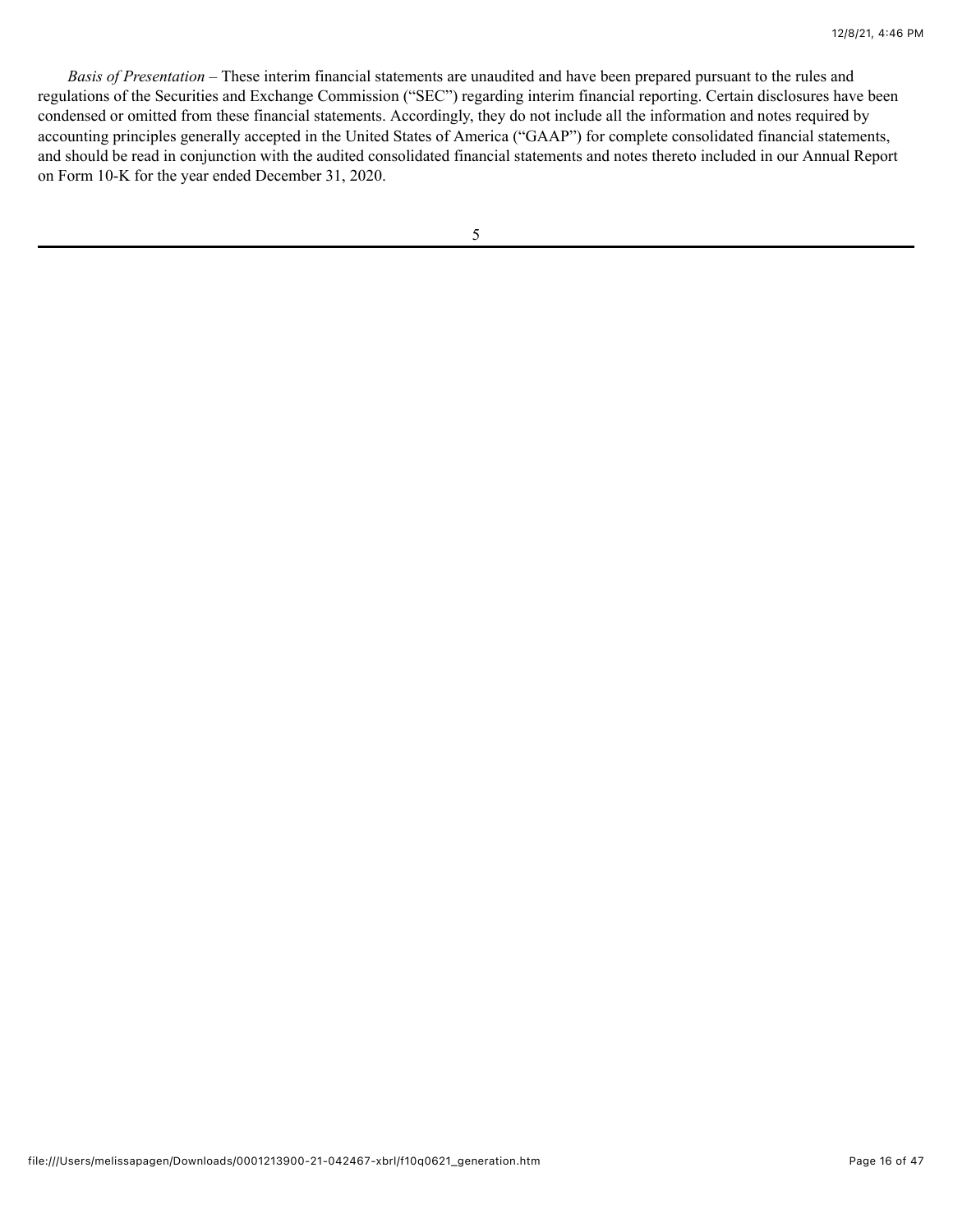In the opinion of management, the accompanying unaudited condensed consolidated financial statements include all adjustments, consisting of normal recurring adjustments, necessary to fairly present the financial position as of, and the results of operations for, all periods presented. In preparing the accompanying financial statements, management has made certain estimates and assumptions that affect reported amounts in the condensed consolidated financial statements and disclosures of contingencies. Actual results may differ from those estimates. The results for interim periods are not necessarily indicative of annual results. Certain reclassifications have been made to the prior period's consolidated financial statements and related footnotes to conform them to the current period presentation. Intercompany balances and transactions between consolidated entities are eliminated.

*Revenue Recognition* – Post-harvest and midstream services revenue is typically determined based on volumes processed at agreed-upon contractual prices and is recognized when performance obligations under the terms of a contract with our customers are satisfied. This occurs when control of the product is transferred to our customers upon completion of our processing.

Rental revenue is recognized based on the contractual cash rental payments for the period. Oil & gas revenue is recognized for discontinued operations based on delivered qualities in the amount of the consideration to which the Company is entitled.

*Stock-based Compensation –* We account for employee stock-based compensation using the fair value method. Compensation cost for equity incentive awards is based on the fair value of the equity instrument generally on the date of grant and is recognized over the requisite service period. Forfeitures are recognized as they occur.

*Fair Value Measurement* – Our financial assets and liabilities consist of cash, accounts receivable, accounts payable and notes payable. The fair values of these instruments approximate their carrying amounts at each reporting date.

The Company's non-financial assets measured at fair value on non-recurring basis include impairment measurements of oil and gas properties and warrants issued as part of financing transactions. These are considered Level 3 measurements as they involve significant unobservable inputs.

*Major Customer and Concentration of Credit Risk* – We estimate an allowance for doubtful accounts based on an analysis of specific customers, taking into consideration the age of past due accounts and an assessment of the customer's ability to pay. An allowance for doubtful accounts was not needed as of June 30, 2021 or December 31, 2020.

During the three and six months ended June 30, 2021, one customer accounted for approximately 93% and 90% of our postharvest and midstream services revenue, respectively. No amounts were outstanding from this customer at June 30, 2021.

Our rental revenue is derived from a single lessee on a commercial warehouse owned by the Company. There were no amounts due from this customer at June 30, 2021 or December 31, 2020.

*Recent Accounting Pronouncements –* No new accounting pronouncements had or are expected to have a material impact on the consolidated financial statements.

## **3. Acquisition**

On January 11, 2021, the Company completed the acquisition of certain assets of Halcyon pursuant to the Asset Purchase Agreement dated March 7, 2020, as amended on January 11, 2021. The purchase consideration totaled approximately \$6.1 million consisting of 6,250,000 shares of Company common stock valued at \$2.5 million (valued at \$0.40 per share; restricted from trading for a period of up to one year), \$1.75 million in cash, a promissory note for \$850,000 issued by the Company's subsidiary, GenH Halcyon Acquisition, LLC, and guaranteed by Gary C. Evans, CEO of the Company, and assumption of approximately \$1.0 million of new indebtedness of Halcyon. The Company was granted an option to purchase the real estate occupied by Halcyon for \$993,000. This option is exercisable at any time before its expiration on January 11, 2022.

The acquisition was accounted for as a business combination where the Company is the acquirer and the acquisition method of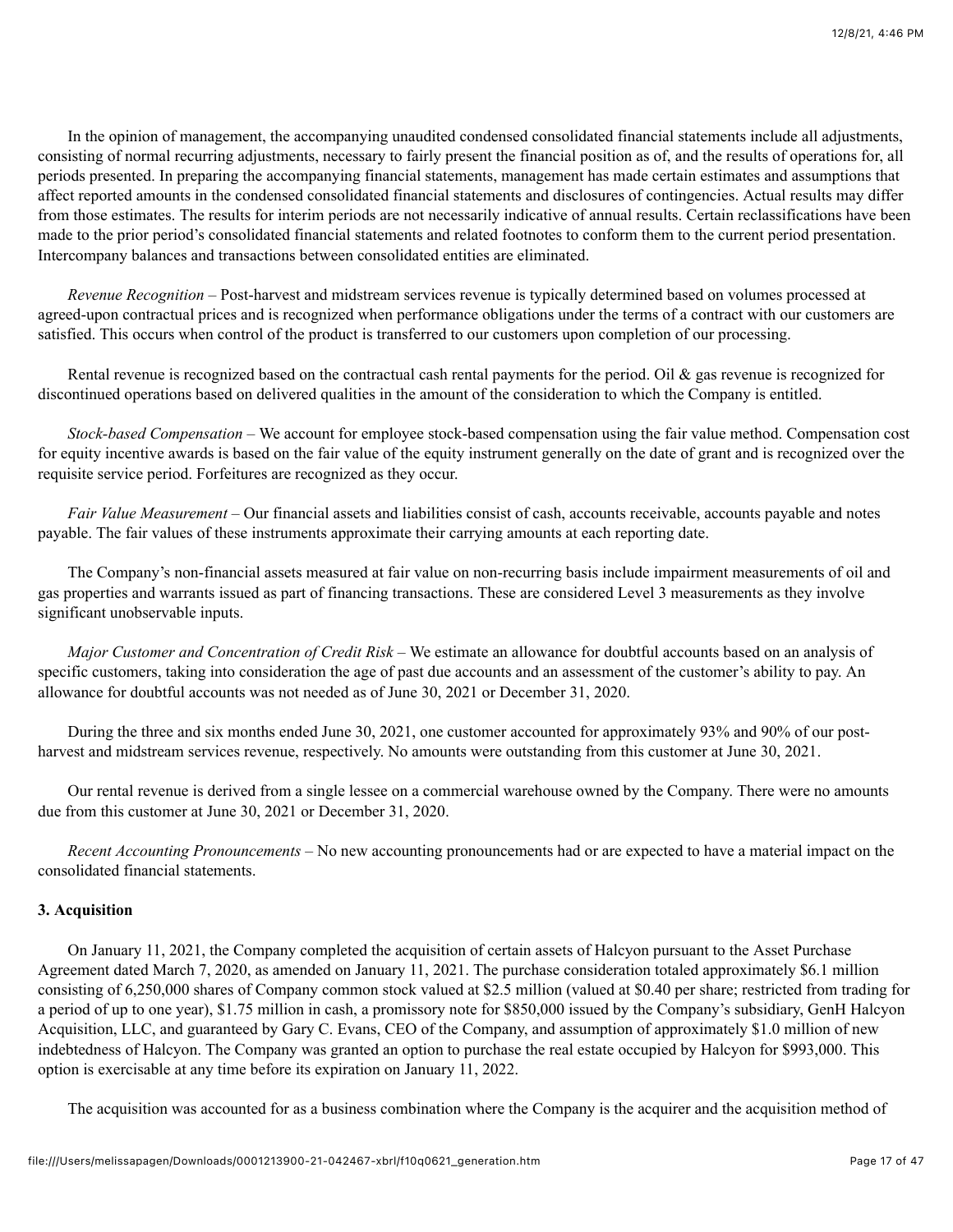accounting was applied in accordance with GAAP. Accordingly, the aggregate value of the consideration we paid to complete the acquisition was allocated to the assets acquired based upon their estimated fair values on the acquisition date.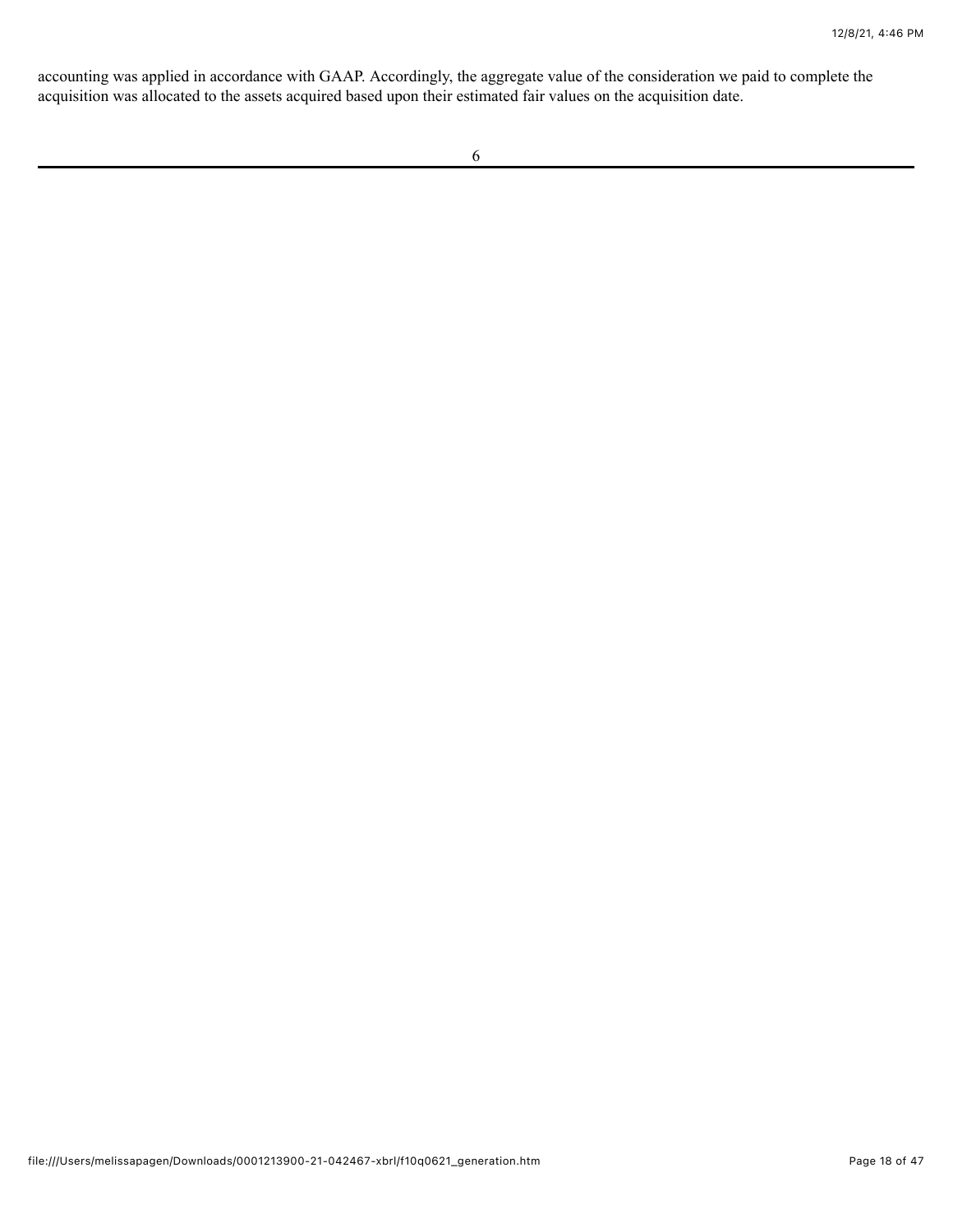The following table summarizes the purchase price allocation for the assets acquired. This allocation is preliminary. The final allocation of the purchase price will be determined at a later date and is dependent on a number of factors, including the final evaluation of the fair value of tangible and identifiable intangible assets acquired. Final adjustments, including increases and decreases to depreciation and amortization resulting from the allocation of the purchase price to amortizable tangible and intangible assets, may be material.

| Accounts receivable                           | 75,470      |
|-----------------------------------------------|-------------|
| Inventories                                   | 700,000     |
| Other working capital                         | 224,530     |
| Property and equipment, other                 | 1,712,170   |
| Intangibles - customer contracts and lists    | 3,333,794   |
| Other assets - Purchase option on real estate | 49,650      |
| Assets acquired                               | \$6,095,614 |

Intangible assets consist of customer contracts and lists and have definite-lives. These intangible assets are being amortized over the estimated useful life on an accelerated basis reflecting the anticipated future cash flows of the Company post acquisition of Halcyon.

The results of operations for the acquired Halcyon assets have been included in the Company's consolidated financial statements since the January 11, 2021 acquisition date.

Concurrent with the closing of the asset acquisition, the Company entered into term employment agreements with two executives to serve as vice presidents of the Company for a term of at least two years. The term employment agreements each provide for the issuance of 250,000 shares of restricted common stock of the Company as a signing bonus. Such shares are subject to restrictions on the trading or transfer of such common stock.

Further, the term employment agreements each provide for the payment by the executives of liquidated damages if the employee terminates his employment without good reason during the initial term, other than due to the employee's death or disability. Such liquidated damages total \$600,000 if such termination occurs on or prior to January 11, 2022 or \$375,000 if such termination occurs after January 11, 2022 and prior to January 11, 2023.

On March 3, 2021, the Company repaid the outstanding principal and interest balance on the \$850,000 promissory note issued in connection with the acquisition.

*Supplemental Pro Forma Information* – The supplemental pro forma financial information presented below is for illustrative purposes only and is not necessarily indicative of the financial position or results of operations that would have been realized if the acquisition of certain assets of Halcyon had been completed on the date indicated, nor is it indicative of future operating results or financial position. The pro forma adjustments are based upon currently available information and certain assumptions that management believes are reasonable under the circumstances.

The supplemental pro forma financial information reflects pro forma adjustments to present the combined pro forma results of operations as if the acquisition had occurred on January 1, 2020, to give effect to certain events that management believes to be directly attributable to the acquisition. These pro forma adjustments primarily include:

- an increase to depreciation and amortization expense that would have been recognized due to acquired tangible and intangible assets; and
- an adjustment to interest expense to reflect the reduced borrowings due to the repayment of Halcyon's historical debt in conjunction with the acquisition;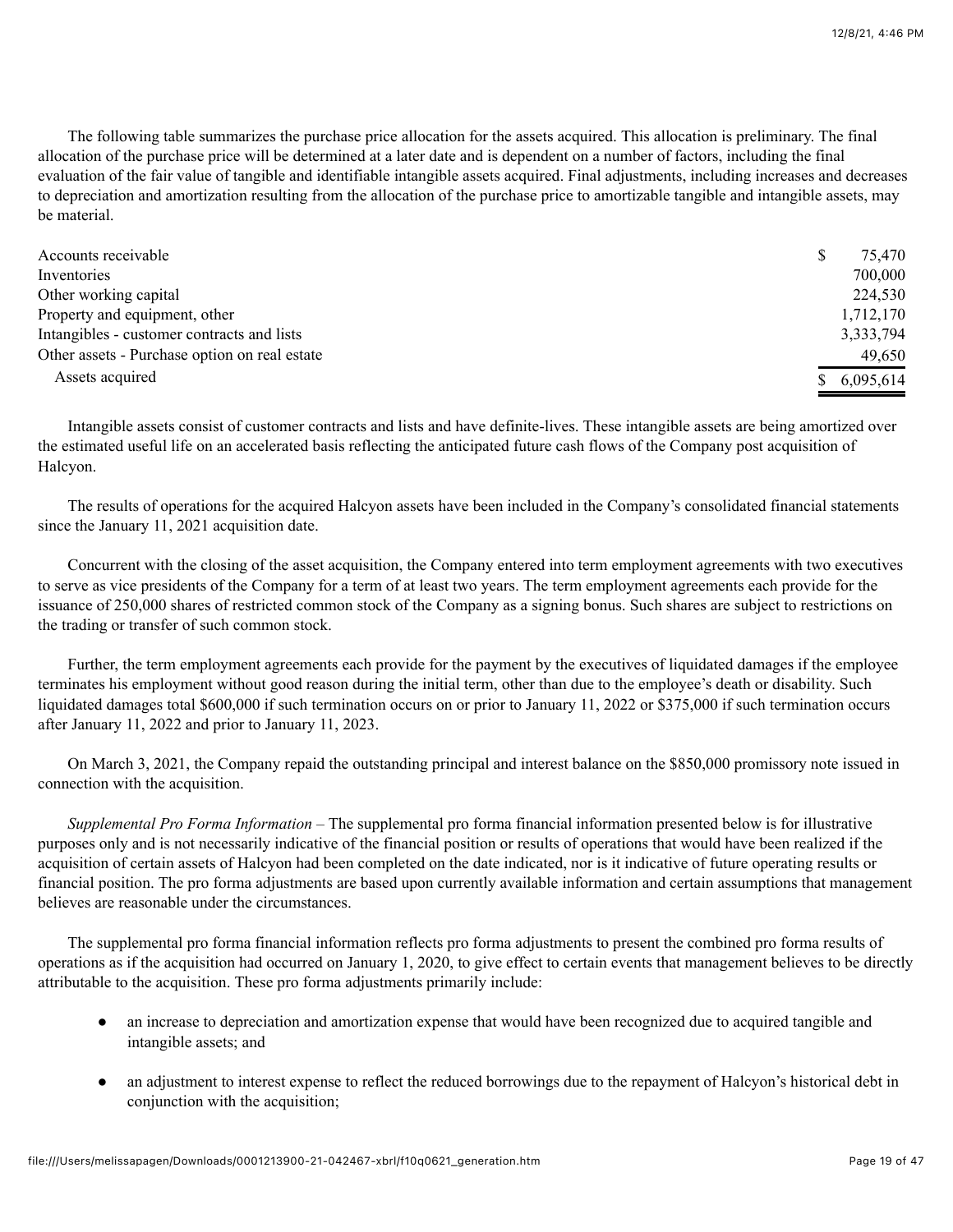The supplemental pro forma financial information for the periods presented is as follows:

|                                   | For the three months ended<br><b>June 30,</b> |             |          |             | For the six months ended<br><b>June 30,</b> |             |   |             |
|-----------------------------------|-----------------------------------------------|-------------|----------|-------------|---------------------------------------------|-------------|---|-------------|
|                                   |                                               | 2021        |          | 2020        |                                             | 2021        |   | 2020        |
| Revenue, continuing operations    |                                               | 25,855      | <b>S</b> | 102,080     |                                             | 94,203      | ъ | 132,006     |
| Loss from continuing operations   |                                               | (1,149,124) |          | (425, 651)  |                                             | (3,047,721) |   | (1,588,419) |
| Earnings (loss) per common share: |                                               |             |          |             |                                             |             |   |             |
| Basic and diluted                 | \$                                            | $(0.03)$ \$ |          | $(0.02)$ \$ |                                             | $(0.11)$ \$ |   | (0.09)      |
|                                   |                                               |             |          |             |                                             |             |   |             |
|                                   |                                               |             |          |             |                                             |             |   |             |
|                                   |                                               |             |          |             |                                             |             |   |             |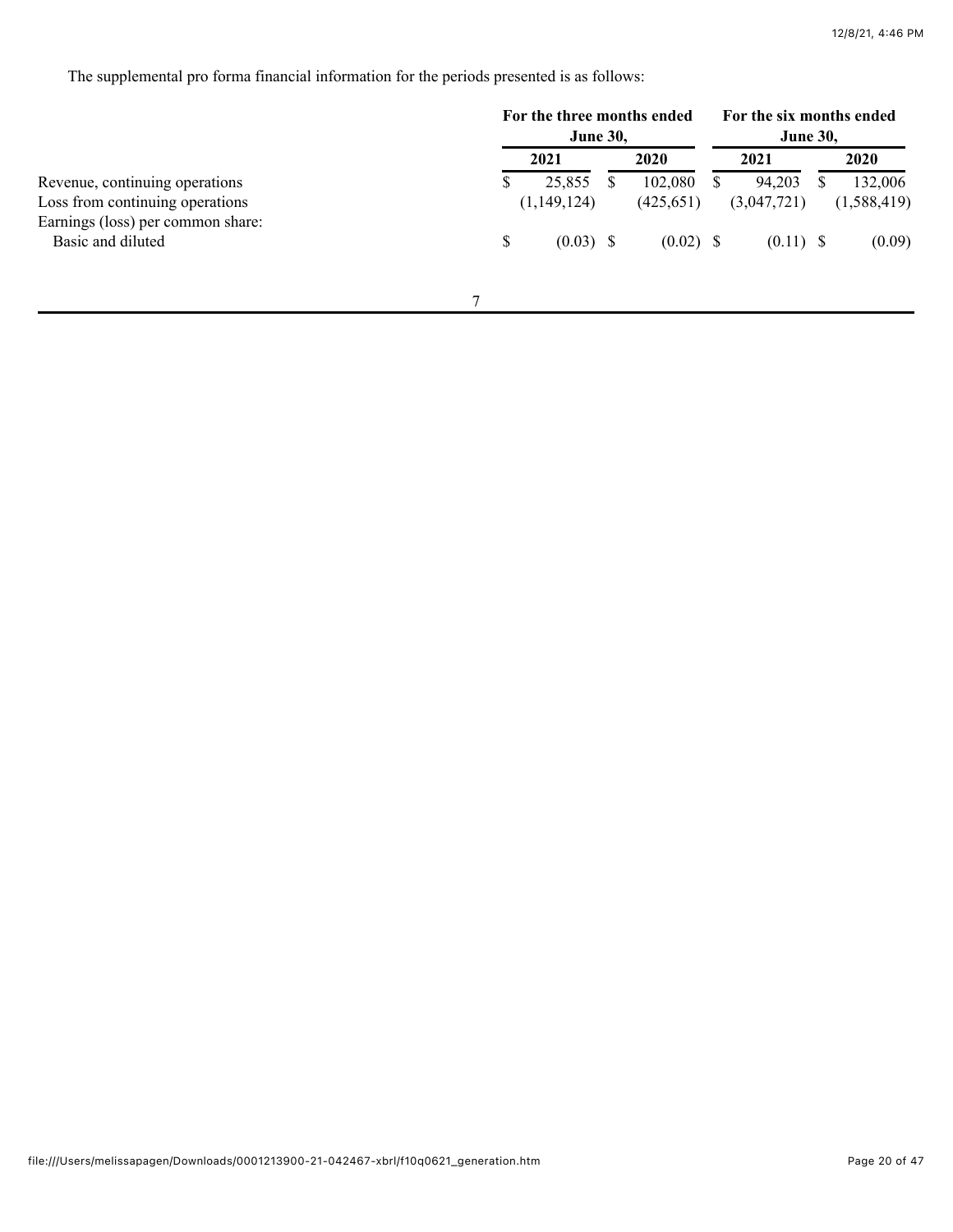#### **4. Discontinued Operations**

In connection with the Transaction, management determined to fully divest of EHR's oil and gas activities. As such, these activities are presented as discontinued operations for each of the periods presented.

The following is a summary of the carrying amounts of major classes of assets and liabilities of the discontinued operations to assets and liabilities held for sale:

|                                                                                            |    | <b>June 30,</b><br>2021 |    | December 31,<br>2020 |  |
|--------------------------------------------------------------------------------------------|----|-------------------------|----|----------------------|--|
| Assets -                                                                                   |    |                         |    |                      |  |
| Oil and Natural Gas Properties held for sale, at cost, using the successful efforts method | S  | 1,874,849               | S. | 1,874,849            |  |
| Accumulated DD&A                                                                           |    | (1,874,849)             |    | (1,874,849)          |  |
| Total assets of discontinued operations held for sale                                      |    | $\overline{ }$          |    |                      |  |
| Liabilities                                                                                |    |                         |    |                      |  |
| Accrued liabilities                                                                        | \$ | 33,804 \$               |    | 31,117               |  |
| Asset retirement obligations                                                               |    | 52,368                  |    | 56,834               |  |
| Revenue payable                                                                            |    | 52,117                  |    | 52,117               |  |
| Note payable                                                                               |    |                         |    |                      |  |
| Current liabilities of discontinued operations held for sale                               |    | 138,289                 |    | 140,068              |  |
| Asset retirement obligations -                                                             |    |                         |    |                      |  |
| Long-term liabilities of discontinued operations held for sale                             |    | 155,647                 |    | 144,149              |  |
| Total liabilities of discontinued operations held for sale                                 |    | 293,936                 |    | 284,217              |  |

The following is a summary of the major classes of line items constituting (loss) income on discontinued operations shown in the consolidated statements of operations:

|                                                     | For the three months ended<br><b>June 30,</b> |  |          |   | For the six months ended<br><b>June 30,</b> |              |          |  |
|-----------------------------------------------------|-----------------------------------------------|--|----------|---|---------------------------------------------|--------------|----------|--|
|                                                     | 2021                                          |  | 2020     |   | 2021                                        |              | 2020     |  |
| Revenue -                                           |                                               |  |          |   |                                             |              |          |  |
| Oil and gas sales                                   | \$<br>$16,119$ \$                             |  | 9,217    | S | 38,108                                      | <sup>S</sup> | 80,325   |  |
| Costs and Expenses                                  |                                               |  |          |   |                                             |              |          |  |
| Lease operating expense                             | 18,067                                        |  | 22,033   |   | 40,795                                      |              | 60,337   |  |
| Depreciation, depletion $\&$ amortization           |                                               |  | 1,928    |   |                                             |              | 9,942    |  |
| Accretion                                           | 4,257                                         |  | 4,309    |   | 7,032                                       |              | 8,605    |  |
| Gain on disposal of oil $\&$ gas property interests |                                               |  | (24,008) |   |                                             |              | (24,008) |  |
| Total costs and expenses                            | 22,324                                        |  | 4,262    |   | 47,827                                      |              | 54,876   |  |
| Interest expense                                    |                                               |  | 9,167    |   |                                             |              | 22,917   |  |
| Income from discontinued operations                 | (6,205)                                       |  | (4,212)  |   | (9,719)                                     |              | 2,532    |  |

### **5. Notes Payable – Related Parties**

Notes payable – related parties consisted of the following: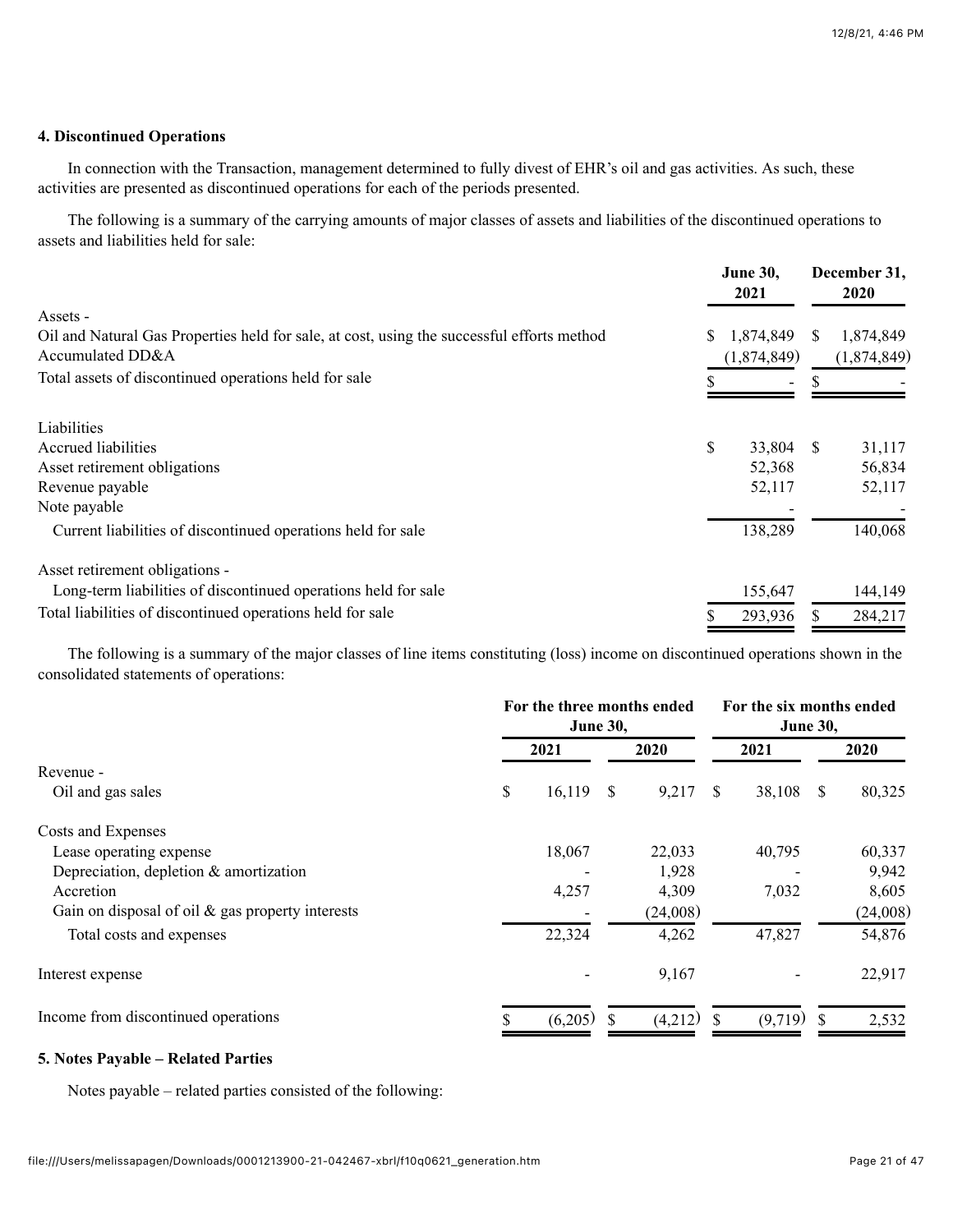12/8/21, 4:46 PM

|                                                            | <b>June 30,</b><br>2021        |                |
|------------------------------------------------------------|--------------------------------|----------------|
| Senior Secured Promissory Note                             | \$<br>$\overline{\phantom{0}}$ | S<br>1,500,000 |
| Convertible Promissory Note                                |                                | 208,874        |
| Subordinated Promissory Note to CEO                        | 490,000                        | 490,000        |
| Secured Promissory Note to Coventry Asset Management, LTD. | 1,000,000                      | 1,000,000      |
| Subordinated Promissory Note to Investor                   | 250,000                        | 500,000        |
| Total                                                      | 1,740,000                      | 3,698,874      |
| Less debt discounts                                        | (33,962)                       | (362, 282)     |
| Total Notes Payable – Related Parties                      | 1,706,038                      | 3,336,592<br>S |

8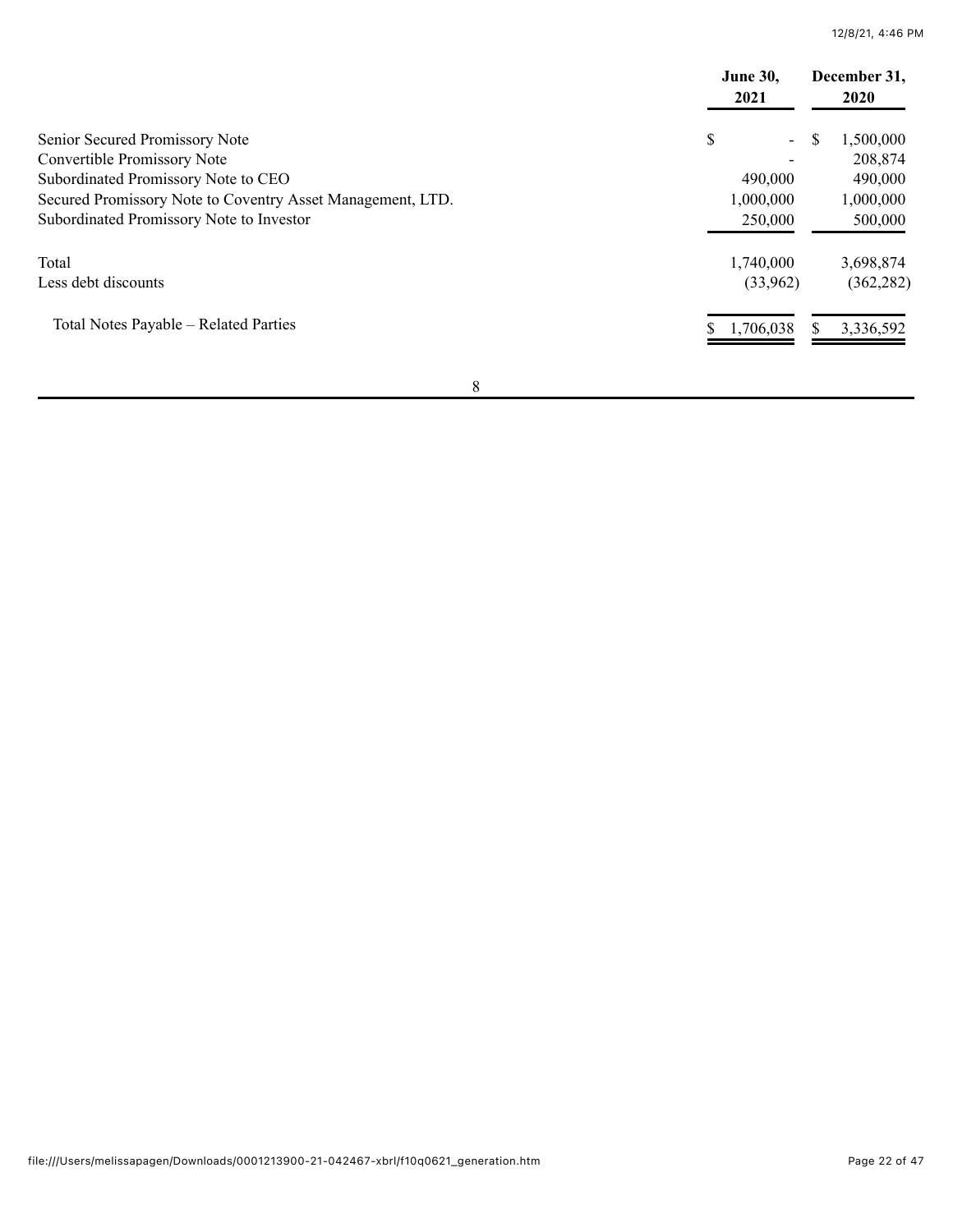*Senior Secured Promissory Note –* On March 9, 2021, the total principal, interest and accrued fees under the Senior Secured Promissory Note was contributed to the Company and exchanged into 1,000,000 common shares.

*Convertible Promissory Note –* On March 9, 2021, the convertible promissory note issued in October 2019, together with accrued interest thereon, was converted into 618,660 common shares under the terms of the note.

*Subordinated Promissory Note to CEO –* Our CEO made advances to the Company during 2020 under a subordinated promissory note due September 30, 2021. The note bears interest at 10% per annum. Accrued interest on this subordinated promissory note totaled \$15,986 at June 30, 2021 and \$22,393 at December 31, 2020.

*Secured Promissory Note and Warrants to Coventry Asset Management, LTD. –* On December 30, 2020, the Company received proceeds from issuance of a secured promissory note in principal amount of \$1,000,000 to Coventry Asset Management, LTD. The unpaid balance of the secured promissory note bears interest at a rate of 10% per annum and initially matured on June 30, 2021. Effective June 30, 2021, the promissory note was extended to a new maturity date of December 31, 2021. The Company agreed to issue 20,000 restricted common shares as an extension fee and made payment of \$50,000 of accrued interest in July 2021. A principal payment of \$250,000 is due on October 1, 2021. The remaining principal and interest is due upon maturity. The promissory note is secured by the property acquired in the acquisition of certain assets of Halcyon.

The holder of the secured promissory note received a warrant to purchase 1,000,000 shares of common stock exercisable at an exercise price of \$0.352 per share upon origination of the promissory note in 2020. This warrant was subsequently exercised in the first quarter of 2021.

*Subordinated Promissory Note and Warrants to Investor* – On December 30, 2020, the Company issued a subordinated promissory note in principal amount of \$500,000 to an accredited investor. The unpaid balance of the Subordinated Note bears interest at a rate of 10% per annum. The subordinated note and accrued and unpaid interest are due September 30, 2021. The Company made a principal payment of \$250,000 in April 2021. Accrued interest on this subordinated promissory note totaled \$12,483 at June 30, 2021.

If at any time prior to September 30, 2021, the Company raises new equity capital in the amount of \$5,000,000 or more, then within five business days of closing, repayment of all outstanding principal and interest on the Subordinated Note will be due.

The holder of the subordinated note received a warrant to purchase 500,000 shares of common stock exercisable until December 30, 2022 at an exercise price of \$0.352 per share.

# **6. Other Indebtedness**

Other indebtedness consisted of the following:

| Mortgage Payable<br>Paycheck Protection Program Loan | <b>June 30,</b><br>2021                  | December 31,<br>2020 |  |  |
|------------------------------------------------------|------------------------------------------|----------------------|--|--|
|                                                      | 617,523<br>S<br>$\overline{\phantom{0}}$ | 619,461<br>25,200    |  |  |
| Total                                                | 617,523                                  | 644,661              |  |  |
| Less current portion                                 | (617, 523)                               | (619, 461)           |  |  |
| Total Other Indebtedness - Long-Term                 | $\overline{\phantom{a}}$                 | 25,200               |  |  |

*Mortgage Payable and Operating Lease—*The Company is obligated under a mortgage payable, dated September 15, 2014 and as amended October 1, 2019, secured by its warehouse property located in Denver, Colorado. The note provided for a 25-year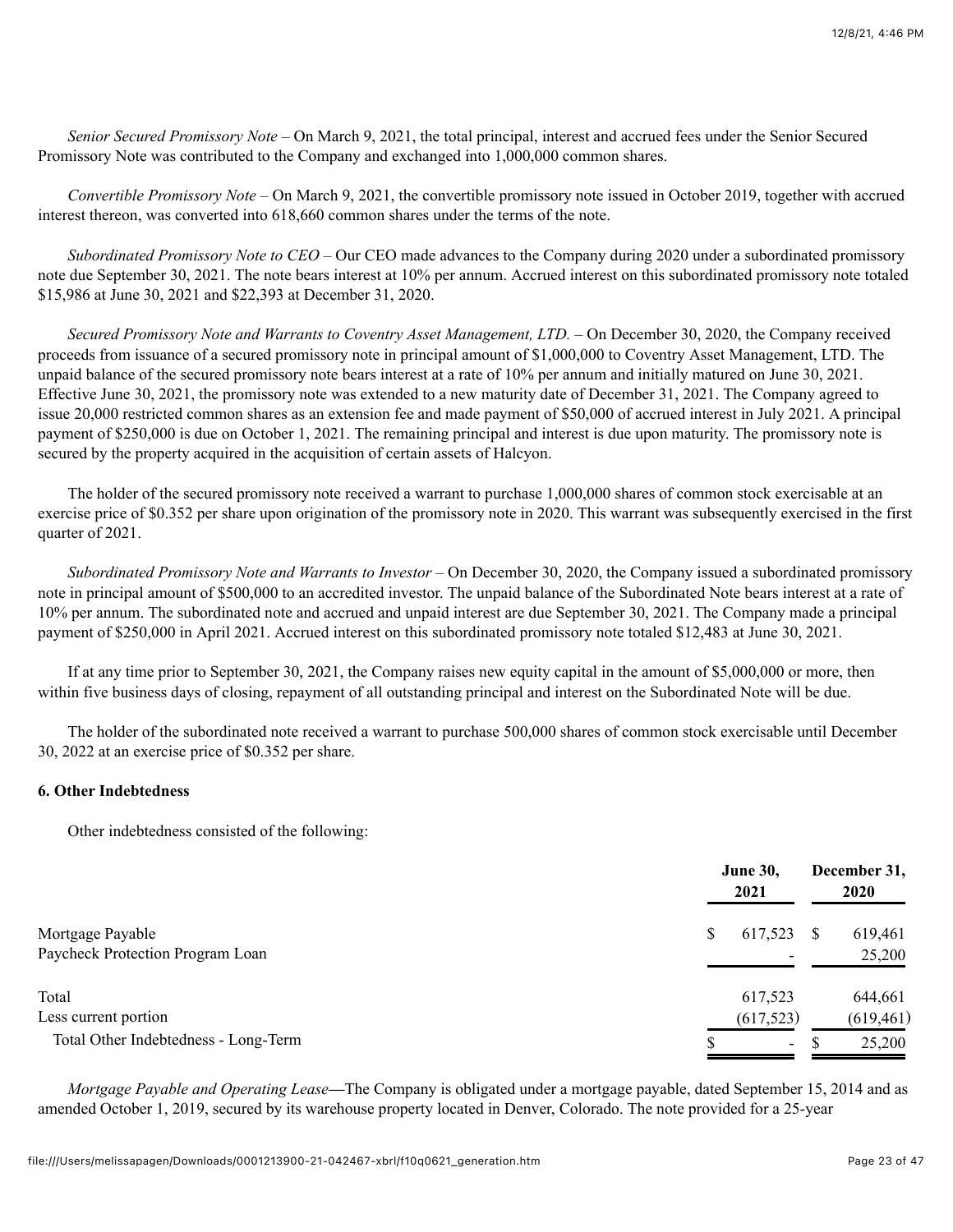amortization period and an initial interest rate of 9% annually. As amended, the note matured on January 15, 2021 but was extended under terms of the amendment to July 15, 2021 after payment by the Company of an extension fee of 1% of the then outstanding principal. The rate during this extension period is 11% annually and the monthly payment is \$6,067. The mortgage payable was subsequently extended to October 15, 2021 (see Note 13).

The Company leases the Denver warehouse property to a tenant under an operating lease which was recently renewed with a new tenant and extended to August 1, 2023 for a monthly rent of \$7,500. The lease requires a true-up with the tenant for property taxes and and insurance paid by the Company and requires the tenant to maintain the interior and exterior of the warehouse (except for the roof). The lease provides for a rent abatement in the first and last month of the contracted extension. Minimum future rents for the remainder of 2021 are \$37,500, for 2022 are \$90,000 and for 2023 are \$52,500.

9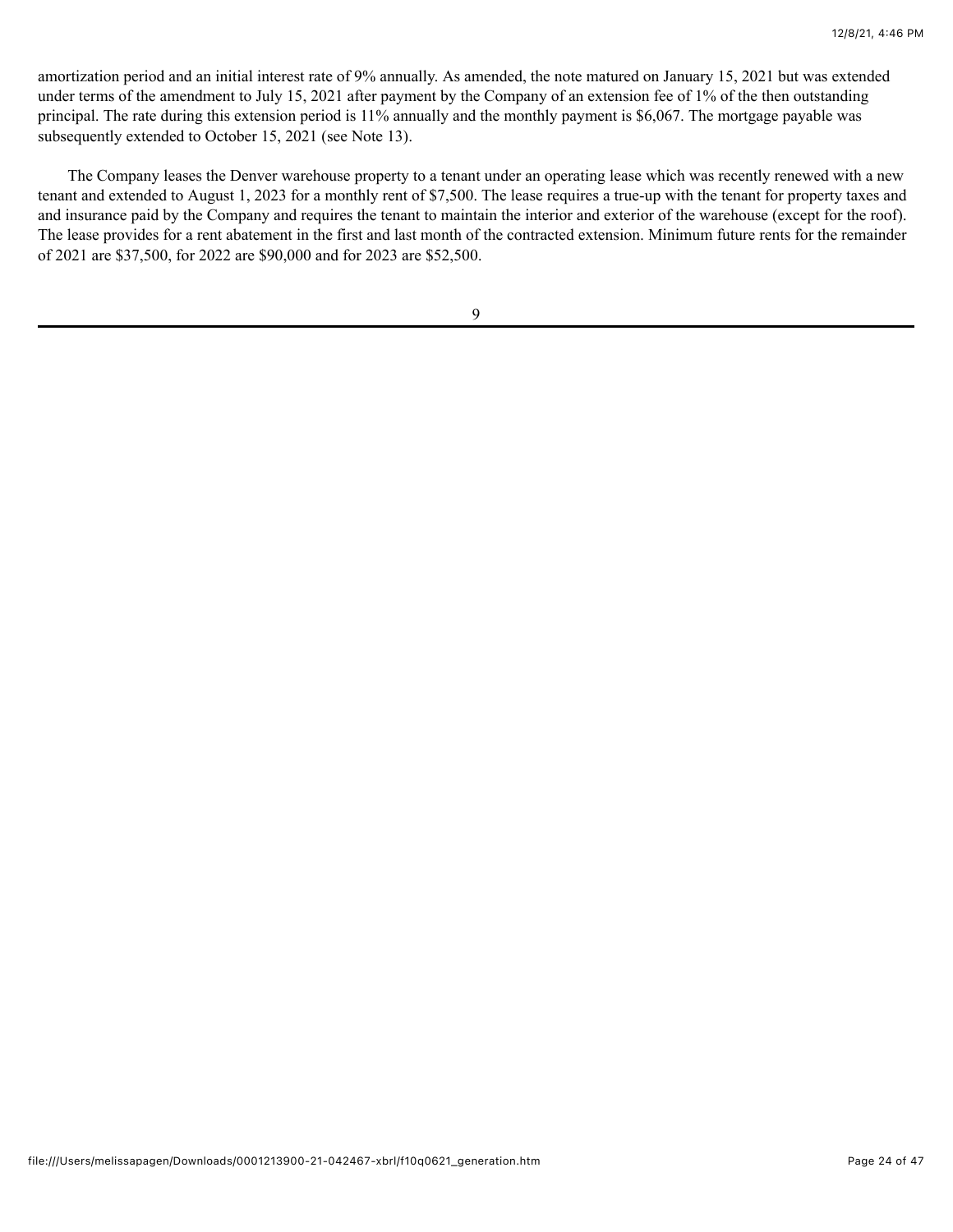*Paycheck Protection Program Loan –* Congress created the Paycheck Protection Program ("PPP") under the Coronavirus Aid, Relief, and Economic Security Act ("CARES Act") to provide forgivable loans to eligible small businesses facing economic hardship to retain U.S. employees on their payroll during the Coronavirus Disease 2019 ("COVID-19") pandemic.

PPP loan recipients may be eligible to have their loans forgiven if the funds were used for eligible expenses over the eight-week coverage period commencing when the loan was originally disbursed. The amount of forgiveness may be reduced if the percentage of eligible expenses attributed to nonpayroll expenses exceeds 25% of the loan, if employee headcount decreases, or compensation decreases by more than 25% for each employee making less than \$100,000 per year, unless the reduced headcount or compensation levels are restored.

On April 29, 2020, we received disbursement of an approved PPP loan in the amount of \$25,200. The Company received notice from the SBA that the PPP Loan principal and interest thereon was fully forgiven on April 20, 2021.

## **7. Commitments and Contingencies**

*Leases –* The Company assumed Halcyon's lease of office space in Fort Worth, Texas for managerial offices. This lease requires monthly payments of \$2,000 and is month-to-month. Lease expense for this facility totaled \$6,000 and \$10,000 in the three and six months ended June 30, 2021, respectively.

The Company leases its operating facility in Kentucky from Oz Capital, LLC, a related party, under a lease expiring May 31, 2024. The lease provides for monthly payments of \$10,249. Oz Capital, LLC is responsible for all taxes and maintenance under the lease. Lease expense for this facility totaled \$30,747 and \$57,857 in the three and six months ended June 30, 2021, respectively. A right-of-use asset and lease liability is recorded for this lease.

The right-of-use asset represent the right to use the underlying asset for the lease term, and lease liabilities represent the obligation to make lease payments arising from the lease. A right-of-use asset and lease liabilities were recognized at the commencement date based on the present value of lease payments over the lease term. As the lease does not provide an implicit rate, the Company used its estimated incremental borrowing rate of 10% in determining the present value of the lease payments.

*Pending Insurance Claim – In 2019*, drying equipment that Halcyon purchased from a third party was being placed into service when a fire loss subsequently occurred and destroyed the equipment causing significant business interruption. The cost of this drying equipment totaled \$1.1 million. In 2020, Halcyon received, as partial payment, insurance proceeds of \$595,000 from its insurance carrier. The Company made a formal claim against the insurance carrier.

In the acquisition of Halcyon, the Company assumed Halcyon's rights to any future recoveries related to the fire loss. The Company has filed for additional claims of in excess of \$1.0 million against Halcyon's insurance carrier including violation of Prompt Payment of Claims Act and Texas Insurance Code violations. The Company is in the process of formulating legal action against the insurance carrier. No amounts have been recognized for the possible recovery of these losses.

*Litigation –* From time to time, we are subject to various litigation and other claims in the normal course of business. Below is a discussion of specific matters. We cannot predict the ultimate outcome of these matters.

# JDONE, LLC v. Grand Traverse Holdings, LLC and John Gallegos, Denver District Court Case No. 2019CV33723

JDONE, LLC ("JDONE") is a wholly owned subsidiary of the Company and landlord of a commercial warehouse building that was leased to Grand Traverse Holdings, LLC on December 31, 2018 for a term of 61 months, with a personal guaranty from Defendant John Gallegos. On April 12, 2019, Grand Traverse presented JDONE with an alleged forged, signed copy of the draft early termination amendment that JDONE had previously rejected. JDONE has suffered damages due to Defendant's alleged misconduct of approximately \$823,504 plus interest and attorney's fees. A court ordered mediation was held in May 2020 without success. All material defendant motions have been denied by the court. The case is set for jury trial in January 2022. We believe that Grand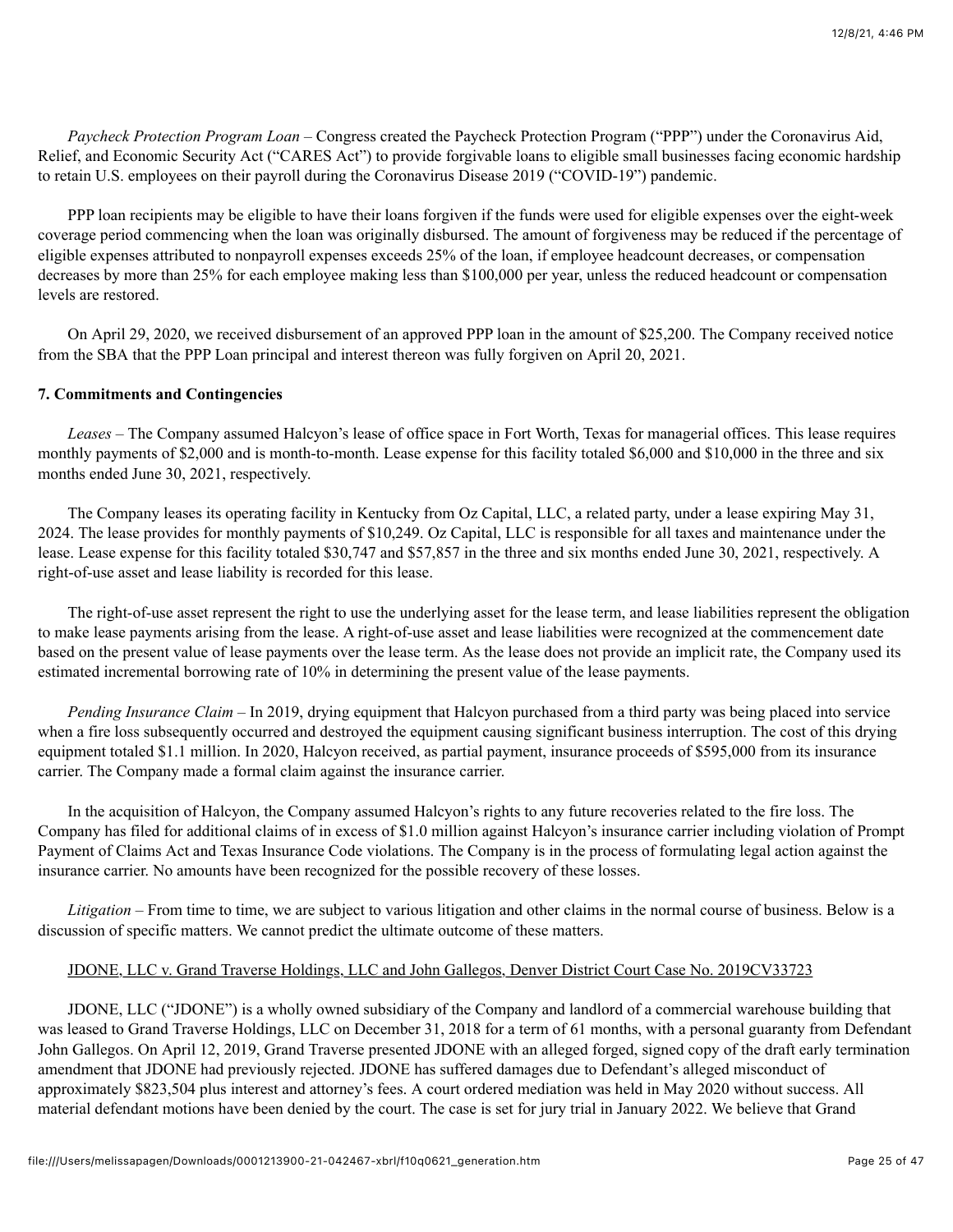Traverse Holdings, LLC and John Gallegos are jointly liable for the asserted damages which approximate \$1 million and continue to vigorously pursue our claims.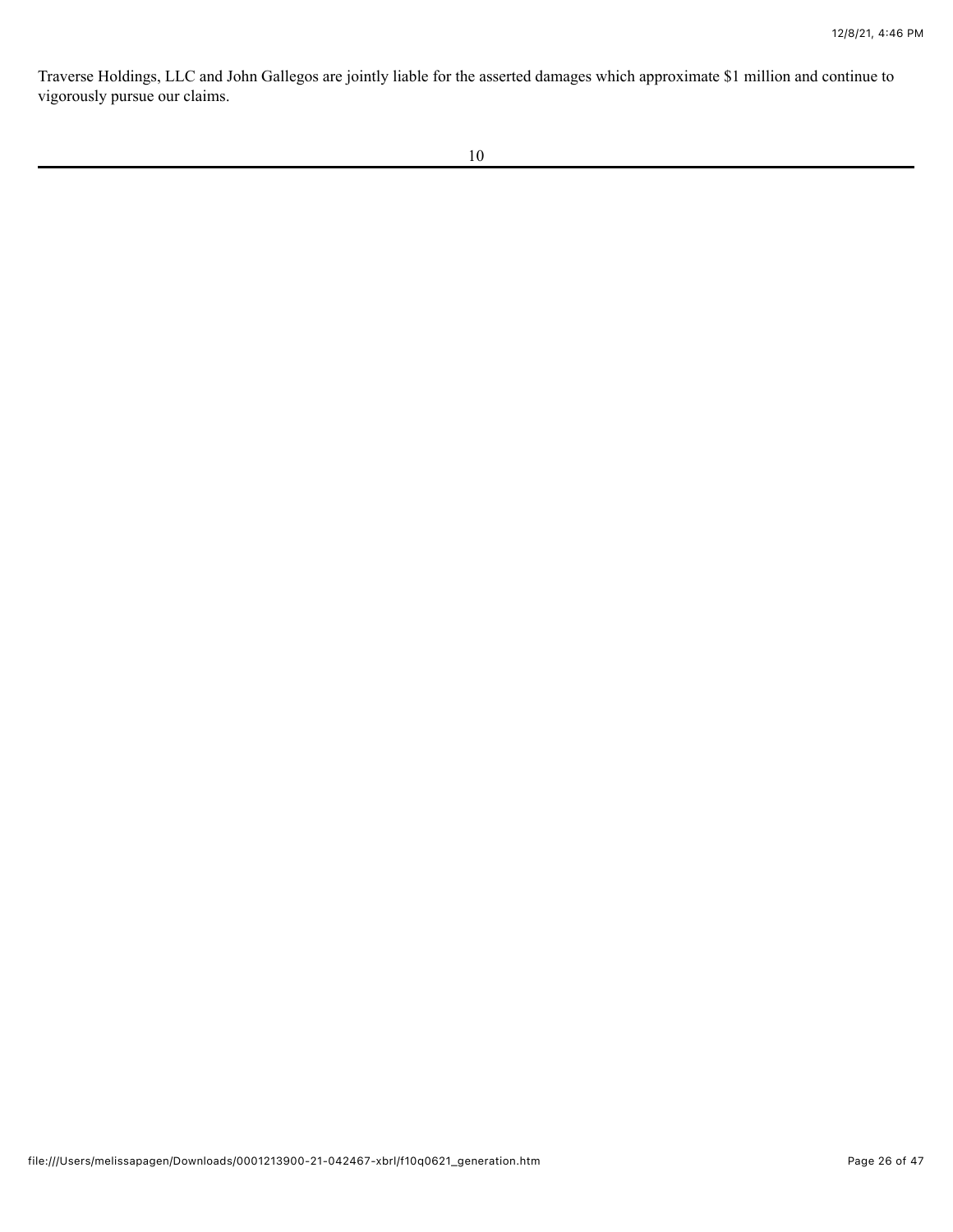# KBSIII Tower at Lake Carolyn, LLC and Prime US-Tower at Lake Carolyn, LLC (collectively – "KBSIII") vs. Energy Hunter Resources, Inc.

Plaintiff/Counterdefendant KBSIII was seeking lost rent on office space for periods after EHR vacated office premises located in Las Colinas, Texas. EHR filed a counter suit alleging specific damages due to uninhabitable premises of the office space due to the intolerable conduct of other tenants located on the same floor. On December 23, 2020, the trial court entered a summary judgment against EHR for \$230,712. The judgment provides for post-judgment interest at a rate of 5% per annum until paid and further provides for additional amounts owed should EHR pursue unsuccessful appeals to higher courts. At June 30, 2021, the Company had accrued \$252,583 for this judgment.

# Arbitration – Jones & Keller, P.C.

In February 2021, Jones & Keller, P.C., a Denver law firm that previously represented the Company, filed an arbitration demand against the Company and JDONE for the payment of alleged legal fees of approximately \$150,000 regarding our lawsuit against Grand Traverse Holdings, LLC and John Gallegos discussed above. We subsequently engaged new legal counsel and filed a counterclaim for charging inappropriate and unreasonable legal fees and for unreasonable, unnecessary and duplicative work from two attorneys employed by Jones & Keller, P.C. who previously worked the case. A one-day arbitration hearing concerning this matter was held in late-July 2021 where both parties presented their case. A final ruling is anticipated within the third quarter of 2021.

# **8. Equity**

*Series A Preferred Stock –* The Company has 6,328,948 shares of Series A Preferred outstanding. Each share of the Series A Preferred; (a) converts into 12 shares of common stock of the Company, (b) possesses full voting rights, on an as-converted basis, with the common stock of the Company, and (c) has no dividend rate.

*December 2020 Issuance of Series B Preferred Stock Units –* On December 30, 2020, the Company sold to certain accredited investors, including Gary C. Evans, our Chief Executive Officer, an aggregate of 135 preferred stock units comprised of (i) one share of Series B Redeemable Convertible Preferred Stock, no par value, and (ii) one warrant exercisable for 50,000 shares of common stock of the Company until December 30, 2022 at an exercise price of \$0.352 per share.

The sale of the preferred stock units for \$10,000 each resulted in aggregate gross proceeds of approximately \$1.35 million, before deducting estimated offering expenses payable by the Company. Substantially all of the proceeds raised in the offering were used to fund the acquisition of assets of Halcyon, expenses related thereto and for general corporate purposes.

Each share of Series B Preferred Stock is initially convertible into 25,000 shares of common stock, subject to adjustment. Holders of Series B Preferred Stock are entitled to receive dividends of 6.00% per annum based on the stated value equal to \$10,000 per share. Except as otherwise required by law, the Series B Preferred Stock does not have voting rights. However, as long as any shares of Series B Preferred Stock are outstanding, the Company will not, without the affirmative vote of the holders of a majority of the then outstanding shares of the Series B Preferred Stock, (a) alter or change adversely the powers, preferences or rights given to the Series B Preferred Stock, (b) alter or amend the related certificate of designation, (c) amend its certificate of incorporation or other charter documents in any manner that adversely affects any rights of the holders of Series B Preferred Stock, (d) repay, repurchase or offer to repay, repurchase or otherwise acquire more than a de minimis number of shares of its common stock, (e) enter into any agreement with respect to any of the foregoing, or (f) pay cash dividends or distributions on any equity securities of the Company other than pursuant to the terms of the outstanding Series B Preferred Stock. The Series B Preferred Stock does not have a preference upon any liquidation, dissolution or winding-up of the Company.

Beginning the later of June 30, 2021 or the effectiveness of any registration statement registering the underlying common shares, all or any portion of the Series B Preferred Stock may be converted, at their holder's option, into 25,000 shares of common stock, as adjusted for any stock dividends, splits, combinations or similar events.

At any time after the occurrence of a "Qualifying Event," the Company, upon 5-day written notice, shall have the right to cause each share of Series B Preferred Stock (and all accrued in-kind dividends with respect thereto) to be converted into common stock. For purposes of this automatic conversion of the Series B Preferred Stock, a "Qualifying Event" shall have occurred if (A) (1) the rolling five-trading day volume-weighted average trading price of shares of the common stock exceeds \$1.00, and (2) there shall be an effective registration statement under the Securities Act of 1933, as amended covering all of the shares of common stock which would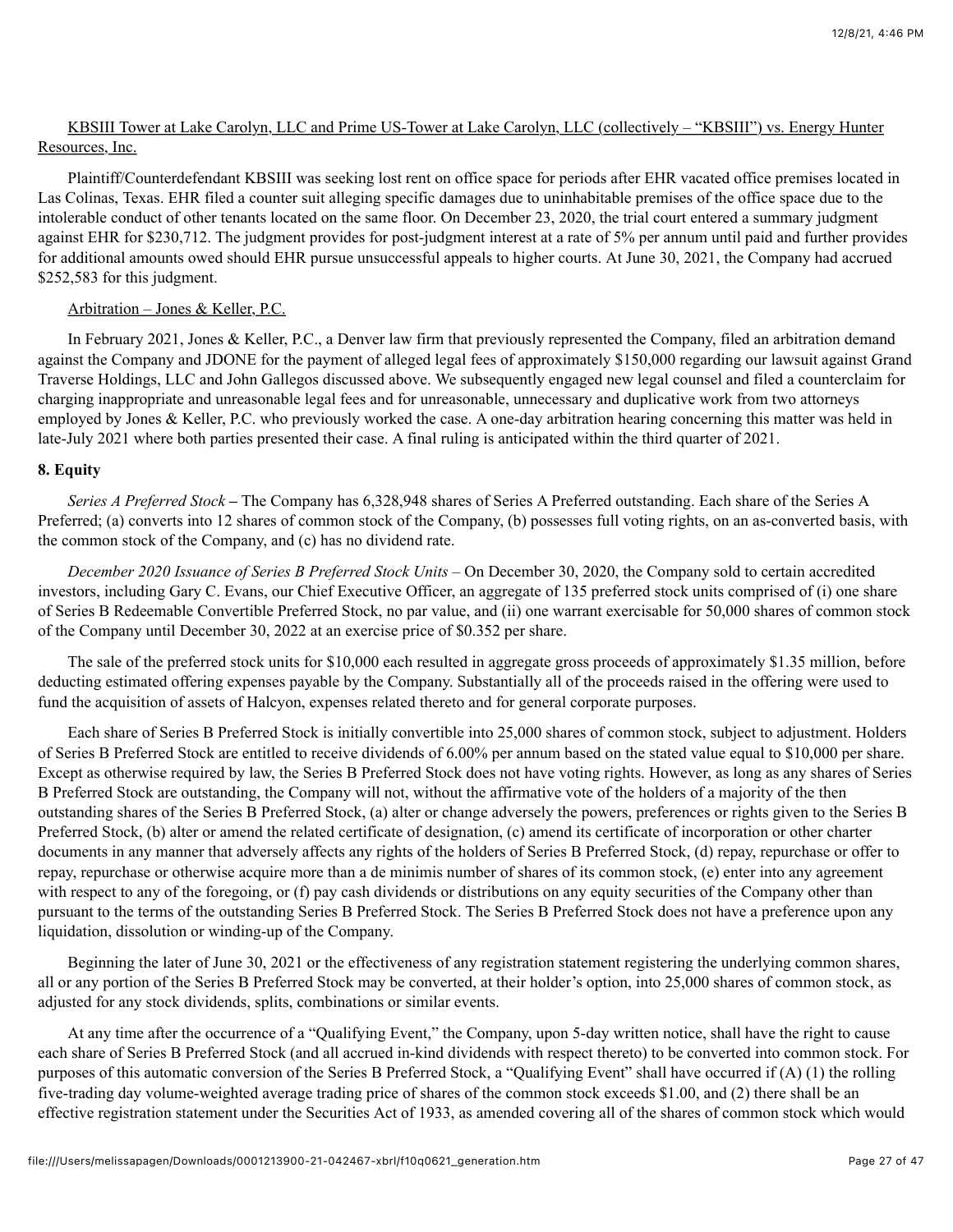be issuable upon conversion of all of the outstanding shares of Series B Preferred Stock or (B) the Company closes a firm commitment underwriting of the common stock on a Form S-1 Registration Statement with aggregate gross proceeds of at least \$5,000,000 at a price per share equal to or greater than \$1.00. In each instance, a conversion may not be made unless the Company has filed an amendment to its Articles of Incorporation effecting an increase in its authorized common stock so that the Company has a sufficient number of authorized and unissued shares of common stock so as to permit the conversion of all outstanding shares.

The Series B Preferred Stock may be redeemed by the Company for its stated value, plus accrued and unpaid dividends, at any time. On September 30, 2021 and December 31, 2021, redemption payments of 12.5% each of the total amount of Series B Preferred Stock then outstanding plus accrued dividends will be due from the Company to each Holder of Series B Preferred Stock. The first required redemption payments were made in April 2021.

In May and June of 2021, the three holders of the Company's Series B Preferred Stock and associated warrants (the "Series B Preferred Units"), including the Company's chief executive officer, entered into transactions in which they accepted the mandatory redemption payment required pursuant to the Series B Preferred Stock certificate of designation in a number of Series B Units to effectively waive the redemption requirement. All other terms of the Series B Units remain unchanged and the holders' ownership interest in the Series B Preferred Units remains the same as it was before such transactions.

11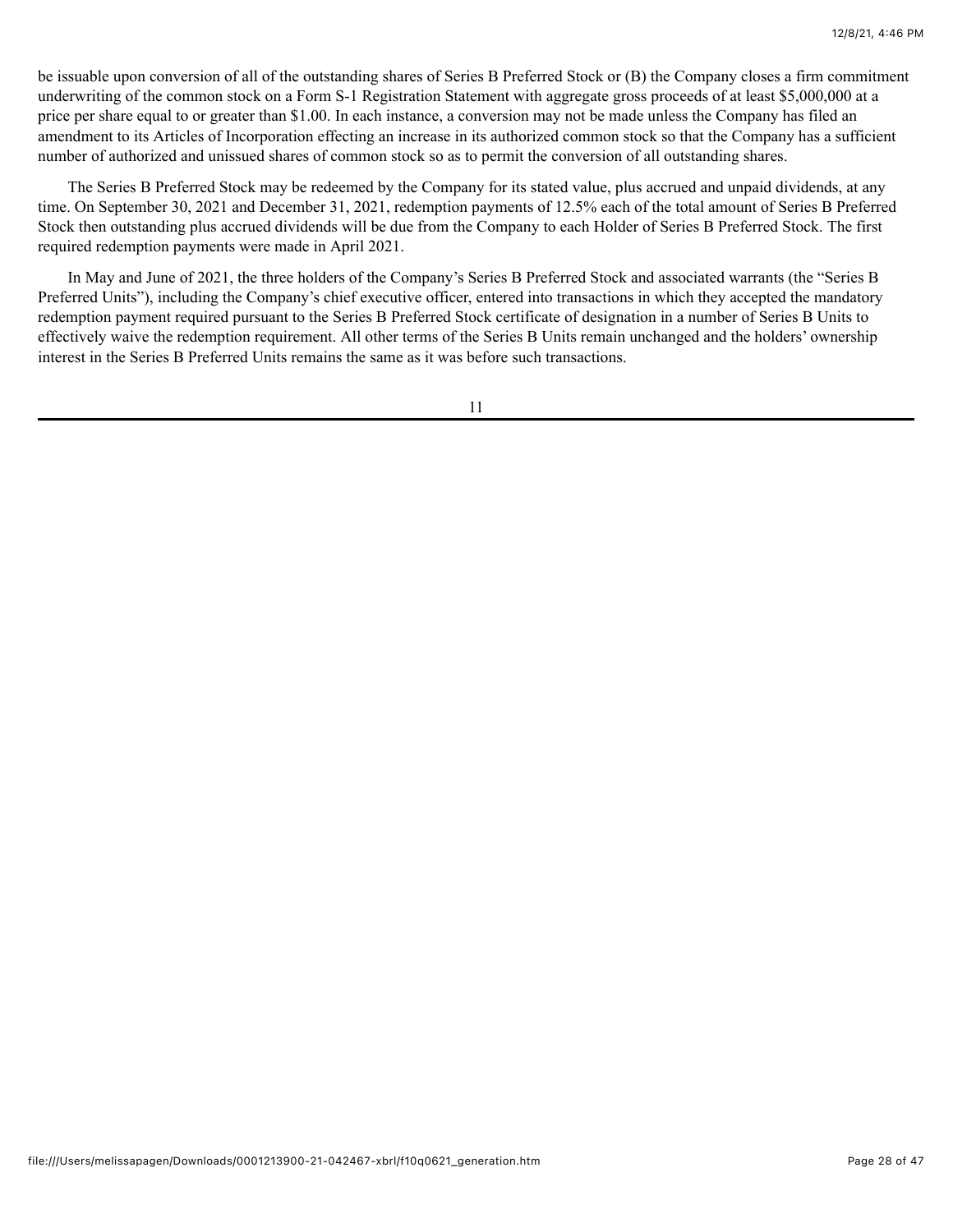*Common Stock –* At June 30, 2021, the Company had 34,977,953 common shares outstanding. Following is a discussion of common stock issuances during the periods presented:

● *February 2020 Issuance of Common Stock Units –* In February 2020, the Company issued 250,000 common units for \$100,000. Each unit consisted of one share of common stock and a warrant for purchase of one common share for \$0.40 per share. The warrant expires March 1, 2022 and contains certain anti-dilution provisions requiring a downward adjustment to the exercise price of the warrant if dilutive instruments are issued at prices less than the warrant exercise price. Proceeds of this issuance were used for general corporate purposes.

The common stock issued in the exchange was valued using the trading price of the common stock on February 20, 2020. The warrants were valued at \$45,848 using a binomial lattice valuation model using inputs as of the exchange date. Our expected volatility assumption was based on the historical volatility of the Company's common stock (252%). The expected life assumption was based on the expiration date of the warrant (two years). The risk-free interest rate for the expected term of the warrant was based on the U.S. Treasury yield curve in effect at the time of measurement (1.39%). The warrants are classified within equity in the consolidated balance sheets. Under GAAP, the anti-dilution provisions will be accounted for if and when these provisions are triggered.

- *Acquisition of Certain Assets of Halcyon* the Company issued 6,250,000 shares of common stock valued at \$2.5 million (valued at \$0.40 per share; restricted from trading for a period of up to one year) in the acquisition. Refer to Note 3.
- *2021 First Quarter Issuances of Common Stock Units* In the first quarter of 2021, the Company issued 800,000 common stock units for total proceeds of \$400,000. Each common stock unit consists of one share of common stock and a warrant for the purchase of two shares of common stock for \$0.50 each. Each warrant is exercisable any time before its expiration on the second anniversary of its issuance.
- *Warrant Exercises*  In the first quarter of 2021, the Company received \$2,967,000 for the exercise of 8,428,976 outstanding warrants.
- *Issuances for Exchange or Conversion of Debt*  The Company issued a total of 1,618,660 common shares for the exchange or conversion of outstanding debt. Refer to Note 5.
- *Stock-based Compensation* The Company issued 500,000 restricted common shares as incentive compensation to two executives who joined the Company in the first quarter of 2021.

*Common Stock Warrants Outstanding –* Following is a summary of warrants outstanding:

|                                                   | <b>Exercise</b><br>Price<br># of<br><b>Warrants</b><br>(each) |      |       | <b>Expiration Date</b> | <b>Method of Exercise</b> |
|---------------------------------------------------|---------------------------------------------------------------|------|-------|------------------------|---------------------------|
| Issued upon exchange of EHR Series C Preferred    |                                                               |      |       |                        |                           |
| Stock $(1)$                                       | 1,065,340                                                     | - S  | 0.352 | November 27, 2021      | Cash                      |
| Issued upon exchange of EHR Series C Preferred    |                                                               |      |       |                        |                           |
| Stock $(1)$                                       | 7,244,316                                                     | - \$ | 0.352 | November 27, 2021      | Cashless                  |
| Issued in February 2020 with common stock units   |                                                               |      |       |                        |                           |
| (2)                                               | 250,000                                                       | \$.  | 0.400 | March 1, 2022          | Cash                      |
| Issued in December 2020 with Series B preferred   |                                                               |      |       |                        |                           |
| units $(1)$                                       | 5,500,000                                                     | \$.  | 0.352 | December 30, 2022      | Cash                      |
| Issued in December 2020 with subordinated note to |                                                               |      |       |                        |                           |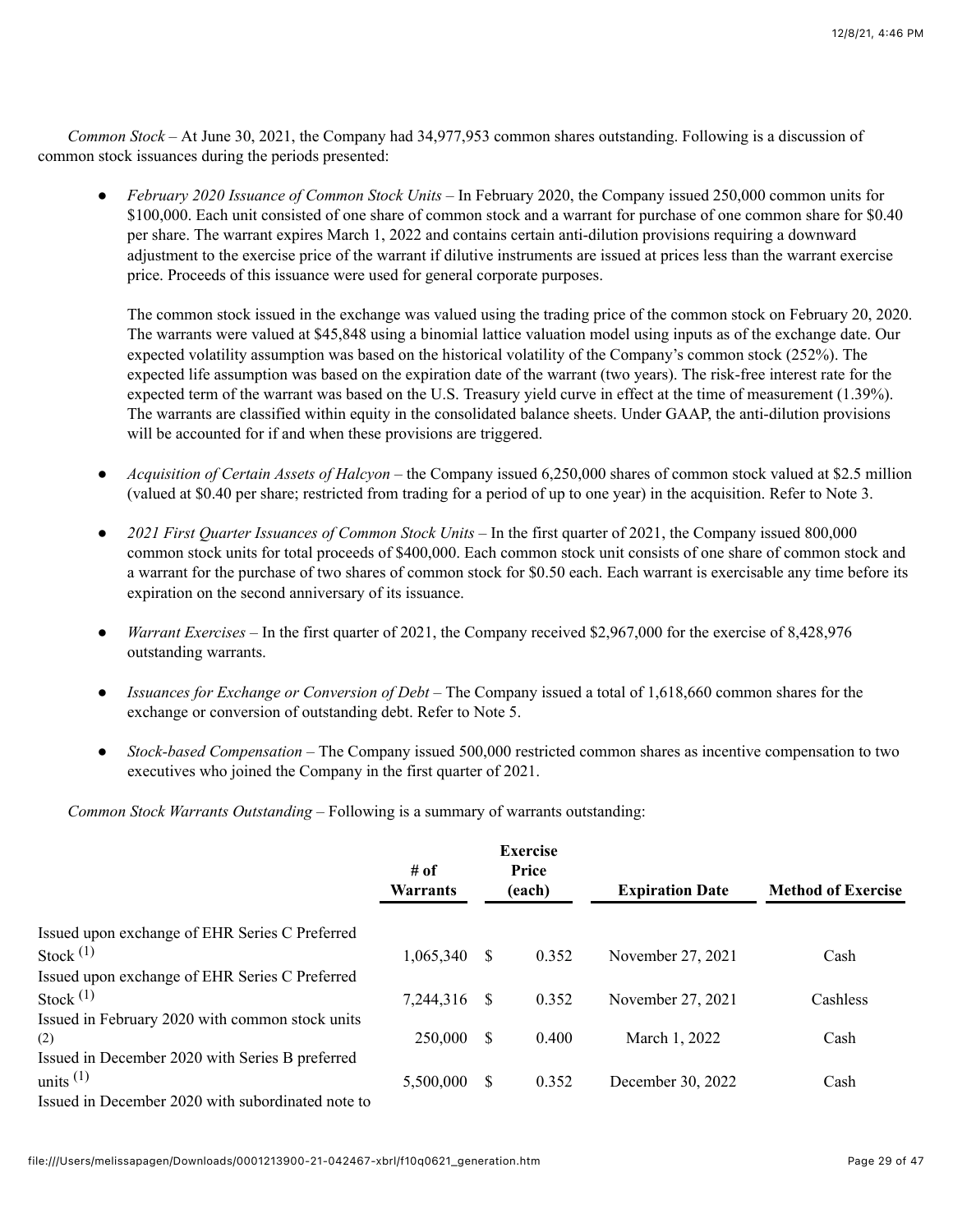| investor $(1)$                                  | 500,000 \$     | 0.352 | December 30, 2022 | Cash |
|-------------------------------------------------|----------------|-------|-------------------|------|
| Issued in Q1 2021 with common stock units $(1)$ | $1,600,000$ \$ | 0.500 | Jan-Feb. 2023     | Cash |
| Total warrants outstanding at June 30, 2021     | 16,159,656     |       |                   |      |

(1) May be redeemed for \$0.0001 per warrant at the Company's option with 30 days advanced notice should the weighted average market price of common stock exceed \$1.00 for any five out of seven consecutive trading days with a minimum average daily trading volume for such seven-day period of at least 25,000 shares of common stock.

(2) Contains certain anti-dilution provisions requiring a downward adjustment to the exercise price of the warrant if dilutive instruments are issued at prices less than the warrant exercise price.

12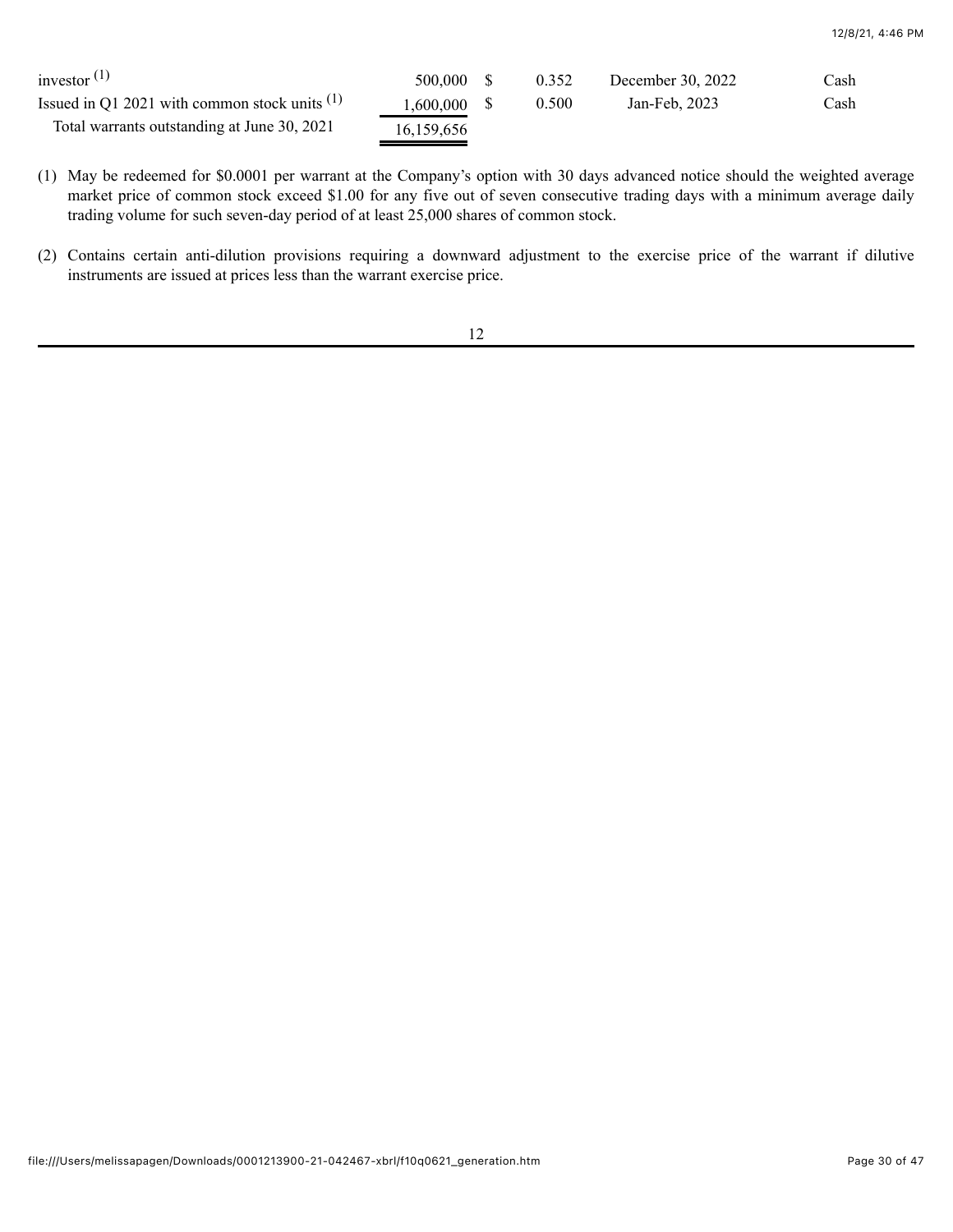Following is a summary of outstanding stock warrants activity for the periods presented:

| Warrants as of January 1, 2020<br>Issued | 14,488,632<br>250,000 |
|------------------------------------------|-----------------------|
| Warrants as of June 30, 2020             | 14,738,632            |
| Warrants as of January 1, 2021           | 22,988,632            |
| Issued                                   | 1,600,000             |
| Exercised                                | (8,428,976)           |
| Warrants as of June 30, 2021             | 16,159,656            |

#### **9. Stock-Based Compensation**

We award restricted stock or stock options as incentive compensation to employees. Generally, these awards include vesting periods of up to three years from the date of grant.

In the first quarter of 2021, the Company issued 500,000 restricted shares valued at \$158,500 as incentive compensation to two executives who joined the Company. Compensation expense related to these awards totaled \$38,750 and \$81,000 for the three and six months ended June 30, 2021, respectively. As of June 30, 2021, there was \$77,500 of total unrecognized compensation cost related to unvested awards to be recognized over a weighted-average period of six months.

On April 6, 2021, the Company announced that Chad Burkhardt has joined the Company as its Vice President and General Counsel, effective April 1, 2021. In addition to his annual salary, the Company agreed to make a future grant to Mr. Burkhardt of \$750,000 worth of options for the purchase of our common stock at an exercise price equal to the fair market value of the Company's common stock on the date of grant. Such options will vest annually in equal installments over a three-year period from his date of hire.

# **10. Income Taxes**

Income tax provisions for interim quarterly periods are generally based on an estimated annual effective income tax rate calculated separately from the effect of significant, infrequent or unusual items related specifically to interim periods. An income tax benefit for the three and six months ended June 30, 2021 or 2020 was not recognized because tax losses incurred were fully offset by a valuation allowance against deferred tax assets. There were no uncertain tax positions as of June 30, 2021.

#### **11. Supplemental Cash Flow Information**

|                                                       |                   | For the six months ended<br><b>June 30,</b> |  |  |  |
|-------------------------------------------------------|-------------------|---------------------------------------------|--|--|--|
|                                                       | 2021              | 2020                                        |  |  |  |
| Cash paid for interest                                | \$<br>$45,342$ \$ |                                             |  |  |  |
| Cash paid for taxes                                   |                   |                                             |  |  |  |
| Noncash investing and financing activities:           |                   |                                             |  |  |  |
| Acquisition of certain assets of Halcyon Thruput, LLC |                   |                                             |  |  |  |
| - issuance of common shares                           | 2,500,000         |                                             |  |  |  |
| - issuance of subordinated note                       | 850,000           |                                             |  |  |  |
| - assumption of Halcyon bank note                     | 995,614           |                                             |  |  |  |
| Series B preferred stock dividend payable             | 24,000            |                                             |  |  |  |
| Issuance of common stock units previously subscribed  | 50,000            |                                             |  |  |  |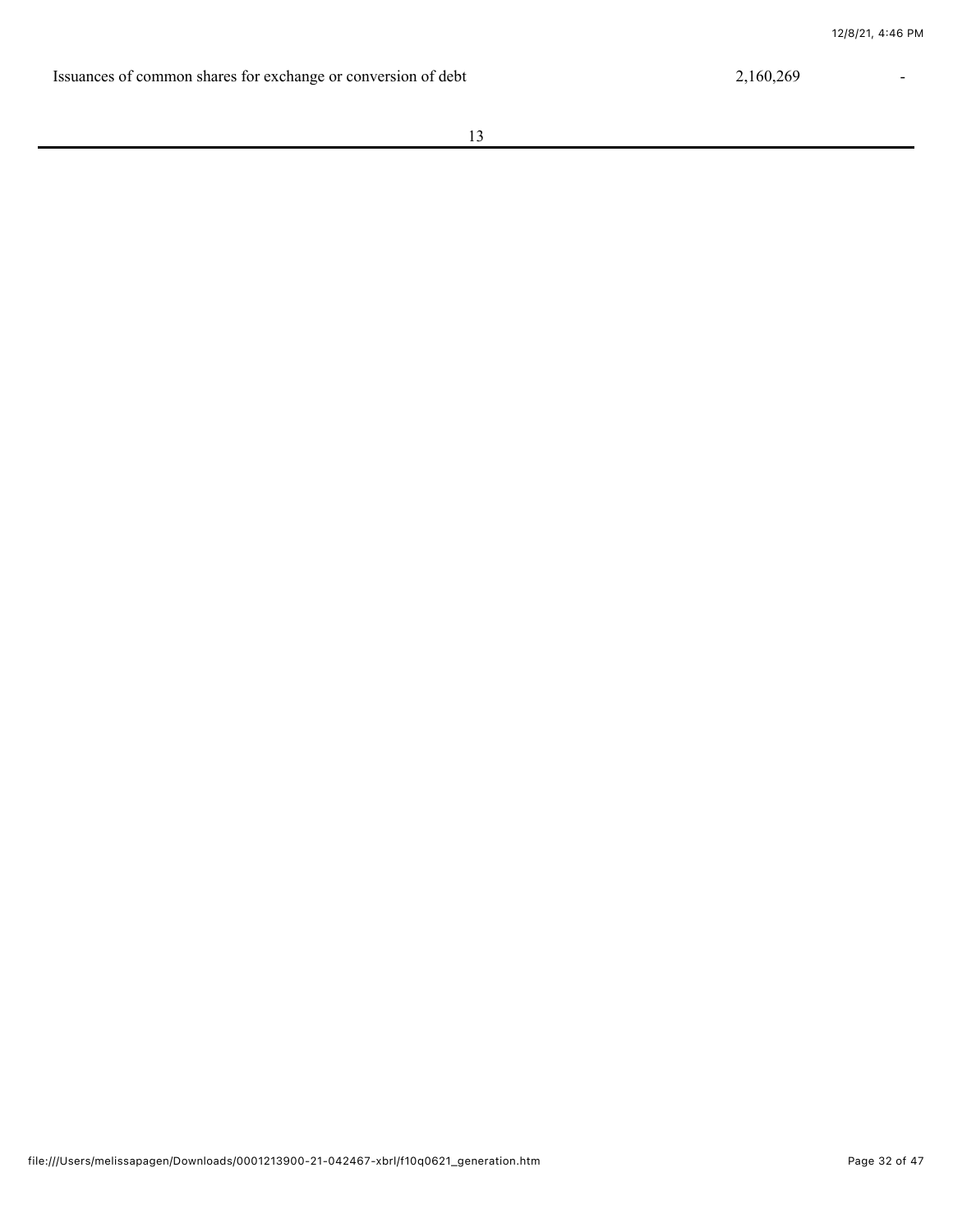# **12. Earnings (Loss) per Share**

The following is the computation of earnings (loss) per basic and diluted share:

|                                                        | For the three months ended<br>June 30, |                  | For the six months ended<br>June 30, |             |              |                  |              |            |
|--------------------------------------------------------|----------------------------------------|------------------|--------------------------------------|-------------|--------------|------------------|--------------|------------|
|                                                        |                                        | 2021             |                                      | 2020        |              | 2021             |              | 2020       |
| Amounts attributable to Generation Hemp:               |                                        |                  |                                      |             |              |                  |              |            |
| Numerator                                              |                                        |                  |                                      |             |              |                  |              |            |
| Loss from continuing operations attributable to common |                                        |                  |                                      |             |              |                  |              |            |
| stockholders                                           | S                                      | $(1,146,697)$ \$ |                                      | (256, 337)  | \$           | $(2,980,285)$ \$ |              | (975, 224) |
| (Loss) income from discontinued operations             |                                        | (5,817)          |                                      | (3,948)     |              | (9,111)          |              | 2,373      |
| Less: preferred stock dividends                        |                                        | (20,250)         |                                      |             |              | (40,500)         |              |            |
| Net loss attributable to common stockholders           |                                        | (1,172,764)      | S.                                   | (260, 285)  | $\mathbb{S}$ | (3,029,896)      | <sup>S</sup> | (972, 851) |
| Denominator                                            |                                        |                  |                                      |             |              |                  |              |            |
| Weighted average shares used to compute basic EPS      |                                        | 34,977,953       |                                      | 17,380,317  |              | 26,691,992       |              | 17,311,636 |
| Dilutive effect of preferred stock                     |                                        | 79,322,376       |                                      | 75,947,376  |              | 79,322,376       |              | 75,947,376 |
| Dilutive effect of common stock warrants               |                                        | 11,654,942       |                                      |             |              | 11,787,111       |              | 743,784    |
| Weighted average shares used to compute diluted EPS    |                                        | 125,955,271      |                                      | 93,327,693  |              | 117,801,479      |              | 94,002,796 |
| Earnings (loss) per share:                             |                                        |                  |                                      |             |              |                  |              |            |
| Loss from continuing operations                        |                                        |                  |                                      |             |              |                  |              |            |
| <b>Basic</b>                                           | \$                                     | $(0.03)$ \$      |                                      | $(0.01)$ \$ |              | $(0.11)$ \$      |              | (0.06)     |
| Diluted                                                | \$                                     | $(0.03)$ \$      |                                      | $(0.01)$ \$ |              | (0.11)           | -S           | (0.06)     |
| (Loss) income from discontinued operations             |                                        |                  |                                      |             |              |                  |              |            |
| <b>Basic</b>                                           | \$                                     |                  | \$                                   |             | \$           |                  | \$           |            |
| Diluted                                                | \$                                     |                  | \$                                   |             | \$           |                  | \$           |            |
| Earnings (loss) per share                              |                                        |                  |                                      |             |              |                  |              |            |
| <b>Basic</b>                                           | \$                                     | $(0.03)$ \$      |                                      | $(0.01)$ \$ |              | $(0.11)$ \$      |              | (0.06)     |
| Diluted                                                | \$                                     | $(0.03)$ \$      |                                      | $(0.01)$ \$ |              | $(0.11)$ \$      |              | (0.06)     |

The computation of diluted earnings per common share excludes the assumed conversion of the Series A and Series B Preferred Stock and exercise of common stock warrants in periods when we report a loss. The dilutive effect of the assumed exercise of outstanding warrants was calculated using the treasury stock method.

## **13. Subsequent Events**

In July 2021, the Company executed two new Toll Processing Agreements with a leading hemp processor and CBD product manufacturer and a large farmer. Under terms of these agreements, the Company will dry, strip, process and store approximately ten million pounds of hemp biomass assets. Process operations from this contract are expected to commence in July 2021.

In July 2021, the Company filed a Preliminary Information Statement on Schedule 14C with the SEC for the appointment of three directors to the Company's Board of Directors and to implement other governance matters. The directors will assume their roles following the effective date of the information statement.

In July 2021, the mortgage payable secured by the Company's Denver warehouse was amended to a new maturity date of October 15, 2021. The Company made a \$100,000 principal payment and paid an extension fee of \$6,000 in July 2021 for this amendment. The rate during the extension period was increased to 12% annually and the new monthly payment is \$5,279.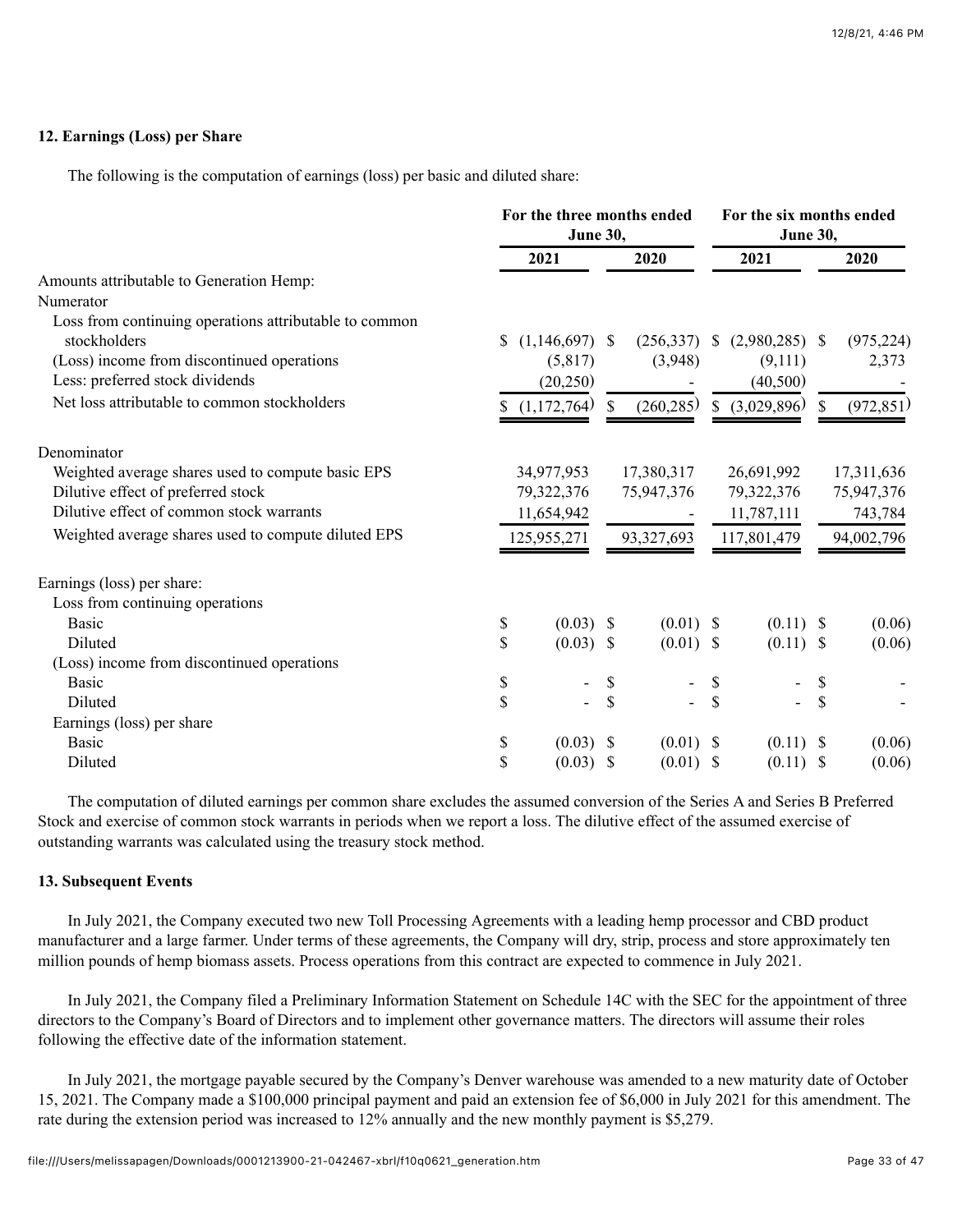In July and August 2021, our CEO made advances totaling \$200,000 to the Company under a promissory note. Proceeds were used in part to make the additional principal payment required under the mortgage payable extension agreement and for other general corporate purposes. The note matures on January 1, 2022 and bears interest at 10%.

In August 2021, the Company entered into an agreement with a third-party to provide biomass processing and other services for approximately one to two million pounds of hemp biomass. The Company will obtain ownership rights to such biomass upon pick up at the customer's facilities and will be compensated in-kind of the processed product with the customer receiving an earn-out payment, following allocated fees and all costs and expenses incurred by the Company, equal to 40% of the net profit the Company receives from the processed product.

\* \* \* \* \*

14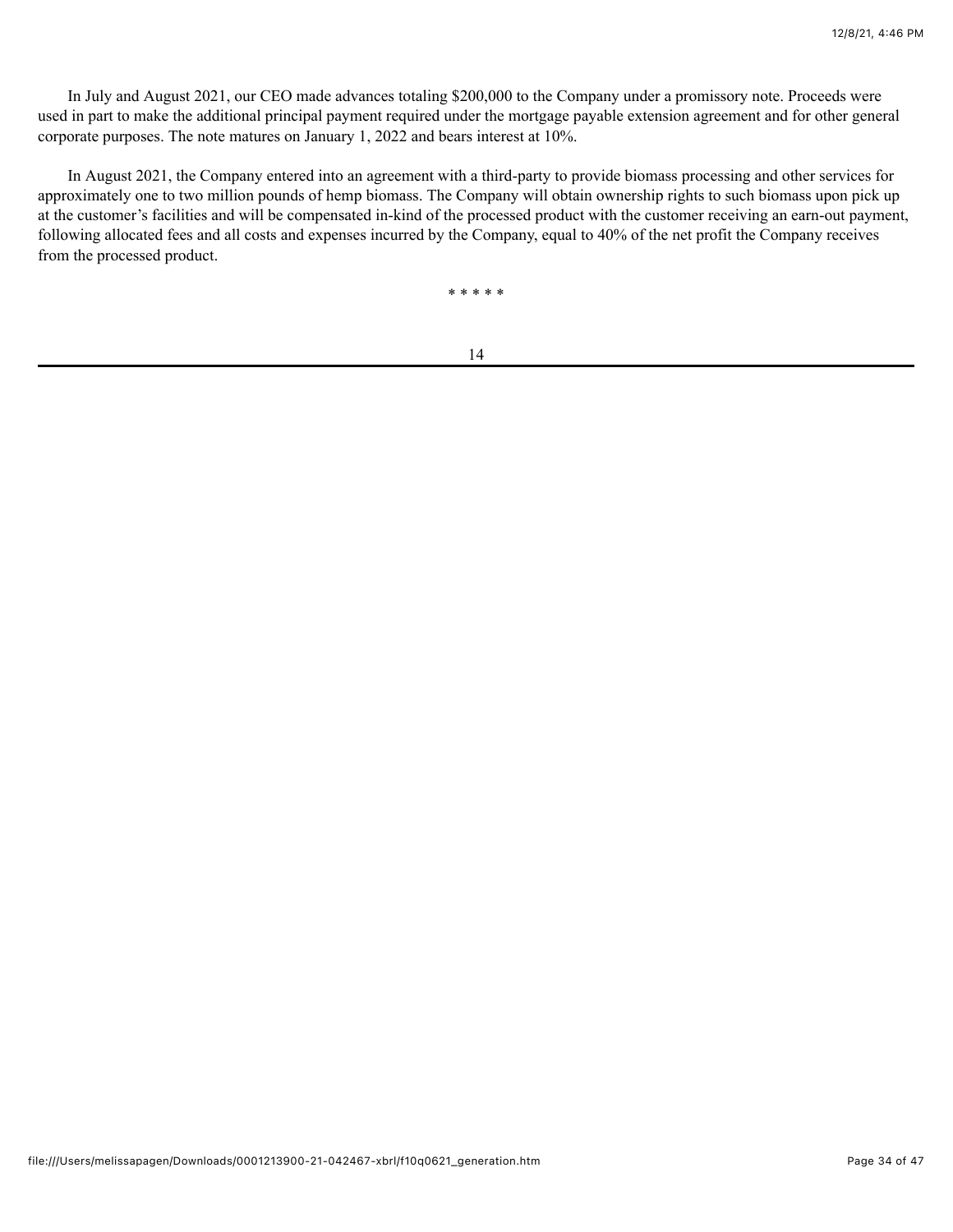## <span id="page-34-0"></span>**Item 2. Management's Discussion and Analysis of Financial Condition and Results of Operations**

*The following discussion and analysis of our financial condition and results of operations should be read in conjunction with the "Management's Discussion and Analysis of Financial Condition and Results of Operations" contained in our Annual Report on Form 10-K ("Annual Report") for the year ended December 31, 2020 filed with the Securities and Exchange Commission ("SEC"), as well as the financial statements and related notes appearing therein and elsewhere in this Quarterly Report. The following discussion contains forward-looking statements that reflect our future plans, estimates, beliefs and expected performance. The forward-looking statements are dependent upon events, risks and uncertainties that may be outside our control. We caution you that our actual results could differ materially from those discussed in these forward-looking statements. Factors that could cause or contribute to such differences are discussed elsewhere in this Quarterly Report, particularly in the "Cautionary Note Regarding Forward-Looking Statements" and in our Annual Report under the heading "Item 1A. Risk Factors," all of which are difficult to predict. In light of these risks, uncertainties and assumptions, the forward-looking events discussed may not occur. We do not undertake any obligation to publicly update any forward-looking statements except as otherwise required by applicable law.*

# **Overview**

We are a holding company active within the "hemp" space. We were incorporated on July 28, 2008 in the State of Colorado. On November 27, 2019, we purchased approximately 94% of the common stock of Energy Hunter Resources, Inc. ("EHR") in a series of transactions accounted for as a reverse merger (the "Transaction"). Upon closing of the Transaction, we changed our name to Generation Hemp, Inc.

There is limited historical financial information about our Company upon which to base an evaluation of our future performance. We cannot guarantee that we will be successful in the hemp business. We are subject to the risks associated with the regulatory environment in the industry in which we operate. In addition, we are subject to risks inherent in a small company, including limited capital resources, delays and cost overruns due to price and cost increases. There is no assurance that future financing will be available to our Company on acceptable terms. Additional equity financing could result in dilution to existing shareholders.

On January 11, 2021, we completed the acquisition of certain assets of Halcyon Thruput, LLC ("Halcyon"). With this acquisition, we commenced providing post-harvest and midstream services to growers by drying, processing, cleaning and stripping harvested hemp directly from the field and wetbaled at our 48,000 square foot facility located in Hopkinsville, Kentucky. Additionally, the Company offers safe storage services for processed hemp, which enables farmers to maximize strategic market timing.

In 2020, Halcyon had revenues of \$3.0 million for the processing of approximately 8.5 million pounds of hemp biomass. With contracts recently executed in July 2021, we expect to process at least 10 million pounds during the ten months. Also, we are expanding Halcyon's business lines to include post-processing of biomass for use in a number of new products. This expansion has required the purchase of certain new equipment.

We also generate revenue from rental of our "Cannabis Zoned" (Hemp) warehouse property located in Denver, Colorado currently leased to a hemp seed company.

As of June 30, 2021, EHR held an approximate 8% working interest in an oil & gas property located in Cochran County, Texas within the Slaughter-Levelland Field of the San Andres formation in the Northwest Shelf of West Texas. EHR's oil & gas activities are currently held for sale and are presented in these consolidated financial statements as discontinued operations for each of the periods presented.

*Liquidity –* The Company is dependent upon obtaining additional funding to continue ongoing operations and to pursue its new strategy and execute its acquisition plans.

We are focused on executing our operating strategy now that the Halcyon acquisition has been completed. Management expects to renew and obtain new contracts with both new and existing Halcyon customers for the 2021 harvest. In July 2021, two toll processing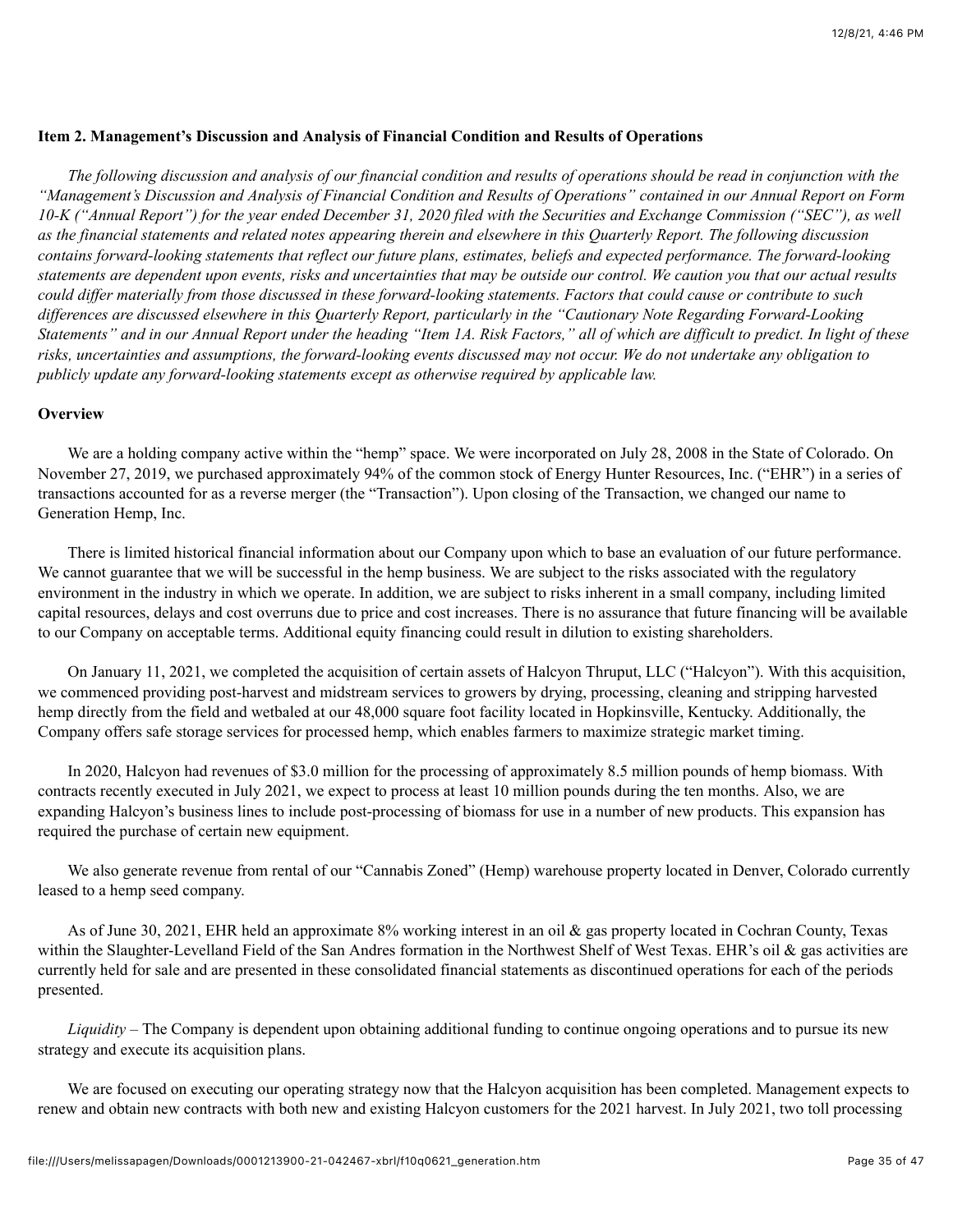agreements with Halcyon's customers were awarded (see Note 13). Under terms of these agreements, the Company will dry, strip, process and store approximately ten million pounds of hemp biomass assets. Process operations from these contracts are expected to commence in July 2021. Expansion of our business lines is also expected to result in additional revenues.

The Company will continue to pursue additional capital raising opportunities in order to fund future acquisitions and meet its obligations as they become due. In the event financing cannot be obtained, the Company may not be able to satisfy these plans and obligations. These factors raise substantial doubt about the Company's ability to continue as a going concern. The financial statements do not include any adjustments that might result from the outcome of this uncertainty.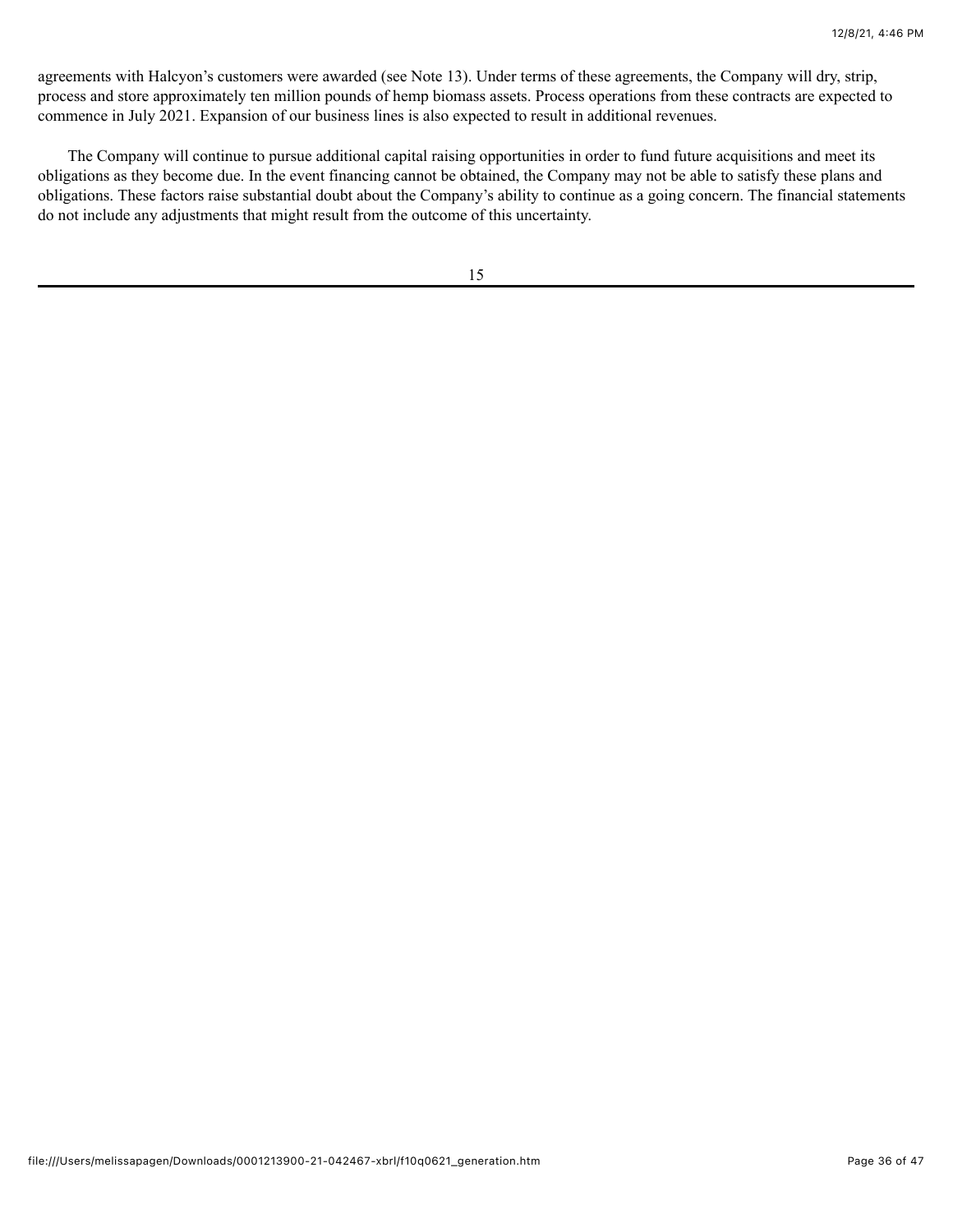*Impact of COVID-19 Pandemic on Our Business* – Our business, results of operations and financial condition have been adversely affected by the COVID-19 pandemic, beginning in mid-March 2020. The COVID-19 pandemic and measures taken to contain it have subjected our business, results of operations, financial condition, stock price and liquidity to a number of material risks and uncertainties, all of which may continue or may worsen.

# **Results of Operations**

*Three Months Ended June 30, 2021 Compared to Three Months Ended June 30, 2020*

The net loss for the three months ended June 30, 2021 was \$1.2 million as compared with a net loss of \$260 thousand for the same period of 2020. We completed the acquisition of Halcyon in January 2021. The first six months of each calendar year is typically a slower period for midstream operations within the hemp industry until the annual harvest begins in late-summer. The net loss for the three months ended June 30, 2021 includes \$341 thousand for depreciation and amortization as compared with \$16 thousand in the 2020 period due to the Halcyon acquisition. Our remaining operating expenses were higher by approximately \$414 thousand because of the Halcyon acquisition and other corporate staffing additions made this year.

The Company reports its oil & gas activities as discontinued operations. Loss from discontinued operations was \$6 thousand for the three months ended June 30, 2021 as compared with a loss of \$4 thousand in the 2020 period. Results of operations for the Company's remaining oil  $\&$  gas activities have been significantly reduced due to downturns in oil  $\&$  gas pricing and production and disposals of property interests.

*Revenue*. Revenue from continuing operations for the second quarter of 2021 includes post-harvest and midstream services revenue of \$3 thousand. These revenues are typically limited due during the first half of each year until harvest. Rental revenue totaling \$22 thousand was unchanged in the 2021 and 2020 periods. The lease of the Company's Denver warehouse was extended to August 1, 2023 for \$7.5 thousand per month.

*Cost of Revenue*. Cost of revenue for the first quarter of 2021 was \$112 thousand and consisted of direct labor, supplies and overhead for the Company's post-harvest and midstream services operations. We have been operating with limited staffing until harvest.

*Merger and Acquisition Costs*. We incurred \$7 thousand of costs for evaluating acquisition opportunities during the three months ended June 30, 2020. The amount of future expenses of this type that we incur will depend upon our future acquisition activities.

*General and Administrative Expense*. General and administrative expenses totaled \$514 thousand for the three months ended June 30, 2021 as compared with \$205 thousand in 2020 period. The increase in general and administrative expense in the 2021 period is principally due the Halcyon acquisition and other corporate staffing additions made this year. General and administrative expense for the second quarter of 2021 also includes \$39 thousand of non-cash stock-based compensation expense.

*Depreciation and Amortization*. Depreciation and amortization expense totaled \$341 thousand in the three months ended June 30, 2021 as compared with \$16 thousand for the same period of 2020. The increase in the 2021 period is due to completion of the Halcyon acquisition including \$237 thousand for amortization of acquired intangible assets. The allocation of the purchase price to the assets acquired in the Halcyon acquisition is preliminary. Final adjustments, including increases and decreases to depreciation and amortization resulting from the allocation of the purchase price to amortizable tangible and intangible assets, may be material.

*Other Income/Expense*. Total other expense was \$207 thousand for the three months ended June 30, 2021 as compared with \$60 thousand for the comparable 2020 period. The largest item of total other expense is interest expense which has increased due to having higher levels of indebtedness. Interest expense for the 2021 period includes amortization of debt discounts totaling \$165 thousand.

We received notice that the Company's PPP Loan principal and interest thereon was fully forgiven on April 20, 2021. As such, we recognized forgiveness income of \$25,424 in the second quarter of 2021.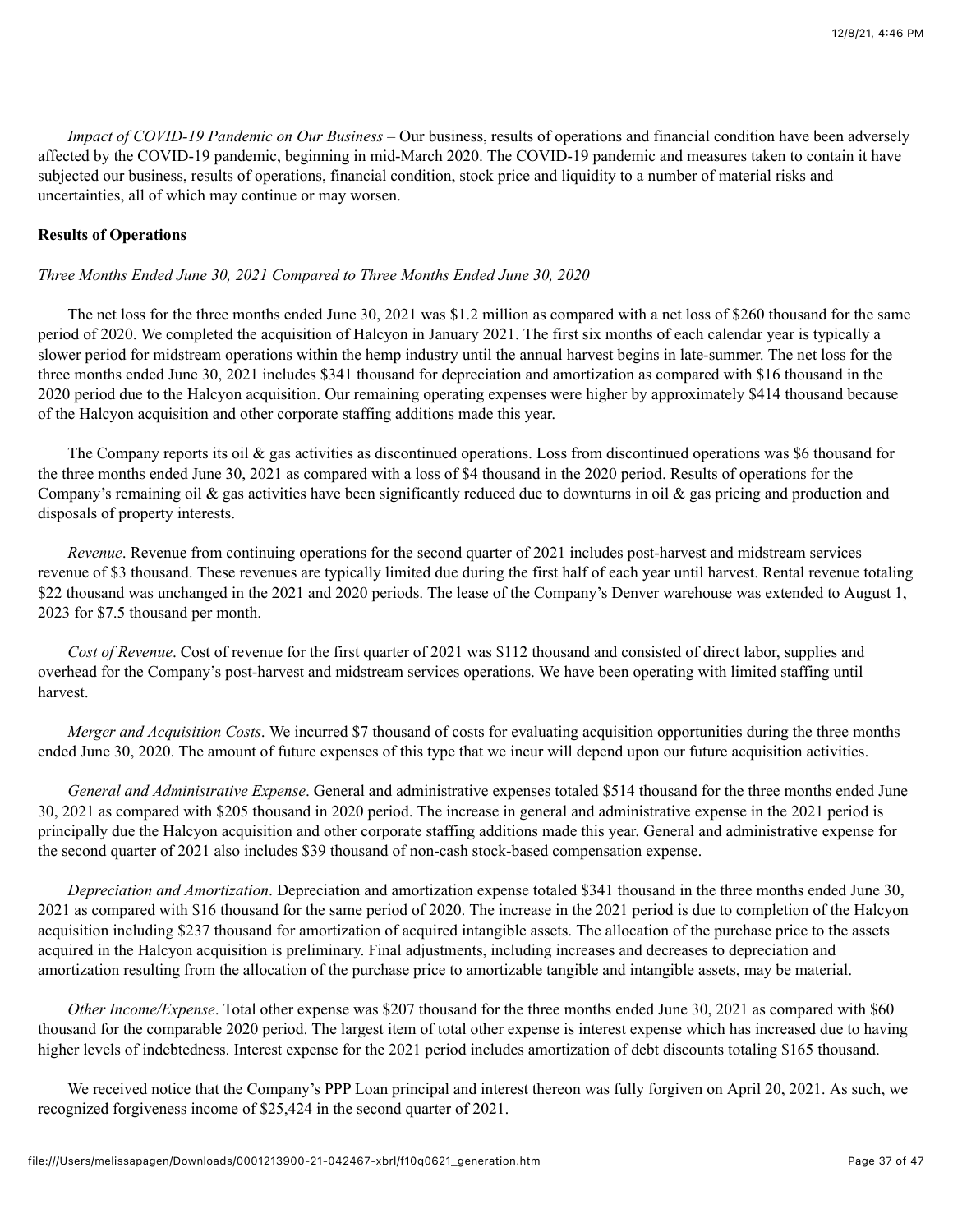*Income from Discontinued Operations*. In the three months ended June 30, 2020, we recognized a loss from discontinued operations of \$4 thousand as compared with a loss of \$6 thousand in the three months ended June 30, 2021. The major classes of line items constituting the loss on discontinued operations is presented in Item I, "Financial Statements – Note 4 – Discontinued Operations." Until we fully dispose of our remaining oil & gas property interests, we expect lower future revenues and costs as production activities have declined substantially. We do not anticipate making future investment of growth capital into these properties.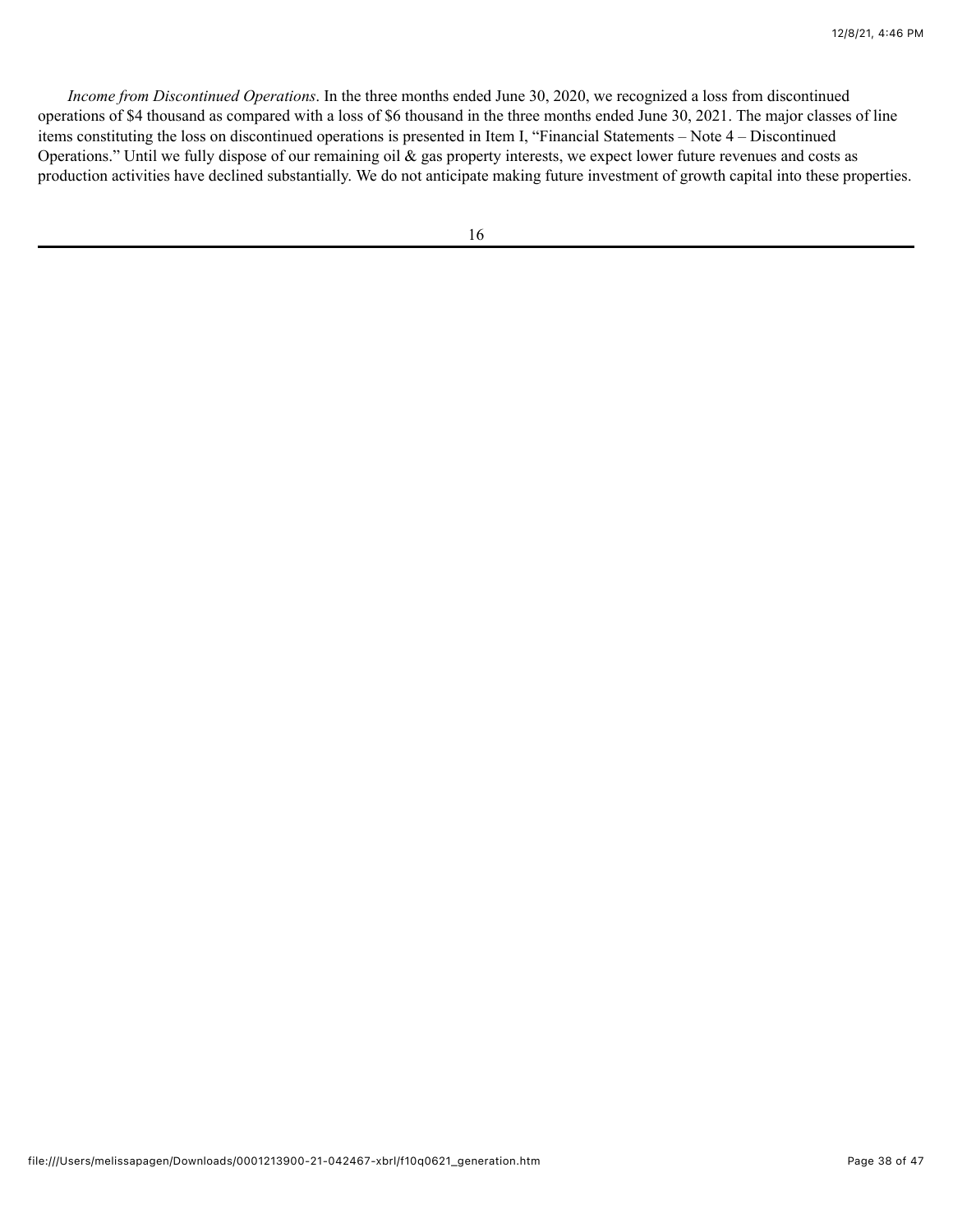## *Six Months Ended June 30, 2021 Compared to Three Months Ended June 30, 2020*

The net loss for the six months ended June 30, 2021 was \$3.0 million as compared with a net loss of \$973 thousand for the same period of 2020. The net loss for the six months ended June 30, 2021 includes \$691 thousand for depreciation and amortization as compared with \$39 thousand in the 2020 period principally due to the Halcyon acquisition. Our remaining operating expenses were higher by approximately \$1.1 million because of the Halcyon acquisition, other corporate staffing additions made this year and the payment of bonus compensation in the first quarter of 2021.

The Company reports its oil & gas activities as discontinued operations. Loss from discontinued operations was \$10 thousand for the six months ended June 30, 2021 as compared with income of \$3 thousand in the 2020 period. Results of operations for the Company's remaining oil  $\&$  gas activities have been significantly reduced due to downturns in oil  $\&$  gas pricing and production and disposals of property interests.

*Revenue*. Revenue from continuing operations for the first half of 2021 includes post-harvest and midstream services revenue of \$48 thousand. These revenues are typically limited due during the first half of each year until harvest. Rental revenue totaling \$45 thousand was unchanged in the 2021 and 2020 periods. The lease of the Company's Denver warehouse was extended to August 1, 2023 for \$7.5 thousand per month.

*Cost of Revenue*. Cost of revenue for the first half of 2021 was \$270 thousand and consisted of direct labor, supplies and overhead for the Company's post-harvest and midstream services operations. We have been operating with limited staffing until harvest.

*Merger and Acquisition Costs*. We incurred \$16 thousand and \$93 thousand of costs for evaluating acquisition opportunities during the six months ended March 31, 2021 and 2020, respectively. These costs principally related ot the Halcyon acquisition. The amount of future expenses of this type that we incur will depend upon our future acquisition activities.

*General and Administrative Expense*. General and administrative expenses totaled \$1.6 million for the six months ended June 30, 2021 as compared with \$775 thousand in 2020 period. The increase in general and administrative expense in the 2021 period is principally due the Halcyon acquisition, other corporate staffing additions made this year and the payment of bonus compensation in the first quarter of 2021. Bonus compensation totaling \$600 thousand was paid to our CEO for successful completion of the Halcyon acquisition. General and administrative expense for the first half of 2021 also includes \$81 thousand of non-cash stock-based compensation expense.

*Depreciation and Amortization*. Depreciation and amortization expense totaled \$691 thousand in the six months ended June 30, 2021 as compared with \$39 thousand for the same period of 2020. The increase in the 2021 period is due to completion of the Halcyon acquisition including \$483 thousand for amortization of acquired intangible assets. The allocation of the purchase price to the assets acquired in the Halcyon acquisition is preliminary. Final adjustments, including increases and decreases to depreciation and amortization resulting from the allocation of the purchase price to amortizable tangible and intangible assets, may be material.

*Other Income/Expense*. Total other expense was \$459 thousand for the six months ended June 30, 2021 as compared with \$153 thousand for the comparable 2020 period. The largest item of total other expense is interest expense which has increased due to having higher levels of indebtedness. Interest expense for the 2021 period includes amortization of debt discounts totaling \$328 thousand.

In the first quarter of 2021, we sold our investment in the common stock we held for total proceeds of \$35 thousand. This publicly traded security was marked to market each balance sheet date until its sale.

We received notice from the SBA that the Company's PPP Loan principal and interest thereon was fully forgiven on April 20, 2021. As such, we recognized forgiveness income of \$25,424 in the second quarter of 2021.

*Income from Discontinued Operations*. In the six months ended June 30, 2020, we recognized income from discontinued operations of \$3 thousand as compared with a loss of \$10 thousand in the six months ended June 30, 2021. The major classes of line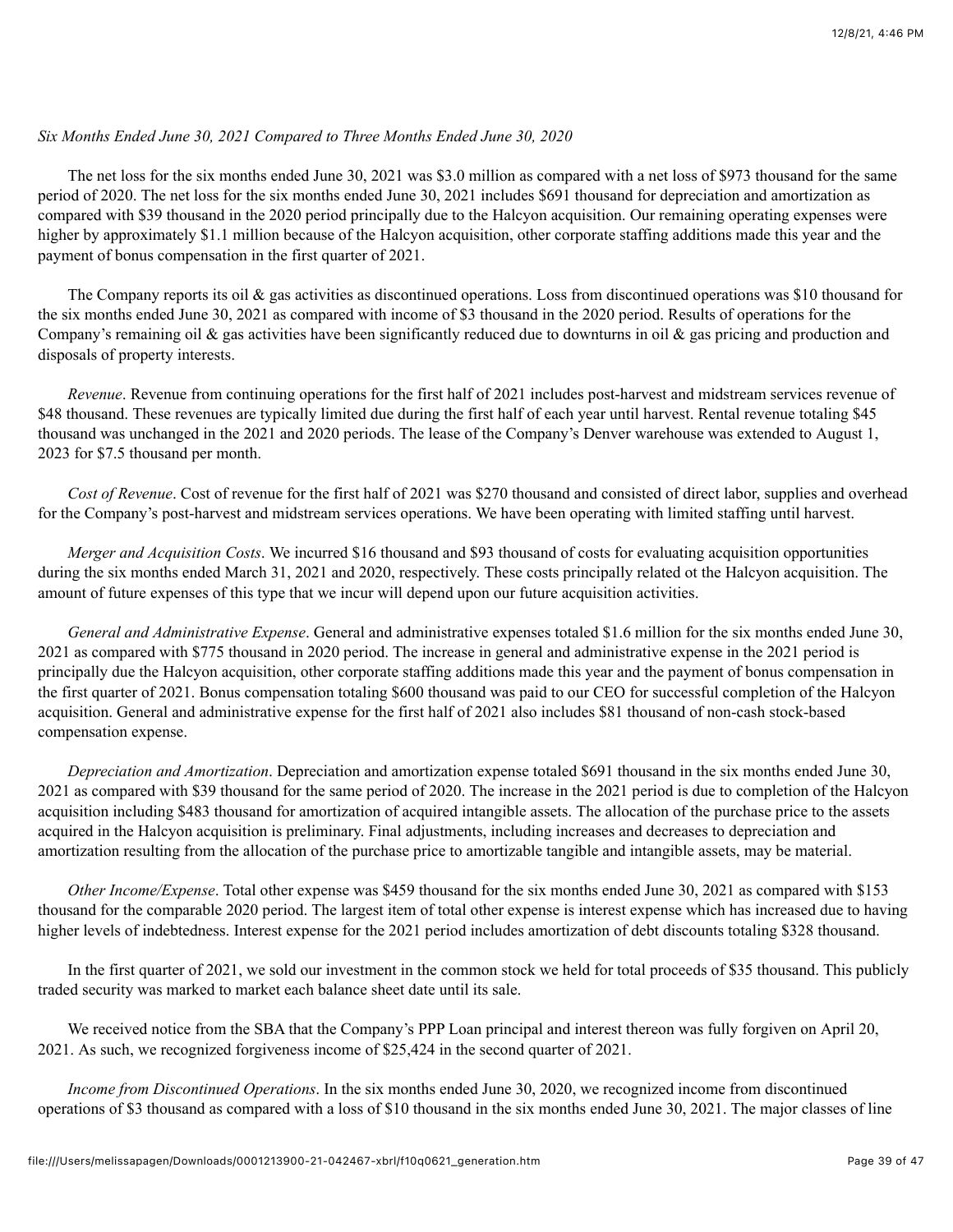items constituting the loss on discontinued operations is presented in Item I, "Financial Statements – Note 4 – Discontinued Operations." Until we fully dispose of our remaining oil & gas property interests, we expect lower future revenues and costs as production activities have declined substantially. We do not anticipate making future investment of growth capital into these properties.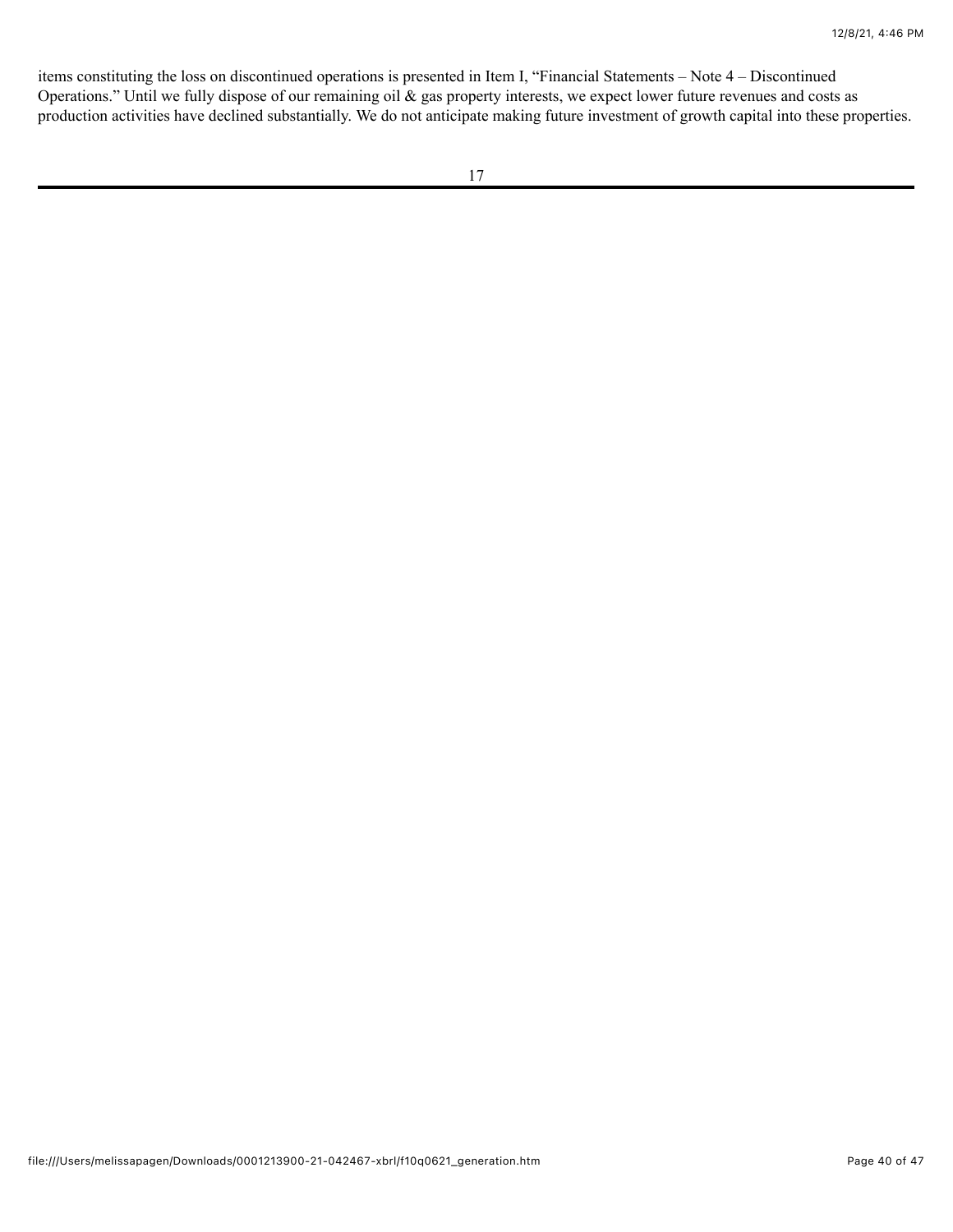# **Liquidity and Capital Resources**

Our primary source of cash from continuing operations includes post-harvest and midstream services and rental revenue. Our primary uses of cash include our operating costs, general and administrative expenses and merger and acquisition expenses.

Cash flow information from continuing operations for the first six months of 2021 was as follows:

- Cash used in operating activities was \$2.1 million principally due to the net loss adjusted for non-cash items. This included a negative impact for payment of accounts payable and accrued liabilities totaling \$245 thousand.
- Net cash used in investing activities totaled \$1.5 million including an expenditure of \$1.5 million for the cash portion of the total consideration for the Halcyon acquisition and proceeds from the sale of our investment in common stock of \$35 thousand. We made capital expenditures totaling \$40 thousand for new processing equipment to expand our business lines to include post-processing of biomass.
- Net cash from financing activities totaled \$1.1 million. This amount included \$3.3 million of cash inflows from the issuance of common stock units and proceeds from warrant exercises. We used \$2.1 million of cash for repayment of outstanding indebtedness and \$154 thousand for payment of scheduled redemptions and dividends on the Series B preferred stock.

We had no cash flows from discontinued operations in the first six months of 2021.

## *Funding Requirements*

We expect to continue to incur significant expenses and increasing operating losses for the foreseeable future. We anticipate that our expenses may increase substantially as we grow our hemp business.

We expect that we will require additional capital to fund operations, including hiring additional employees, completing acquisitions and funding capital expenditures during the next twelve-month period. At June 30, 2021, we had outstanding commitments of approximately \$40 thousand for new processing equipment to expand our business lines to include post-processing of biomass.

Because of the numerous risks and uncertainties associated with the development and commercialization of our business, we are unable to estimate the amounts of increased capital outlays and operating expenses. Our future capital requirements will depend on many factors, including:

- our success in identifying and making acquisitions of profitable operations;
- our ability to negotiate operating contracts with growers and others within the hemp industry on favorable terms, if at all;
- deriving revenue from our assets and operations; and
- the cost of such operations and costs of being a public company.

Until such time, if ever, as we can generate substantial revenues, we expect to finance our cash needs through a combination of equity offerings and debt financings. We do not have any committed external source of funds. To the extent that we raise additional capital through the sale of equity or convertible debt securities, the ownership interest of our shareholders will be diluted, and the terms of these securities may include liquidation or other preferences that adversely affect the rights of common shareholders. Debt financing, if available, may involve agreements that include covenants limiting or restricting our ability to take specific actions, such as incurring additional debt, making capital expenditures or declaring dividends. If we are unable to raise additional funds through equity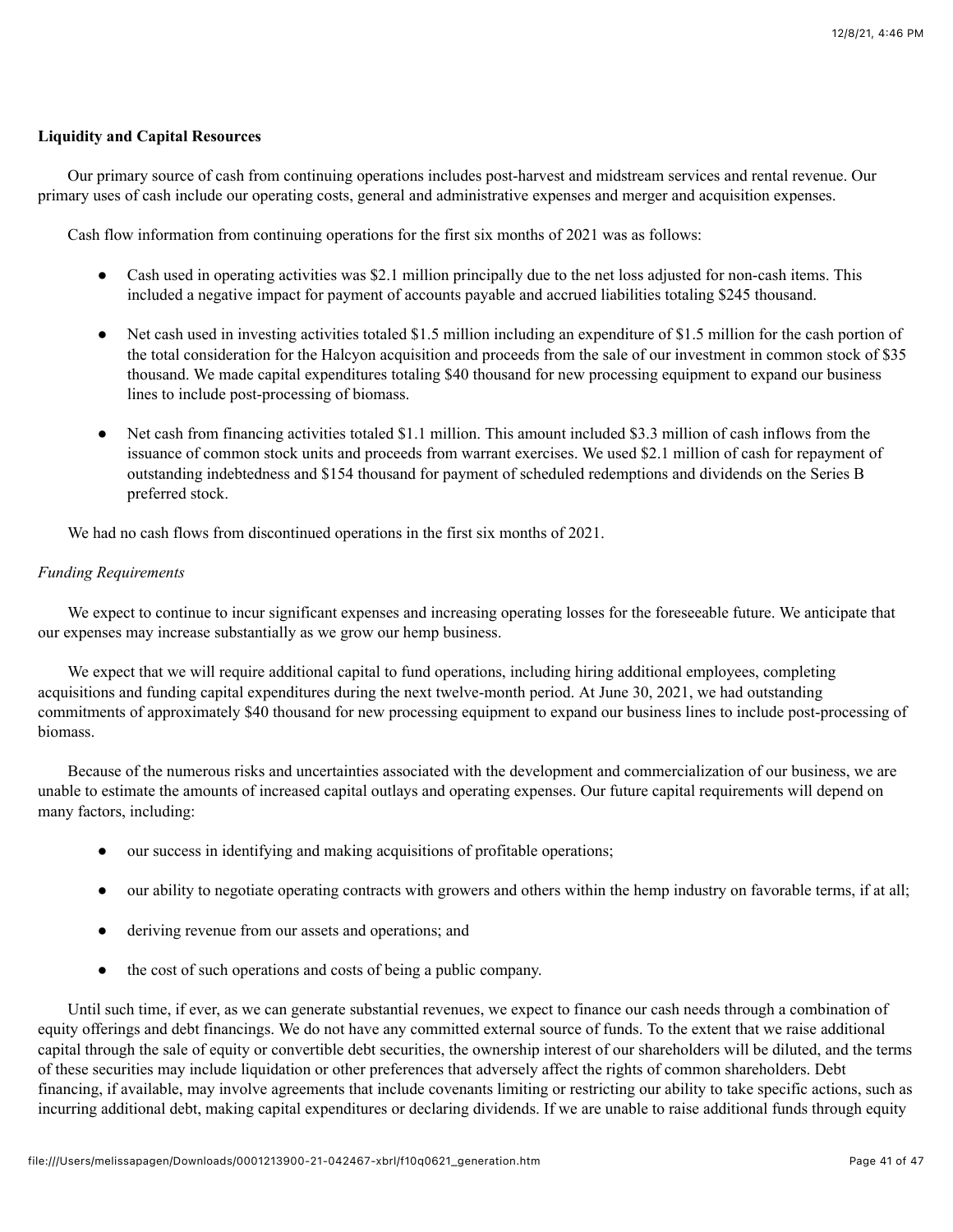or debt financings when needed, we may be required to delay, limit, reduce or terminate our growth plans and future commercialization efforts.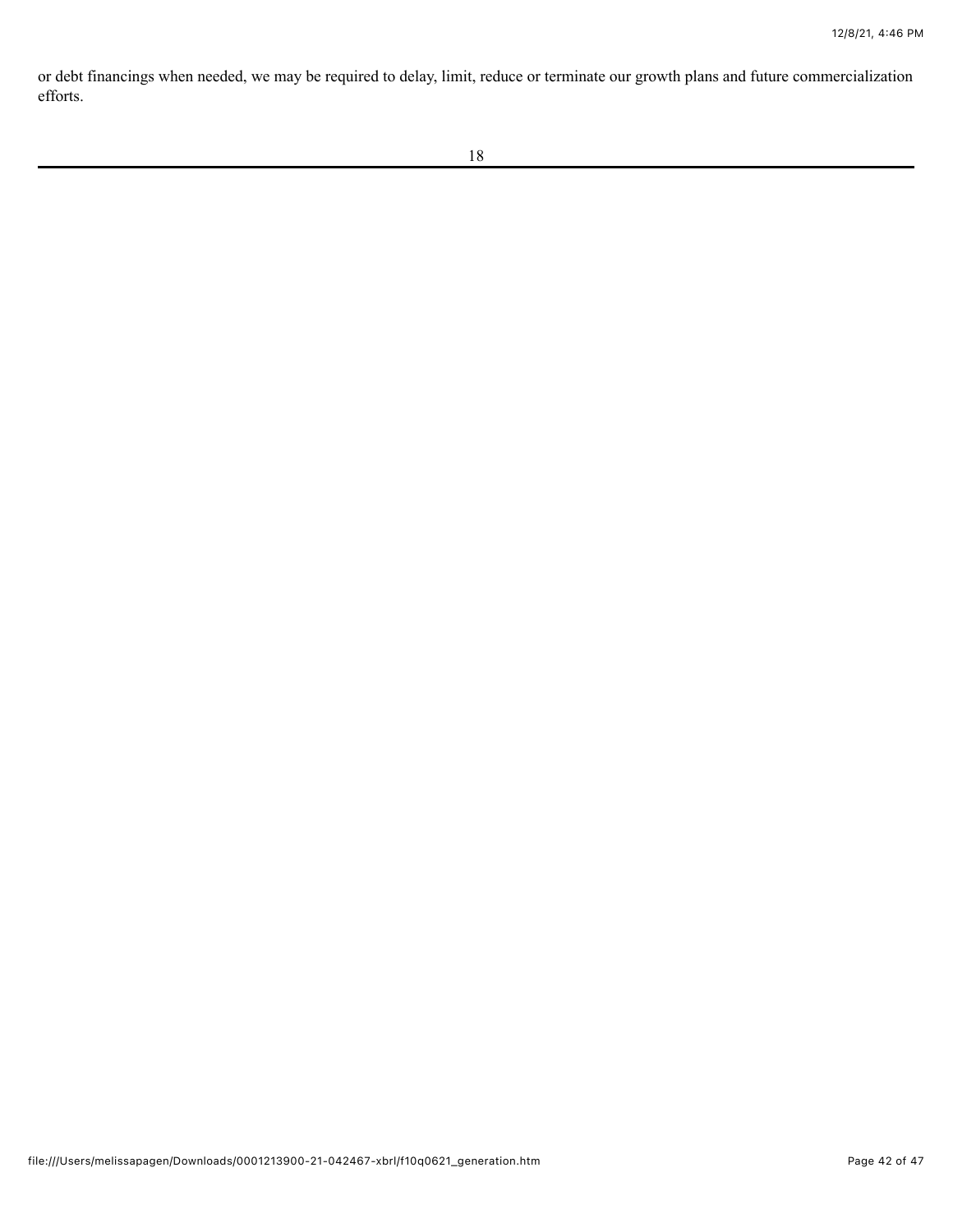## *Indebtedness*

The Company's indebtedness at June 30, 2021 is presented in Item I, "Financial Statements – Note 5 – Notes Payable – Related Parties" and in Item I, "Financial Statements—Note 6—Other Indebtedness."

In July and August 2021, we extended the mortgage payable and our CEO made advances totaling \$200,000 to the Company under a promissory note. These actions are further discussed in Item I, "Financial Statements – Note 13 – Subsequent Events".

#### **Off-Balance Sheet Arrangements**

<span id="page-42-0"></span>As of June 30, 2021, we had no material off-balance sheet arrangements.

#### **Item 3. Quantitative and Qualitative Disclosures about Market Risk**

Quantitative and qualitative disclosures about market risk are included in Item 7A, "Quantitative and Qualitative Disclosures about Market Risk," of our Annual Report.

#### <span id="page-42-1"></span>**Item 4. Controls and Procedures**

#### *Disclosure Controls and Procedures*

As required by Rule 13a-15(b) of the Exchange Act, we have evaluated, under the supervision and with the participation of our management, including our principal executive officer and principal financial officer, the effectiveness of our disclosure controls and procedures (as defined in Rules 13a-15(e) and 15d-15(e) under the Exchange Act) as of the end of the period covered by this quarterly report. Our disclosure controls and procedures are designed to provide reasonable assurance that the information required to be disclosed by us in reports that we file under the Exchange Act is accumulated and communicated to our management, including our principal executive officer and principal financial officer, as appropriate to allow timely decisions regarding required disclosure, and is recorded, processed, summarized and reported within the time periods specified in the rules and forms of the SEC. Based upon that evaluation, our principal executive officer and principal financial officer concluded that our disclosure controls and procedures were effective as of the end of the period covered by this quarterly report, at the reasonable assurance level.

# *Changes in Internal Control over Financial Reporting*

We regularly review our system of internal control over financial reporting and make changes to our processes and systems to improve controls and increase efficiency, while ensuring that we maintain an effective internal control environment. Changes may include such activities as implementing new, more efficient systems, consolidating activities and migrating processes.

There have been no changes in our internal control over financial reporting during the quarter ended June 30, 2021 that have materially affected, or are reasonably likely to materially affect, our internal control over financial reporting.

19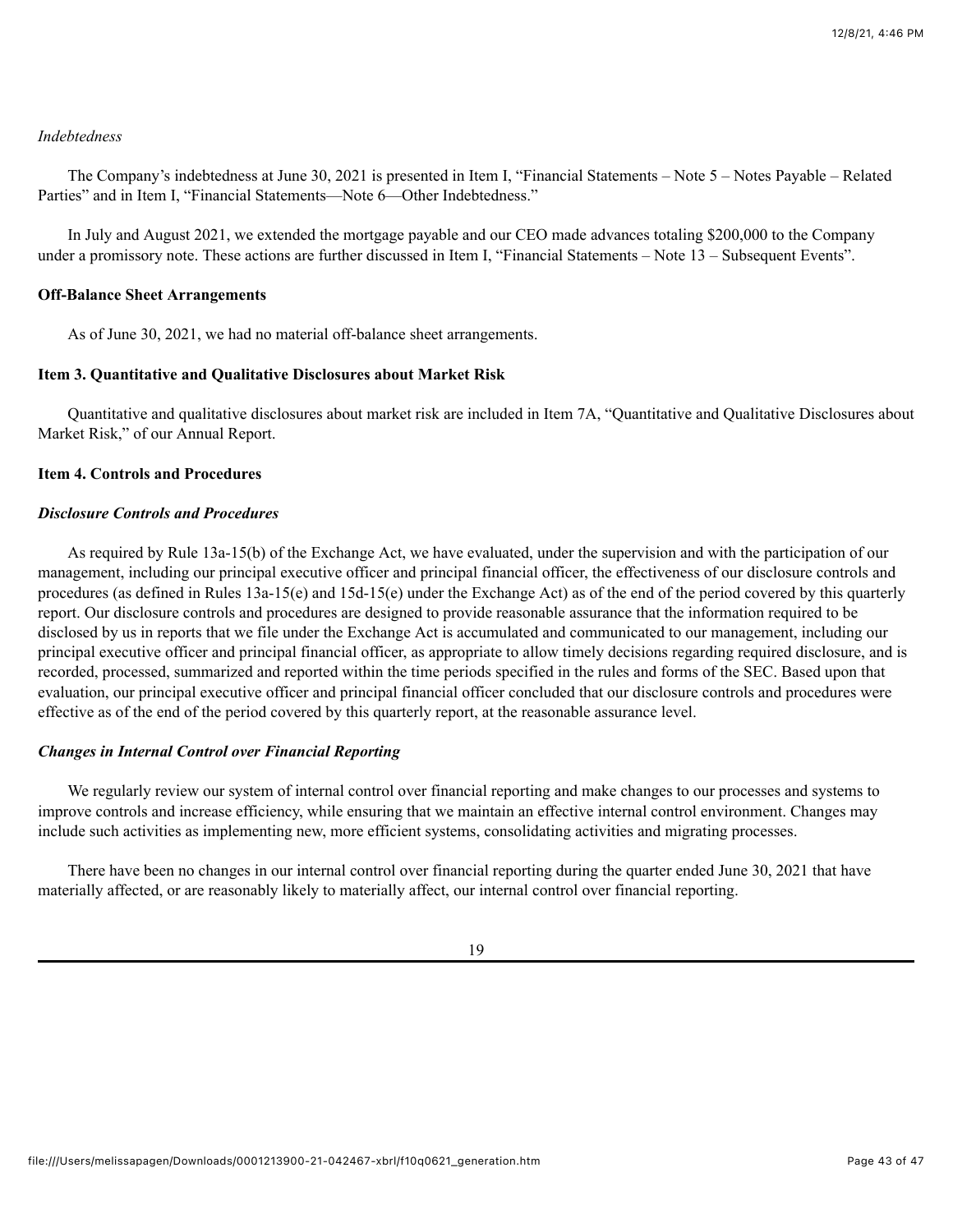## **PART II. OTHER INFORMATION**

#### <span id="page-43-1"></span><span id="page-43-0"></span>**Item 1. Legal Proceedings**

Due to the nature of our business, we may become, from time to time, involved in routine litigation or subject to disputes or claims related to our business activities. While the outcome of these proceedings cannot be predicted with certainty, in the opinion of our management, there are no pending litigation, disputes or claims against us which, if decided adversely, individually or in the aggregate, will have a material adverse effect on our financial condition, cash flows or results of operations. For a description of our legal proceedings, see Item I, "Financial Statements – Note 7 – Commitments and Contingencies" in the Condensed Consolidated Financial Statements included in Part I of this Quarterly Report.

#### <span id="page-43-2"></span>**Item 1A. Risk Factors**

In addition to the other information set forth in this Quarterly Report, you should carefully consider the risk factors and other cautionary statements described under the heading "Item 1A. Risk Factors" included in our Annual Report and the risk factors and other cautionary statements contained in our other SEC filings, which could materially affect our businesses, financial condition or future results.

Additional risks and uncertainties not currently known to us or that we currently deem to be immaterial also may materially adversely affect our business, financial condition or future results. There have been no material changes in our risk factors from those described in our Annual Report.

#### <span id="page-43-3"></span>**Item 4. Mine Safety Disclosures**

No response required.

### **Item 5. Other Information**

No response required.

20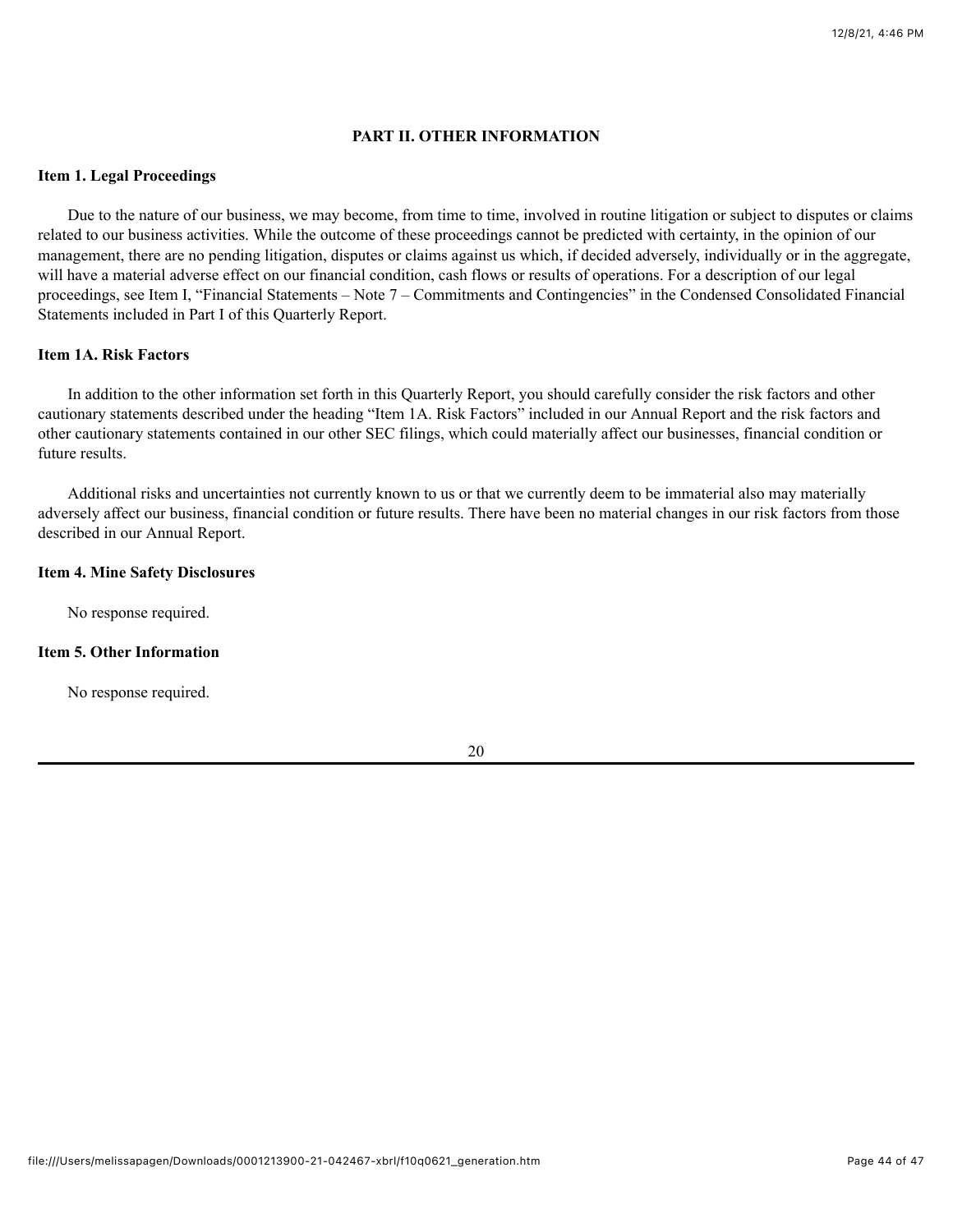# <span id="page-44-0"></span>**Item 6. Exhibits**

- 3.1 [Certificate of Incorporation \(filed as Exhibit 3.1 to the Company's Registration Statement on Form S-1 filed on August 9,](http://www.sec.gov/Archives/edgar/data/1527102/000135448811002514/hometreass1ex31_7282011.htm) 2011 (file number 333-176154))
- 3.2 [Bylaws \(filed as Exhibit 3.2 to the Company's Registration Statement on Form S-1 filed on August 9, 2011 \(file number](http://www.sec.gov/Archives/edgar/data/1527102/000135448811002514/hometreass1ex32_7282011.htm) 333-176154))
- 3.3 [Certificate of Designation of Rights, Preferences and Limitations of the Series A Convertible Voting Preferred Stock](http://www.sec.gov/Archives/edgar/data/1527102/000107997419000612/ex3_1.htm) (filed as Exhibit 3.1 to the Company's Current Report on Form 8-K filed on December 4, 2019 (file number 000- 176154))
- 3.4 [Certificate of Designation of Rights, Preferences and Limitations of the Series B Redeemable Convertible Preferred Stock](http://www.sec.gov/Archives/edgar/data/1527102/000121390021000740/ea132831ex3-1_generation.htm) (filed as Exhibit 3.1 to the Company's Current Report on Form 8-K filed on January 6, 2021 (file number 000-55019))
- 4.1 [2020 Form of Generation Hemp Warrant \(filed as Exhibit 4.1 to the Company's Annual Report on Form 10-K for the](http://www.sec.gov/Archives/edgar/data/1527102/000121390020042822/f10k2019ex4-1_generation.htm) fiscal year ended December 31, 2019 filed on December 15, 2020 (file number 333-176154))
- 4.1 [Form of Warrant \(filed as Exhibit 4.1 to the Company's Current Report on Form 8-K filed on January 6, 2021 \(file](http://www.sec.gov/Archives/edgar/data/1527102/000121390021000740/ea132831ex4-1_generation.htm) number 000-55019))
- 10.1 [Toll Processing Agreement, dated June 8, 2021, between GENH Halcyon Acquisition, LLC and Bragg Canna, LLC.](file:///Users/melissapagen/Downloads/0001213900-21-042467-xbrl/f10q0621ex10-1_generation.htm)
- 10.2 [Biomass Tolling Agreement, dated July 11, 2021, between GENH Halcyon Acquisition, LLC and GenCanna Acquisition](http://www.sec.gov/Archives/edgar/data/1527102/000121390021036795/ea144172ex10-1_generation.htm) Corp. (filed as Exhibit 10.1 to the Company's Current Report on Form 8-K filed on July 14, 2021 (file number 000- 55019).)
- 10.3 [Unsecured Promissory Note, dated August 11, 2021, with Gary C. Evans as Holder and Generation Hemp, Inc. as](file:///Users/melissapagen/Downloads/0001213900-21-042467-xbrl/f10q0621ex10-3_generation.htm) Borrower.
- 10.4 [Biomass Services Agreement, dated August 11, 2021, between GENH Halcyon Acquisition, LLC and KushCo Holdings,](file:///Users/melissapagen/Downloads/0001213900-21-042467-xbrl/f10q0621ex10-4_generation.htm) Inc.
- 31.1 [Certification of Chief Executive Officer and Chief Financial Officer pursuant to Section 302 of the Sarbanes-Oxley Act](file:///Users/melissapagen/Downloads/0001213900-21-042467-xbrl/f10q0621ex31-1_generation.htm) of 2002
- 32.1\*\* [Certification of Chief Executive Officer and Chief Financial Officer pursuant to 18 U.S.C. Section 1350, as adopted](file:///Users/melissapagen/Downloads/0001213900-21-042467-xbrl/f10q0621ex32-1_generation.htm) pursuant to Section 906 of the Sarbanes-Oxley Act of 2002
- 101.INS Inline XBRL Instance Document
- 101.SCH Inline XBRL Schema Document
- 101.CAL Inline XBRL Calculation Linkbase Document
- 101.DEF Inline XBRL Definition Linkbase Document
- 101.LAB Inline XBRL Label Linkbase Document
- 101.PRE Inline XBRL Presentation Linkbase Document
- 104 Cover Page Interactive Data File (formatted as Inline XBRL and contained in Exhibit 101).
- \* Exhibit filed herewith.

\*\* Furnished herewith. Pursuant to SEC Release No. 33-8212, this certification will be treated as "accompanying" this Quarterly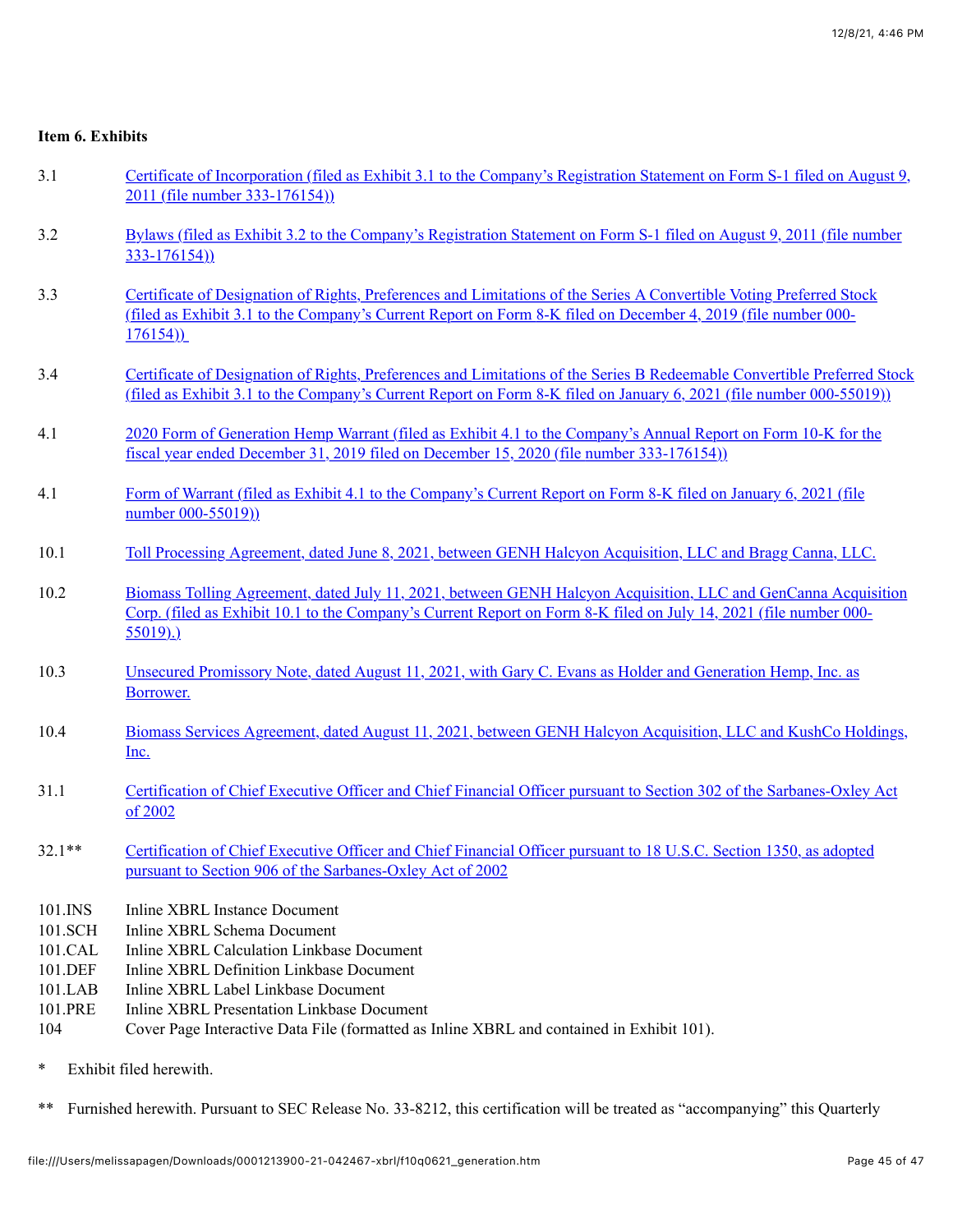Report on Form 10-Q and not "filed" as part of such report for purposes of Section 18 of the Exchange Act or otherwise subject to the liability under Section 18 of the Exchange Act, and this certification will not be deemed to be incorporated by reference into any filing under the Securities Act, except to the extent that the registrant specifically incorporates it by reference.